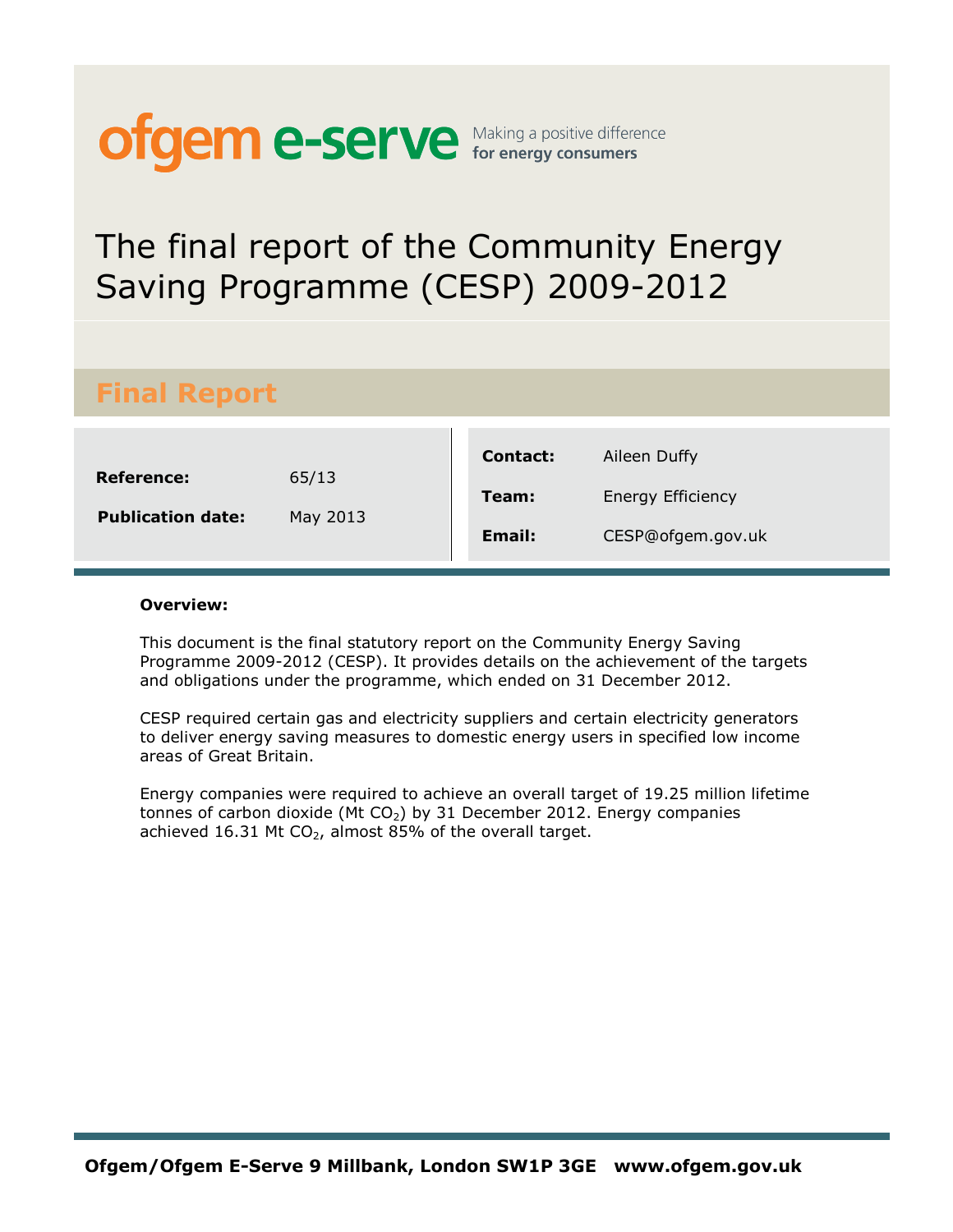# **Context**

The government has introduced a range of policies to reduce the United Kingdom's greenhouse gas emissions by 80% by 2050. Currently, about 25% of UK emissions result from energy used to heat and power our homes.

The Community Energy Saving Programme 2009-2012 (CESP) was a policy, set down in legislation, designed to improve domestic energy efficiency standards in the most deprived geographical areas across Great Britain. CESP was a separate programme to the Carbon Emissions Reduction Target (CERT) which made energy efficiency measures available to all consumers.

The Department of Energy and Climate Change (DECC) was responsible for setting the overall CESP target and for designing the statutory programme through which this target was to be achieved. Ofgem was responsible for administering the programme, on behalf of the Gas and Electricity Markets Authority ('the Authority'). The CESP obligation period ran from 1 October 2009 to 31 December 2012.

Ofgem has been required annually to report to the Secretary of State for Energy and Climate Change on progress of the programme. This final report concludes the reporting requirements placed upon Ofgem and details the position of CESP at the closedown of the programme.

# Associated documents

- The Electricity and Gas (Community Energy Saving Programme) Order 2009
- Explanatory Memorandum to the Electricity and Gas (Community Energy Saving Programme) Order 2009
- Community Energy Saving Programme Generator and Supplier Guidance
- Community Energy Saving Programme (CESP). Communities: Areas of Low Income
- Community Energy Saving Programme 2009-2012 Annual Report, at 31 December 2011
- Community Energy Saving Programme, half-yearly Update, issue 5, September 2012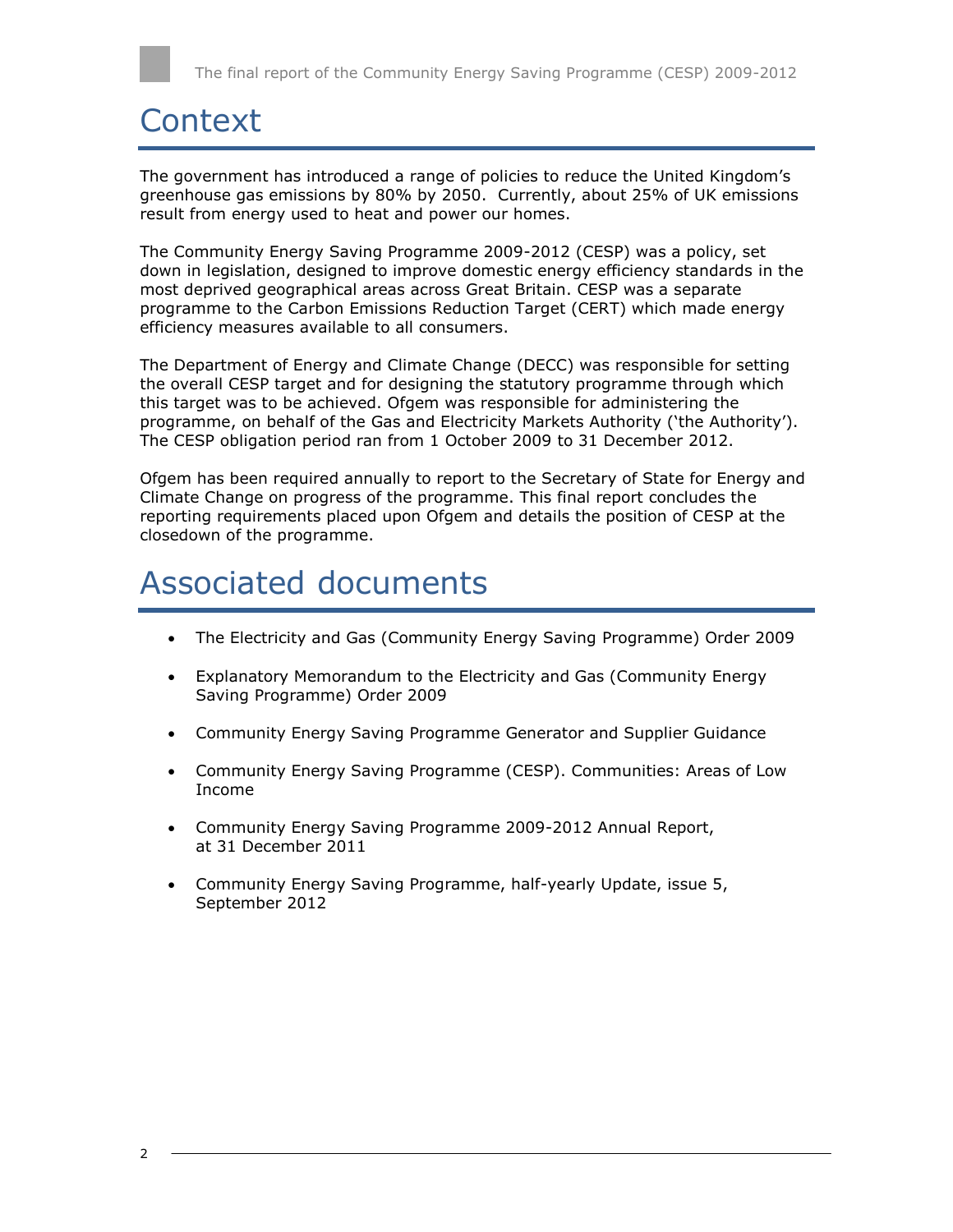# Contents

| Effectiveness of scheme design and delivery of policy intent  43       |  |
|------------------------------------------------------------------------|--|
| Appendix 2 - Supplier and generator licences and compliance status  48 |  |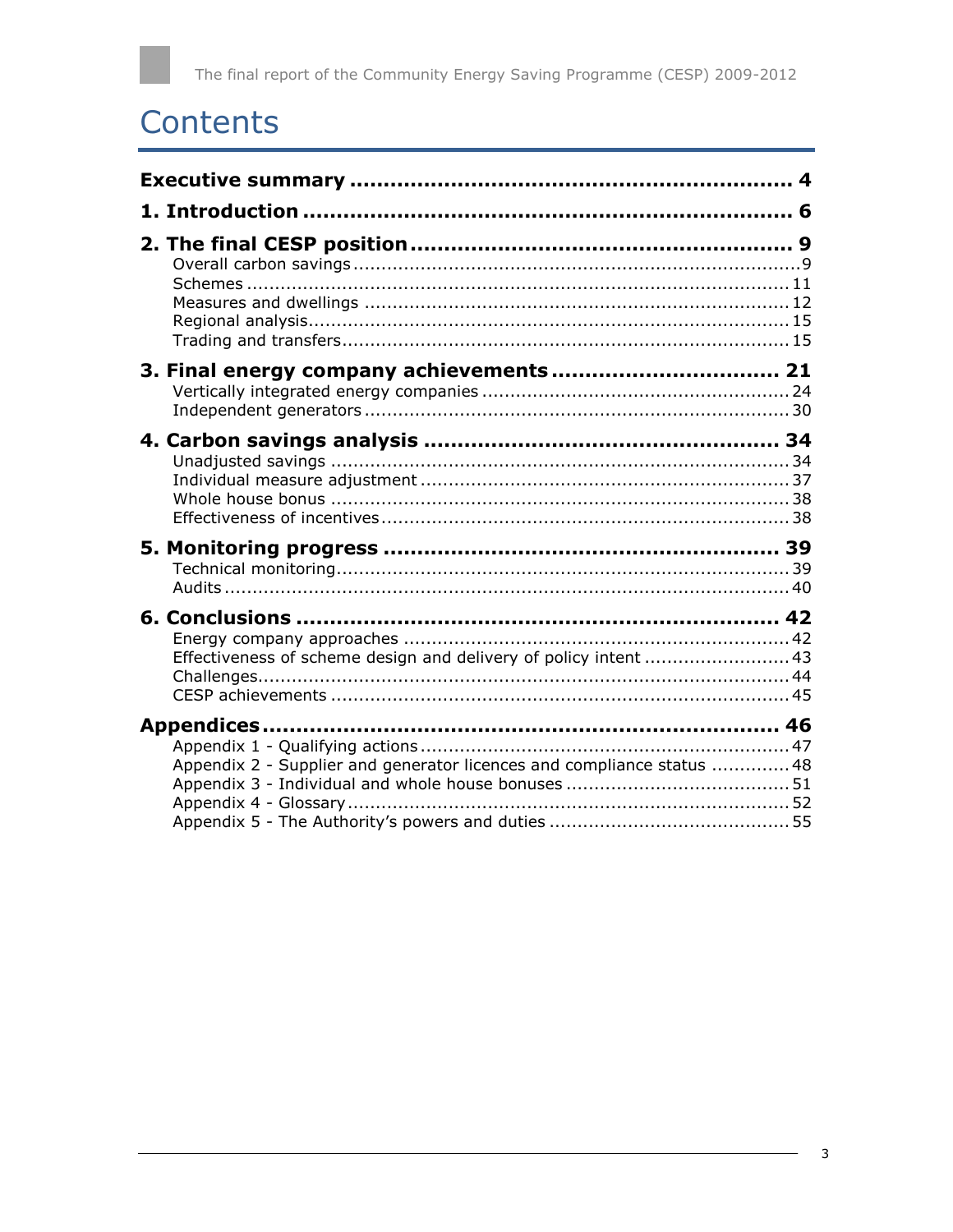# <span id="page-3-0"></span>Executive summary

This final report fulfils the Authority's duty to report to the Secretary of State for Energy and Climate Change under The Electricity and Gas (Community Energy Saving Programme) Order 2009. The report details whether the following have been met:

- the overall carbon emissions reduction target;
- the supplier and generator carbon emissions reduction targets; and
- the supplier and generator carbon emissions reduction obligations.

Energy companies achieved the above by setting up schemes to promote and deliver energy saving measures to domestic energy users. Carbon savings were awarded for each measure installed. Incentives were integral to the achievement of carbon savings; bonus savings were awarded for the installation of specific measures, the installation of multiple measures to a single property, and the treatment of as many properties as possible in defined areas.

The licence holders of ten energy companies were obligated under the scheme:

- six vertically integrated energy companies<sup>1</sup>: British Gas, EDF Energy, E.ON, RWE npower,  $SSE<sup>2</sup>$ , Scottish Power, and
- four independent electricity generators: Drax Power, Eggborough Power, GDF Suez/IPM and Intergen.

### **Overall position**

In parallel with the CESP scheme, the CERT scheme delivered carbon savings to consumers. Across both schemes more than 99% of the combined carbon savings were achieved.

The overall CESP target was 19.25 million lifetime tonnes of carbon dioxide (Mt  $CO<sub>2</sub>$ ). By the end of the programme (31 December 2012) energy companies had achieved 16.31 Mt  $CO<sub>2</sub>$  (84.7%) against the overall target. As a result, this target was not met.

Energy companies can carry forward excess activity from CESP to the Energy Companies Obligation (ECO) and this is not taken into consideration here.

### **Supplier and generator targets**

The CESP Order specified half of the overall target should be met by suppliers and half by generators. The Order allowed for the trading of obligations and, following some trading of obligations, the final supplier target was 16.63 Mt  $CO<sub>2</sub>$  and the generator target was 2.62 Mt  $CO<sub>2</sub>$ .

Suppliers met 92.4% and generators met 36.0% of their respective targets. Consequently both the supplier and generator targets were not met.

l

 $1$  These companies have obligated subsidiaries with both supply (gas or electricity) and generation licences

<sup>&</sup>lt;sup>2</sup> Prior to 2010 SSE was Scottish and Southern Energy plc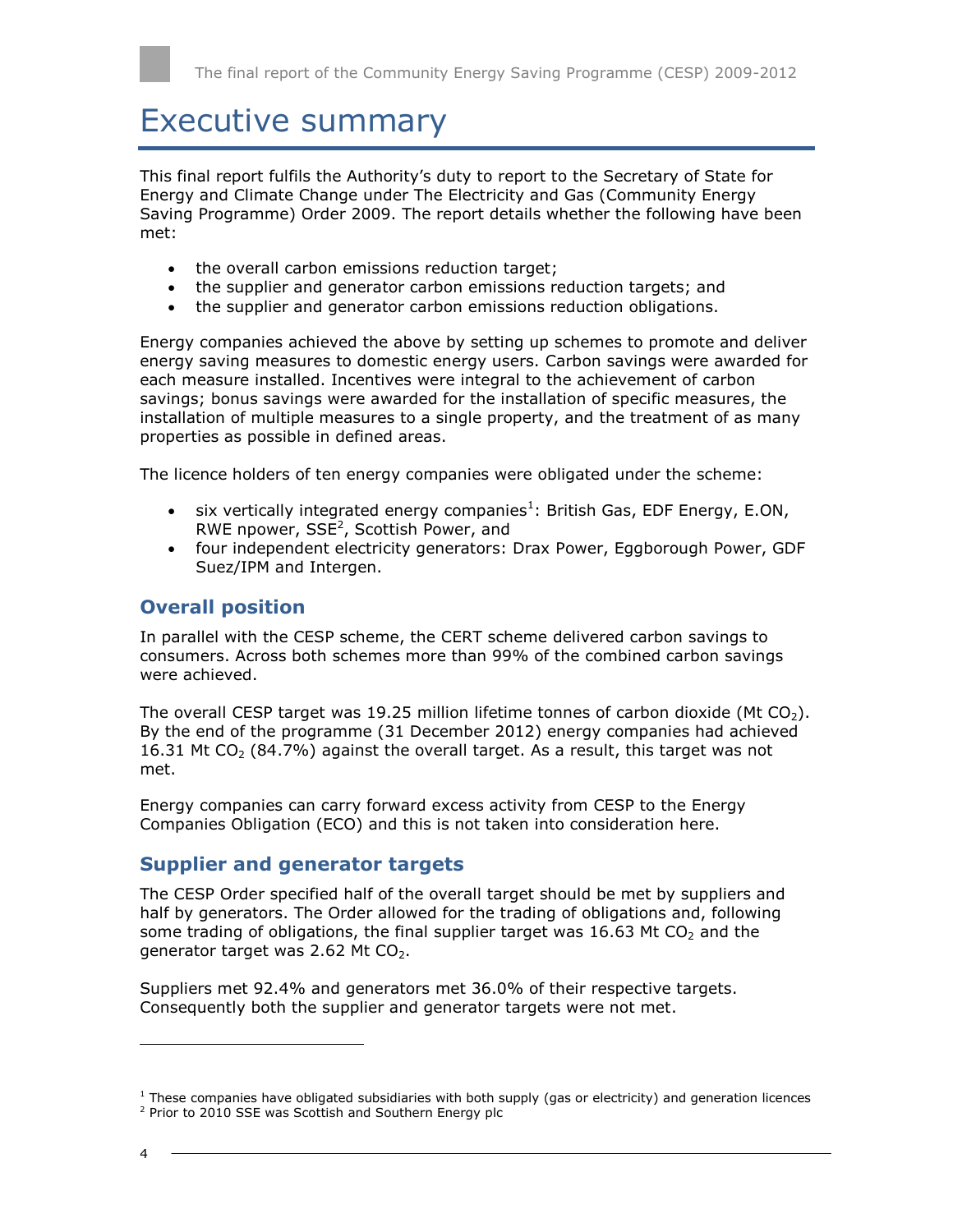### **Compliance by energy company**

The table below shows energy company compliance against the total obligations of the group. Each licence holder within an energy company must have achieved its obligation for that energy company to be shown as compliant. In the case of the vertically integrated energy companies the compliance status shown is based on the status of their generation and supply licences combined.

Four energy companies complied with all of their CESP obligations: EDF Energy, E.ON, RWE npower and Eggborough Power. Six energy companies did not comply: British Gas, SSE, Scottish Power, Drax Power, GDF Suez/IPM and Intergen.

|                    | <b>Vertically Integrated Energy Companies</b> |                               |                        |                     |                   |
|--------------------|-----------------------------------------------|-------------------------------|------------------------|---------------------|-------------------|
| <b>British Gas</b> | <b>EDF Energy</b>                             | E.ON                          | <b>RWE</b><br>npower   | <b>SSE</b>          | Scottish<br>Power |
| Non-<br>compliant  | Compliant                                     | Compliant                     | Compliant              | Non-<br>compliant   | Non-<br>compliant |
|                    |                                               | <b>Independent Generators</b> |                        |                     |                   |
|                    | Drax Power                                    | Eggborough<br>Power           | <b>GDF</b><br>Suez/IPM | Intergen            |                   |
|                    | Non-<br>compliant                             | Compliant                     | Non-<br>compliant      | $Non-$<br>compliant |                   |

Ofgem will consider whether to exercise its enforcement powers in relation to any supplier or generator which has failed to achieve its obligation. This could include the imposition of a financial penalty.

### **Key findings**

CESP was designed to incentivise the installation of energy saving measures using a house-by-house approach, in low income areas. Key findings are set out below.

- Early progress was slow with less than one third of the overall target achieved by June 2012. However, there was a marked increase in delivery in the final six months of the programme.
- By the end of the programme almost 500 schemes were completed, with scheme size being generally smaller than anticipated.
- CESP was particularly effective in incentivising the treatment of properties of solid and non-traditional wall construction. Over 75,000 dwellings were treated with external solid wall insulation.
- The CESP bonus structure was complex and bonuses were not utilised to the full extent possible. However, energy companies used these bonuses to achieve almost three quarters of their carbon savings, demonstrating their effectiveness in driving energy company approaches.
- There were a number of technical challenges which initially affected delivery by the energy companies. Nevertheless, by the end of the programme these challenges had been tackled and four energy companies had reached a position of compliance.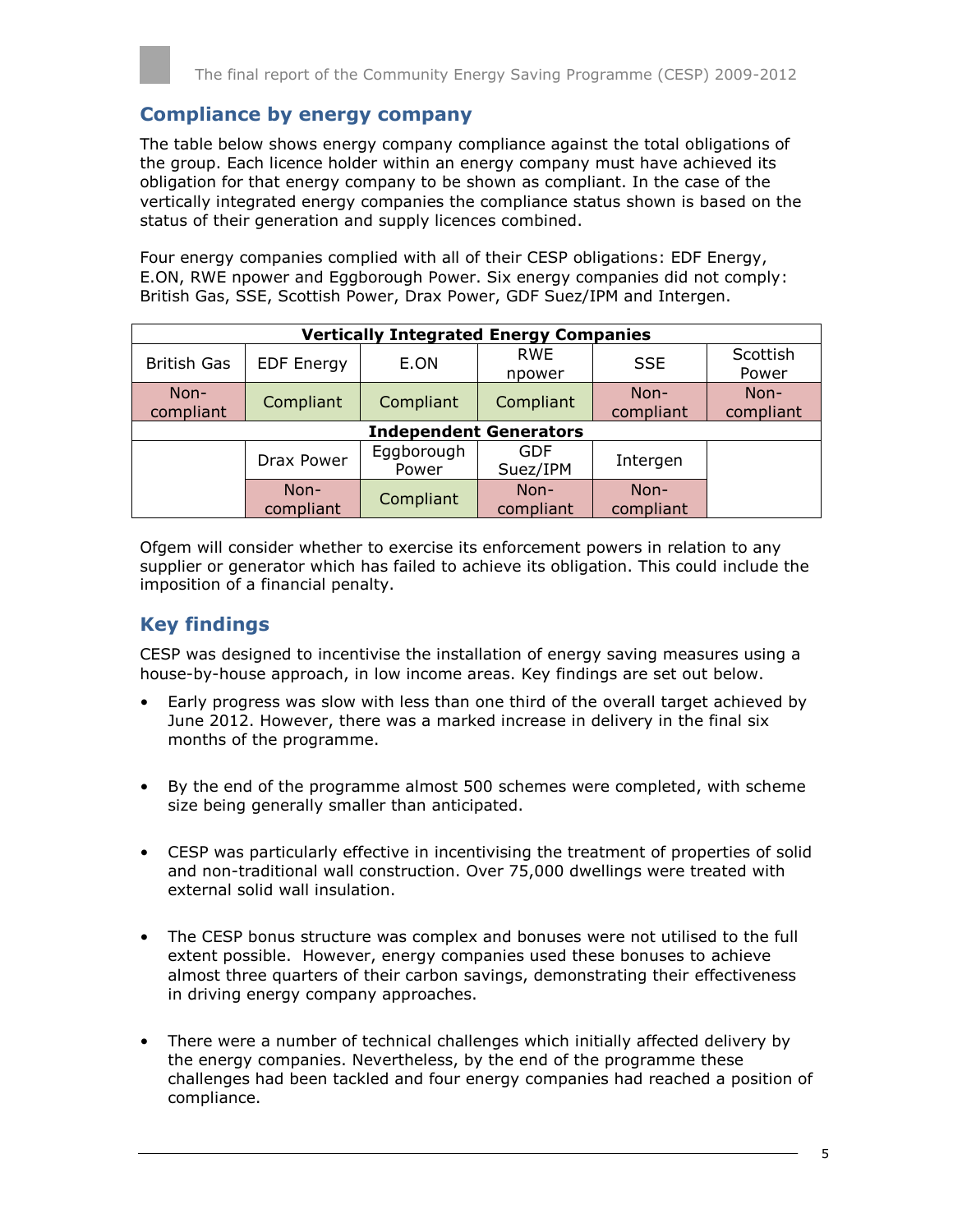# <span id="page-5-0"></span>1. Introduction

- 1.1. The Electricity and Gas (Community Energy Saving Programme) Order 2009 (the Order) was made on 20 July 2009 and came into force on 1 September 2009. The Order has been subject to one amendment, on 21 December 2011<sup>3</sup>.
- 1.2. The Order set an obligation on certain gas and electricity suppliers and certain electricity generators to reduce carbon dioxide emissions by promoting a range of energy efficiency measures (qualifying actions) to domestic energy users. Appendix 1 sets out these measures.
- 1.3. The overall target for the Community Energy Saving Programme (CESP) was set at 19.25 million lifetime tonnes of carbon dioxide (Mt  $CO<sub>2</sub>$ ). This comprised a target of 9.625 Mt CO2 for suppliers and 9.625 Mt CO2 for generators. Suppliers and generators were to meet their obligations between 1 October 2009 and 31 December 2012. The suppliers and generators obligated under the Order are set out in Appendix 2. Under the Order, obligations were imposed on individual licence holders rather than on the parent company of a group of licence holders. However, for clarity and ease of reporting, the analysis presented here is aggregated at group level (referred to as an 'energy company').
- 1.4. The Order required that energy saving measures were delivered in geographical areas (Lower Super Output Areas in England and Wales, and Data Zones in Scotland, hereafter referred to as 'low income areas') selected using the Income Domain of the Indices of Multiple Deprivation (IMD) in England, Scotland and Wales<sup>4</sup>. In England the lowest 10% of areas ranked in the IMD qualified and in Scotland and Wales the lowest 15% qualified.
- 1.5. Energy companies achieved savings against their obligations by setting up schemes to promote and deliver energy saving measures to domestic energy users. Almost all CESP measures were delivered through partnerships with social housing providers (SHPs) or by direct promotion to private households. CESP was structured to incentivise the energy companies to install particular measures (eg solid wall insulation), and to undertake as much activity as possible in each house treated and in each area targeted. This was achieved using the following incentives:
	- Individual measure adjustments were applied to solid wall insulation, Grated boiler replacements, renewable heat generation technologies and micro combined heat and power (CHP);

l

 $3$  The amendment increased the minimum number of domestic customers required to obligate a supplier from 50,000 to 250,000

<sup>&</sup>lt;sup>4</sup> The Index of Multiple Deprivation is a study published by the Department of Communities and Local Government, using several indicators to identify deprived areas in the UK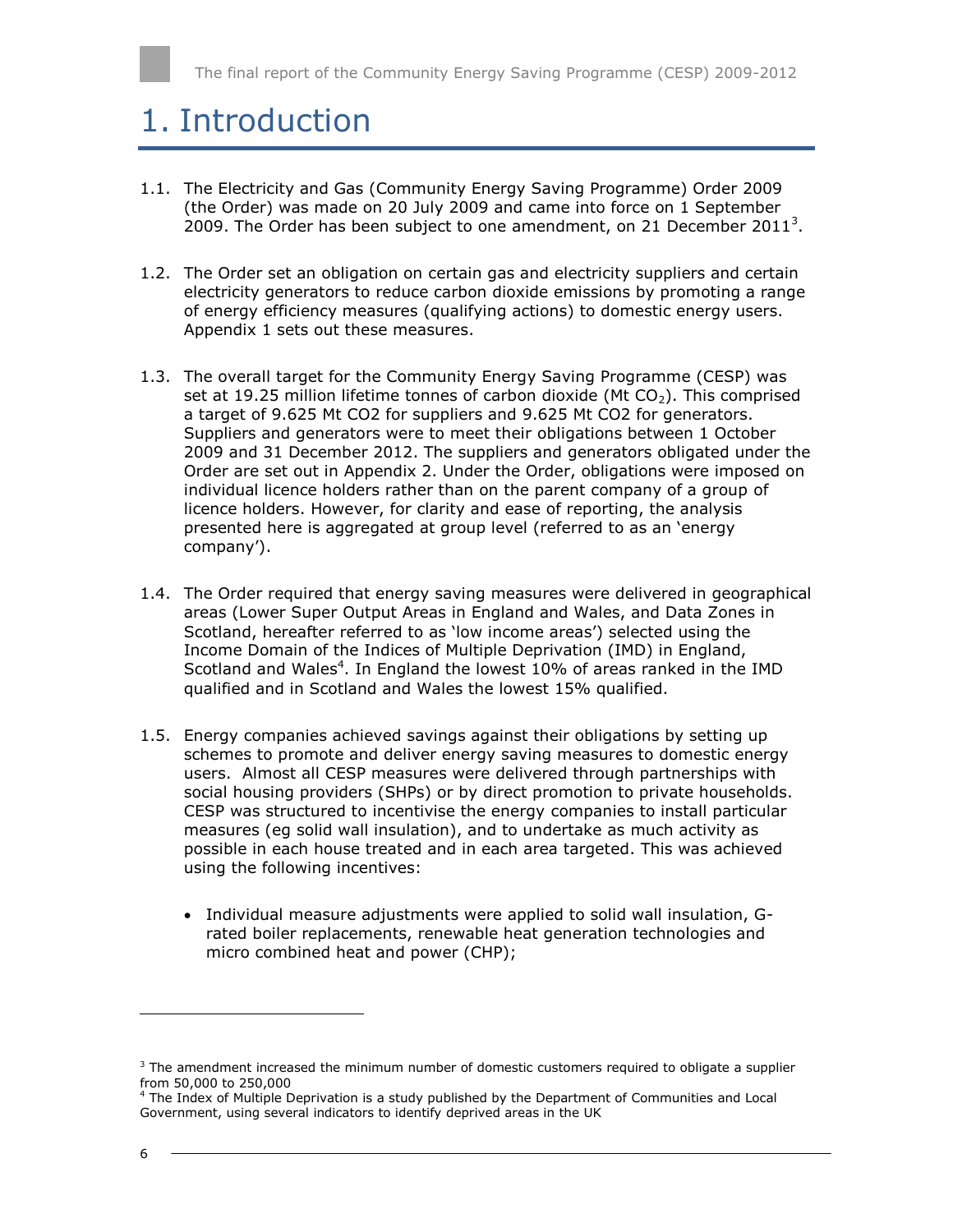- Whole house bonuses were triggered when two or more measures were fitted in a single dwelling;
- An area bonus was triggered when at least 25% of all dwellings in a low income area were treated by the same supplier or generator.

Both unadjusted (ie before the application of bonuses) and adjusted carbon savings are detailed in this document.

- 1.6. Under certain circumstances suppliers and generators were allowed to trade their obligations and to transfer completed measures. The information and analysis presented in this document relates to the post- trades and transfers position.
- 1.7. CESP ran in parallel with the Carbon Emissions Reduction Target programme (CERT) which Ofgem also administered.
- 1.8. CESP is succeeded by the Gas and Electricity (Energy Companies Obligation) Order 2012 (the ECO). Certain qualifying actions promoted under CESP, if they are excess to that energy company's CESP obligations, can be carried forward to ECO as excess actions. The carbon savings in this report include excess activity which energy companies intend to carry forward into ECO. Excess actions will be finalised in the summer of 2013.
- 1.9. Previous annual reports were based on provisional data from energy companies. This report is based on actual determination of carbon savings, upon which Ofgem has assessed energy companies' compliance against their obligations.
- 1.10. The remaining chapters of this report provide information on specific aspects of the CESP programme:
	- Chapter Two outlines the position of CESP based on scheme completion data submitted by the energy companies for schemes to the end of 2012. It provides information on the delivery of schemes and measures, and the overall carbon savings achieved. It also provides a regional breakdown of delivery and a section illustrating the effect of trades and transfers on obligations.
	- Chapter Three outlines the carbon savings achieved and approaches used by each of the energy companies.
	- Chapter Four provides an analysis of unadjusted carbon savings, and how these savings have been increased through bonuses and uplifts. It also considers the effectiveness of the incentive structure in influencing energy companies to install particular measures and to achieve multiple installations in properties.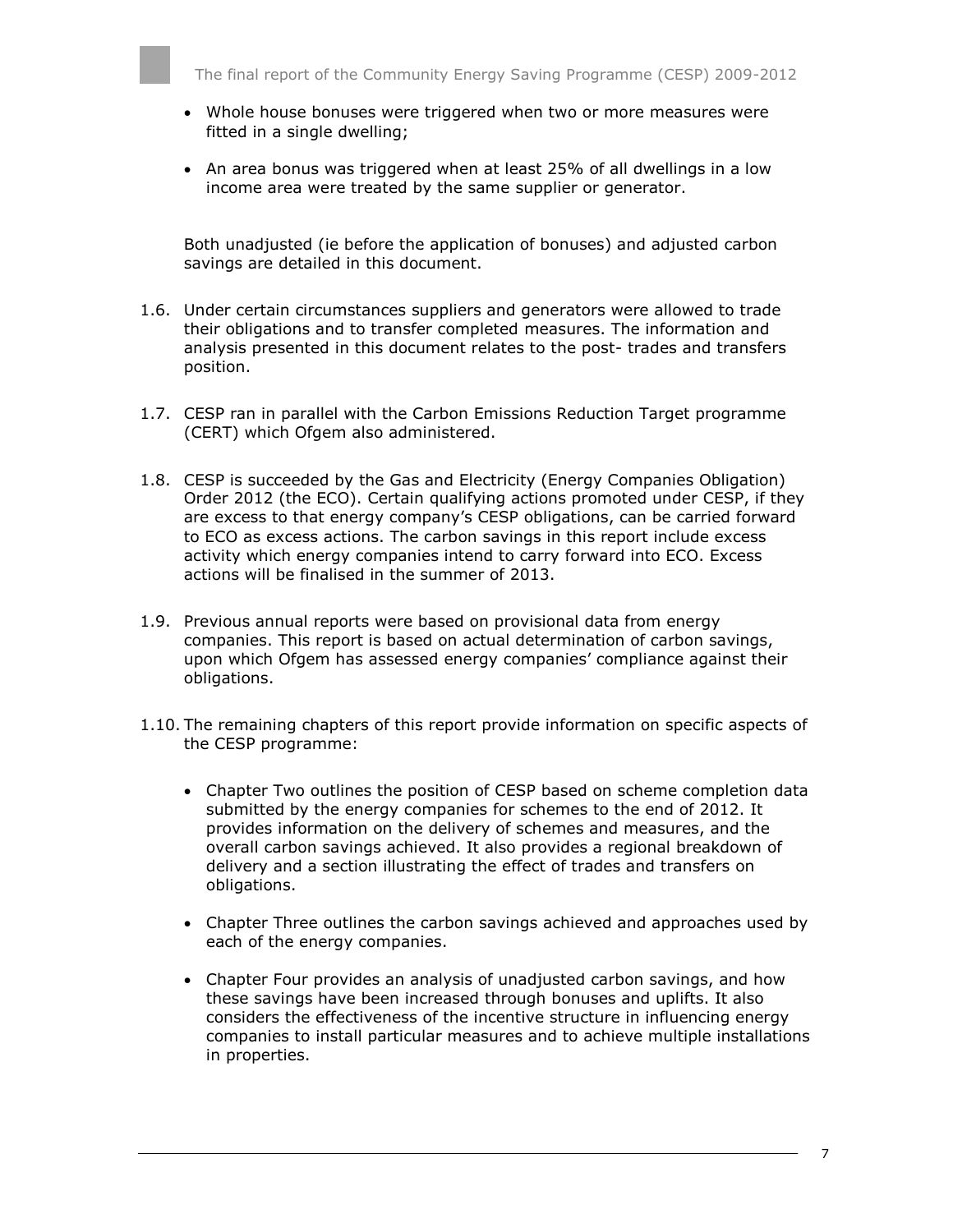- Chapter Five describes the mechanisms Ofgem put in place to ensure installed measures met appropriate technical standards, and completed measures had been reported to Ofgem correctly.
- Chapter Six considers the final position achieved by the energy companies, and discusses the approaches employed and the challenges encountered in trying to achieve the legislative obligations and targets. It examines the CESP policy intention, the aspects that were not fully realised and those that were successful. It also considers how learnings from CESP have helped to influence the design of future programmes.
- 1.11. Where numbers provided in the tables do not exactly match those cited in the text, or numbers do not sum to the totals in tables, it is due to rounding.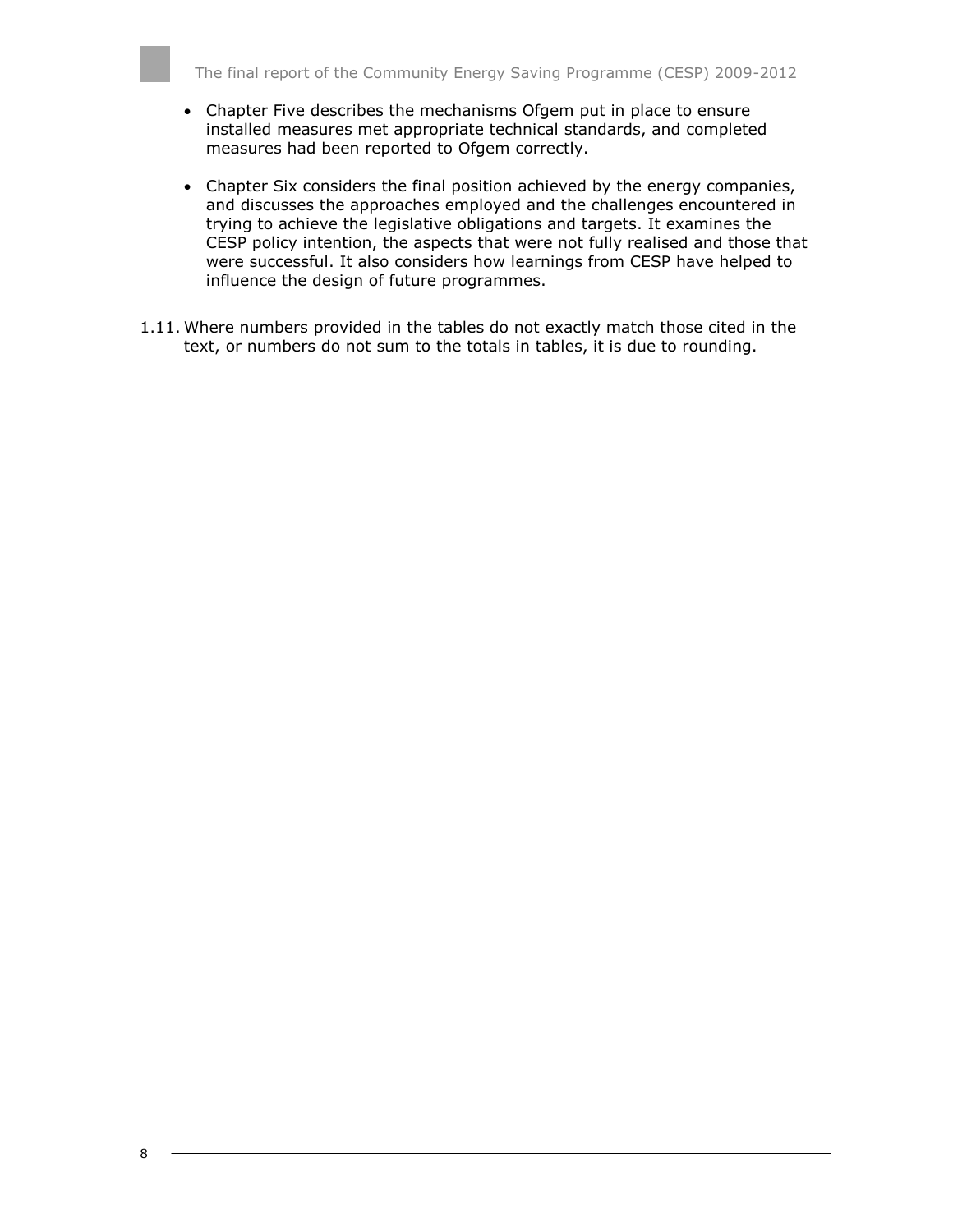# <span id="page-8-0"></span>2. The final CESP position

#### **Chapter Summary**

This chapter outlines the position of CESP based on scheme completion data submitted by the energy companies for schemes to the end of 2012. It provides information on the delivery of schemes and measures, and the overall carbon savings achieved. It also provides a regional breakdown of delivery and a section illustrating the effect of trades and transfers on obligations.

### <span id="page-8-1"></span>**Overall carbon savings**

#### **Carbon savings achieved against overall target**

2.1. The overall CESP target was 19.25 Mt  $CO<sub>2</sub>$ . By the end of the programme (31) December 2012) energy companies had achieved 16.31 Mt CO<sub>2</sub> (84.7%) against the overall target. This is a shortfall of 2.94 Mt  $CO<sub>2</sub>$  or 15.3% (figure 2.1). Therefore, this target was not met.

#### **Figure 2.1 Carbon savings achieved against overall target**



#### **Carbon savings achieved against the supplier and generator targets**

- 2.2. The overall target was split equally between suppliers and generators (9.625 Mt  $CO<sub>2</sub>$  each). However, the energy companies were allowed to trade their obligations and suppliers took on a large proportion of the generators' obligations. Following these trades, the supplier target was 16.63 Mt  $CO<sub>2</sub>$ , and the generator target was 2.62 Mt  $CO<sub>2</sub>$ .
- 2.3. Suppliers met 92.4% and generators met 36.0% of their respective targets. Little progress was made against the significantly lower generator target. Therefore, despite the trades, the generator shortfall  $(1.68 \text{ Mt } CO<sub>2</sub>)$  was greater than that of the suppliers (1.26 Mt  $CO<sub>2</sub>$ ; figure 2.2).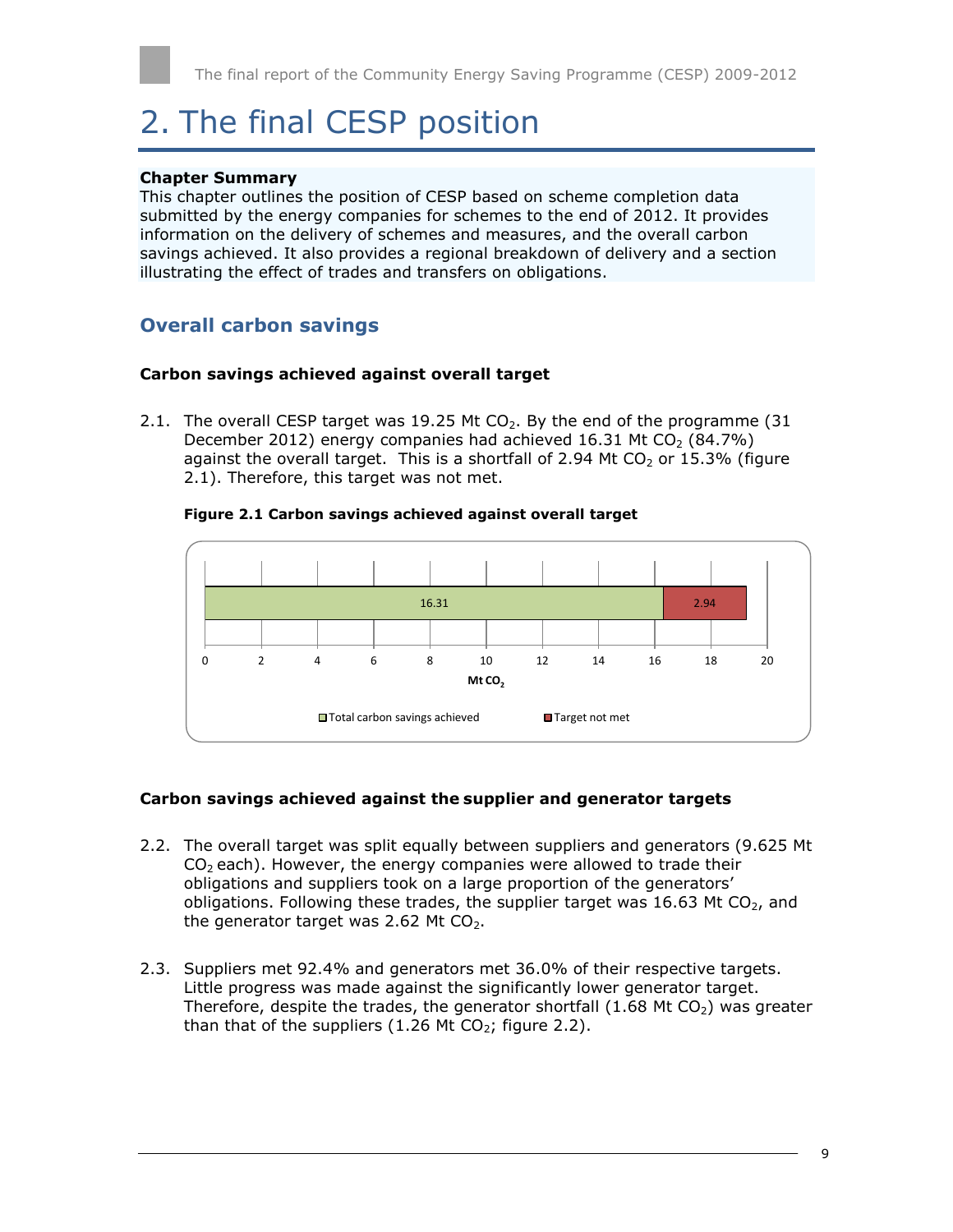



#### **Progress to overall target**

2.4. There was slow initial progress against obligations. However, as figure 2.3 shows, more than two thirds of the overall carbon savings were reported in the final six months of the programme (which lasted more than three years).



**Figure 2.3 Progress to overall target**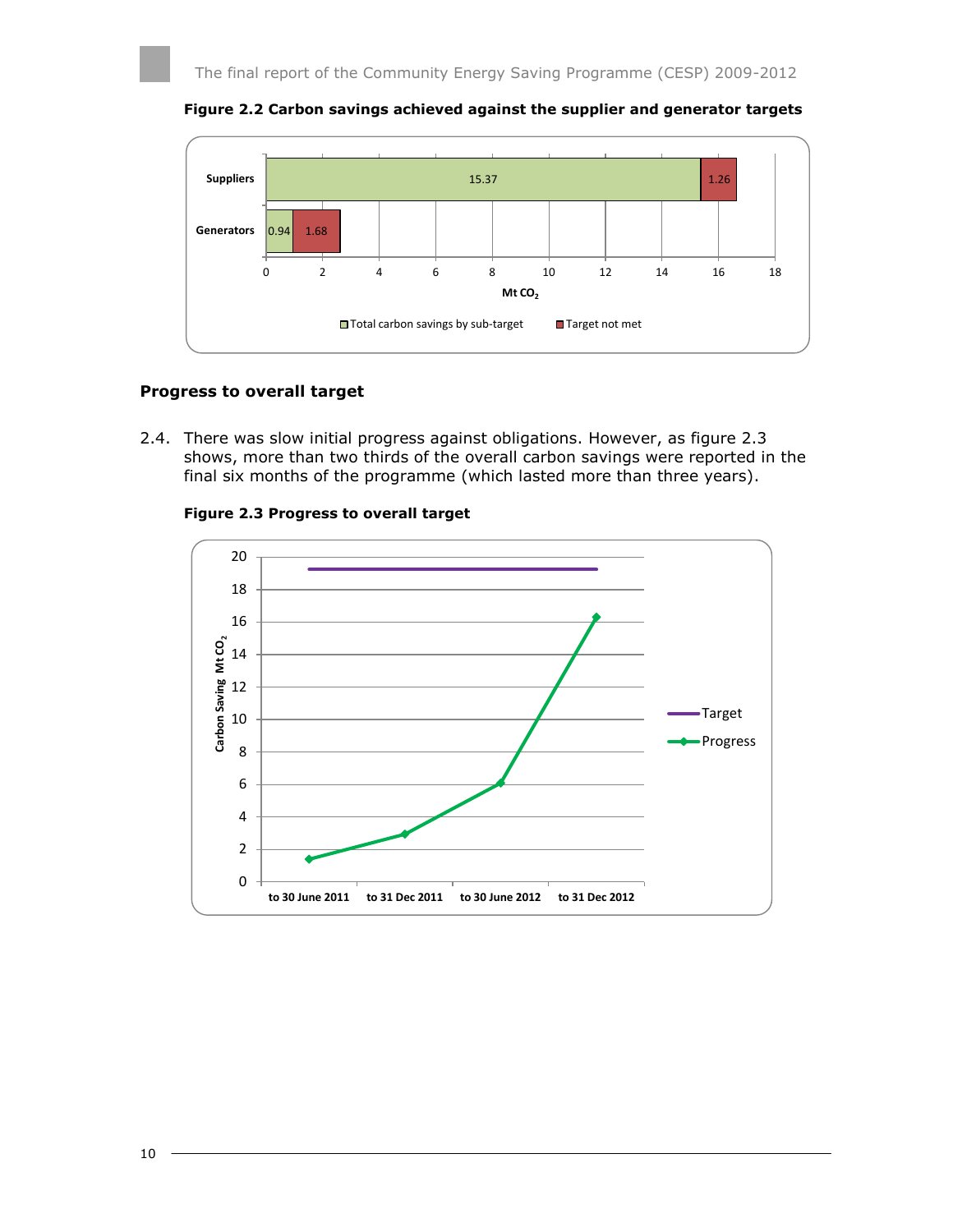### <span id="page-10-0"></span>**Schemes**

- 2.5. Energy companies delivered measures through 491 schemes. Individual schemes were generally smaller than originally anticipated which meant energy companies had to deliver more schemes to meet their obligations.
- 2.6. Almost all CESP measures were delivered through partnerships with social housing providers (SHPs) or by direct promotion to private households (eg privately owned homes within social housing developments). Activity carried out in partnership with SHPs was the most popular delivery route but many schemes covered both delivery routes, often including the private householders that were located within predominantly social housing areas.
- 2.7. Figure 2.4 shows the distribution by size of scheme. About 65% of all schemes achieved a carbon saving of 25 thousand tonnes of carbon dioxide (kt  $CO<sub>2</sub>$ ) or less. This illustrates that the energy companies did not develop larger centralised schemes and had to carry out pockets of activity where the savings were lower.



**Figure 2.4 Breakdown of scheme numbers by volume of savings**

2.8. The number of schemes completed by each energy company is illustrated in figure 2.5.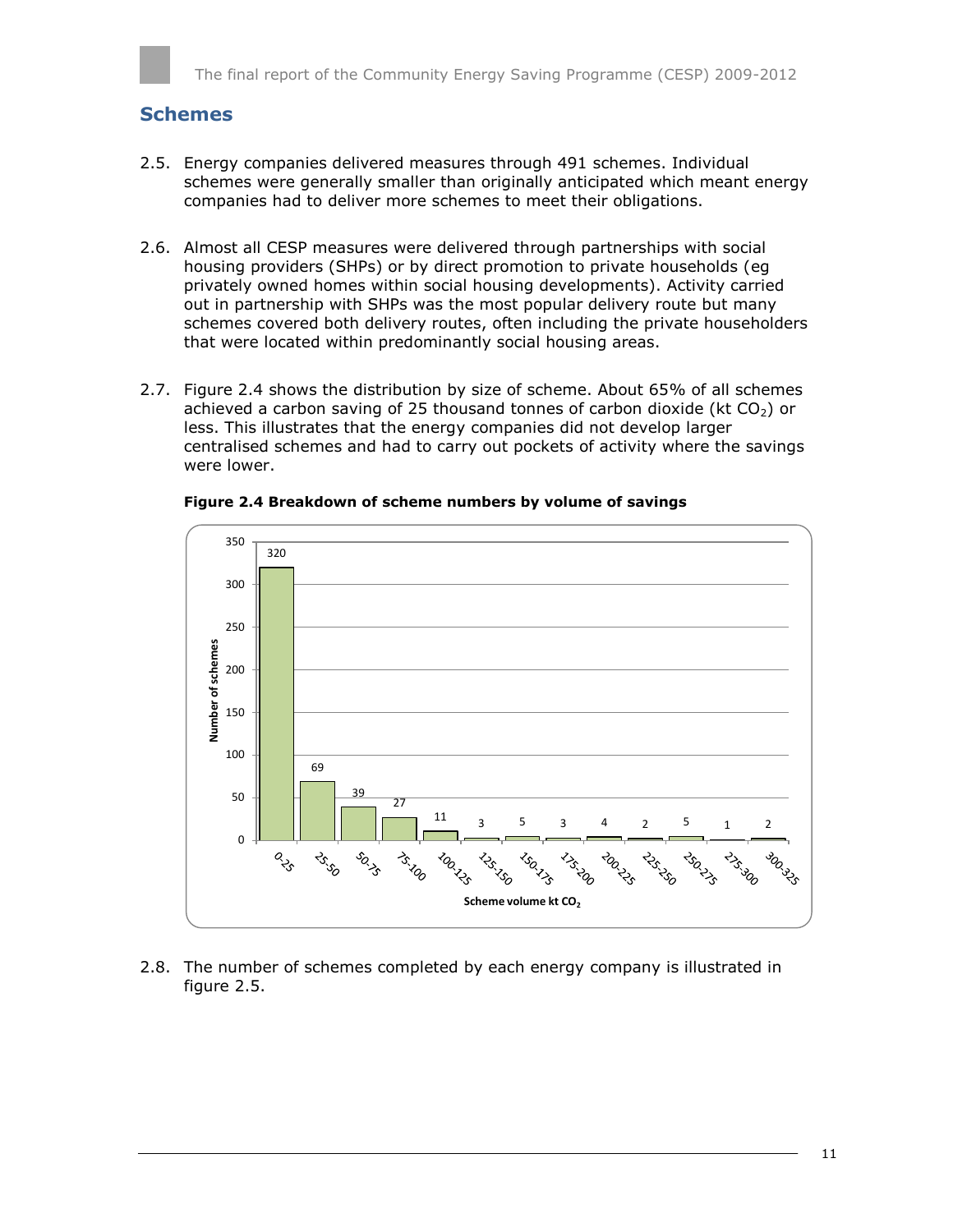

**Figure 2.5 Number of schemes completed by each energy company**

### <span id="page-11-0"></span>**Measures and dwellings**

- 2.9. A total of 293,922 measures<sup>5</sup> were installed in 154,364 dwellings. On average just under two measures were installed per property. Installation numbers by measure type are shown in figure 2.6.
- 2.10. Certain measures were incentivised through the provision of additional carbon savings (the individual measure adjustment). These measures were solid wall insulation, G-rated boiler replacements, renewable heat generation technologies and micro-combined heat and power (CHP).
- 2.11. Figure 2.6 shows that the incentive structure largely achieved its intention: external solid wall insulation and boiler replacements were the first and third most prevalent measures respectively.
- 2.12. Two principal measures in the CERT programme, cavity wall insulation and loft insulation, were disincentivised under CESP through a 50% reduction in carbon

ł

 $5$  A full list of CESP-eligible measures is provided in Appendix 1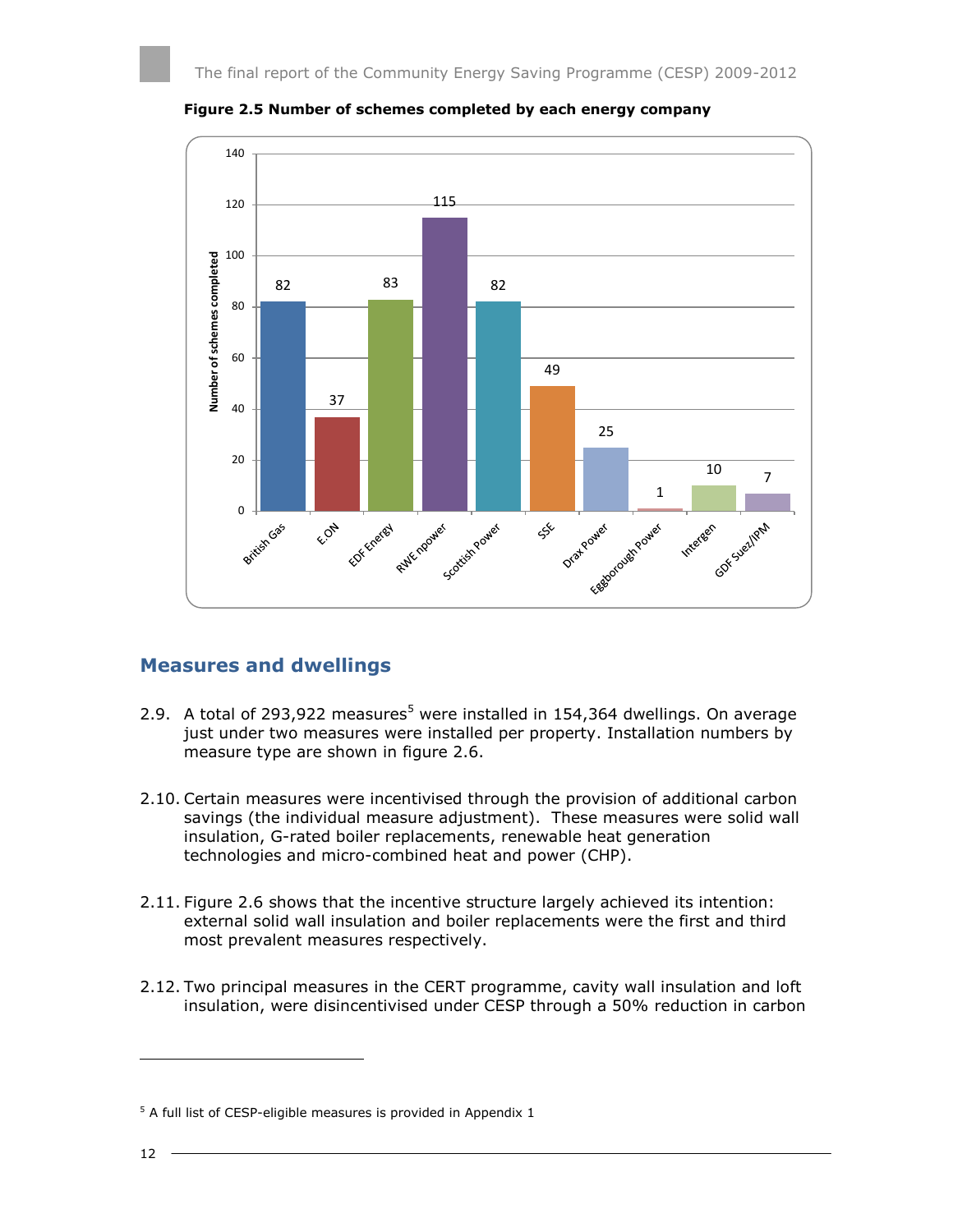savings. The savings from these measures were also limited to 4% of a supplier or generator's obligation.<sup>6</sup>

2.13. Cavity wall insulation numbers were relatively low suggesting that the carbon savings reduction was effective. Despite the savings reduction, loft insulation numbers were still relatively high. This may have been because loft insulation was installed as a secondary measure in order to trigger the whole house bonus. However, the carbon savings achieved did not exceed 4% of any supplier or generator's obligation.



#### **Figure 2.6 Number of measures installed**

ł

 $6$  A third measure, home energy advice packages, was also subject to a 1% limit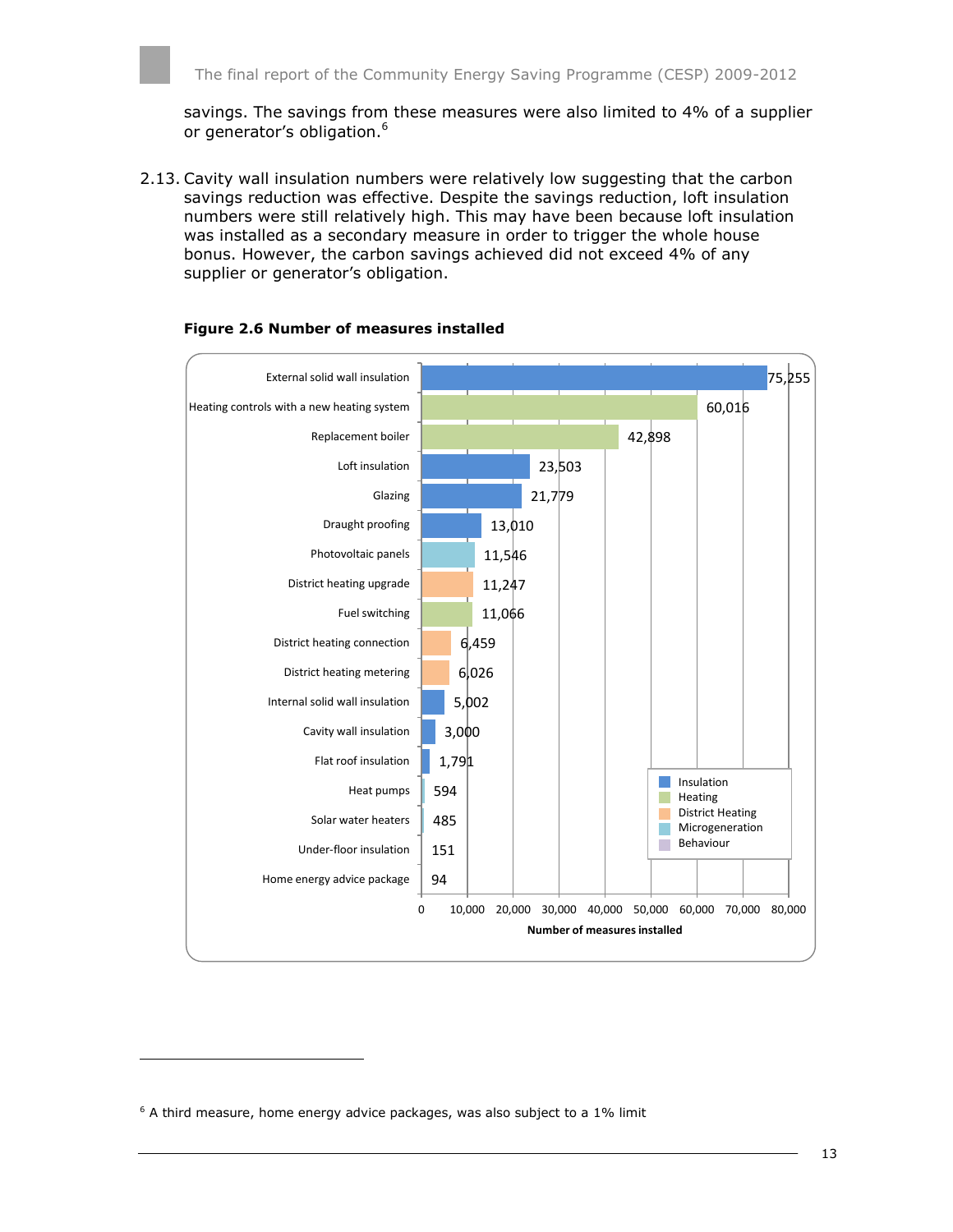#### **Bonus structure for multiple installations and area coverage**

- 2.14. CESP incentivised the installation of multiple measures in a single dwelling and the treatment of as many dwellings as possible in a single low income area.
- 2.15. A whole house bonus was achieved if two or more measures were installed in a dwelling. The bonus was applied to the carbon saving of each measure installed<sup>7</sup>. 59.7% of dwellings received two or more measures and triggered a whole house bonus.
- 2.16. The effectiveness of the incentives and their impact upon the number of measures is discussed in Chapter 4.



#### **Figure 2.7 Distribution of measures per dwelling**

2.17. An area bonus was triggered if at least 25% of all the dwellings in a specific low income area were treated by the same supplier or generator. This occurred in 15.2% of the 1,954 low income areas containing a scheme (figure 2.8). However, 52.0% of the total dwellings treated under CESP were located in these areas (figure 2.9). This suggests that activity was concentrated in areas

l

 $<sup>7</sup>$  This excluded district heating upgrades and home energy advice packages, neither of which could trigger</sup> a whole house or area bonus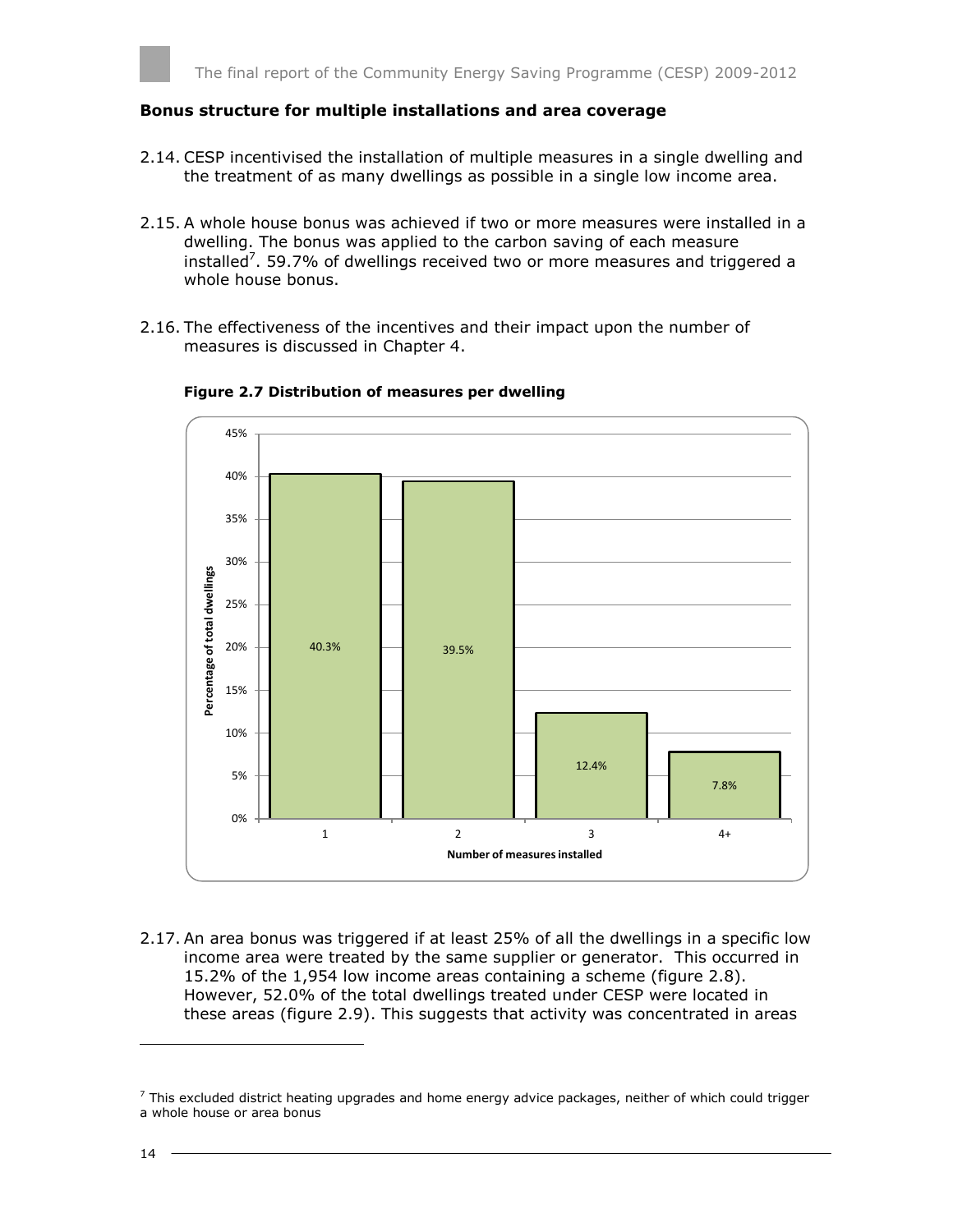where area bonuses could be achieved. The effectiveness of these incentives is discussed further in Chapter 4.

2.18. In carbon saving terms, 69.2% (11.28 Mt  $CO<sub>2</sub>$ ) of all savings arose from areas with an area bonus (figure 2.10).



**Figure 2.8 Percentage of low income areas with area bonus**

**Figure 2.9 Percentage of dwellings with area bonus**



**Figure 2.10 Percentage of carbon savings in areas with area bonus**



## <span id="page-14-0"></span>**Regional analysis**

2.19. Measures were installed in 1,954 eligible low income areas, 43.4% of the total. The number of low income areas with measures installed varied considerably across the regions (figure 2.11). The highest number of low income areas with measures installed was in the North West (378) and Scotland (375), whilst the South West had the fewest (28). The distribution of the number of dwellings treated broadly mirrors the distribution of the number of low income areas with measures installed.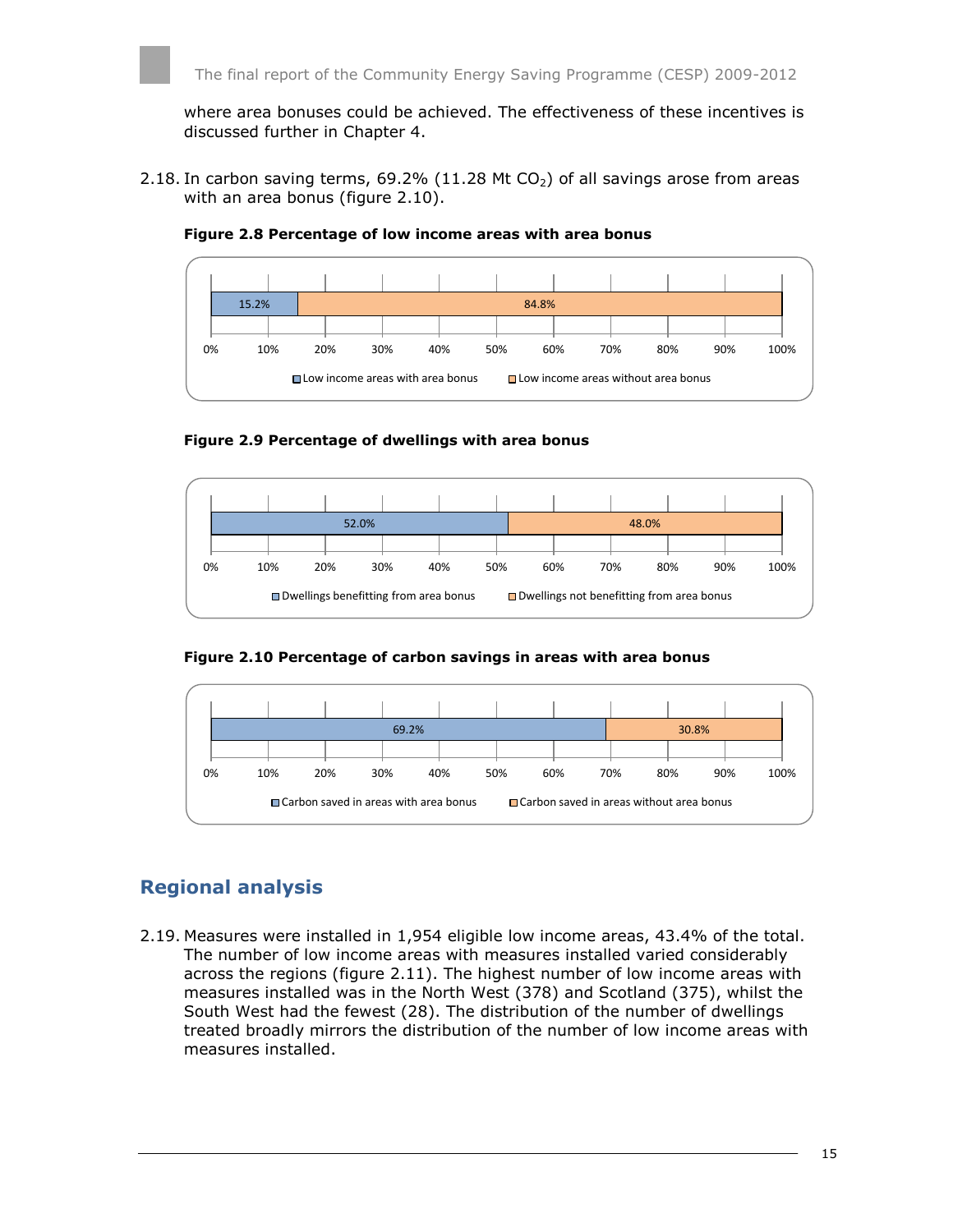2.20. However, there was an uneven distribution of eligible low income areas. In the South West there were 93 eligible areas, whereas in Scotland there were 976.

**Figure 2.11 Number of low income areas with measures installed**



2.21. Figure 2.12 shows the proportion of low income areas with measures installed. In East Midlands and Wales measures were installed in over 70% of CESPeligible areas, however, in London they were installed in only 24.2%.

**Figure 2.12 Proportion of low income areas with measures installed**

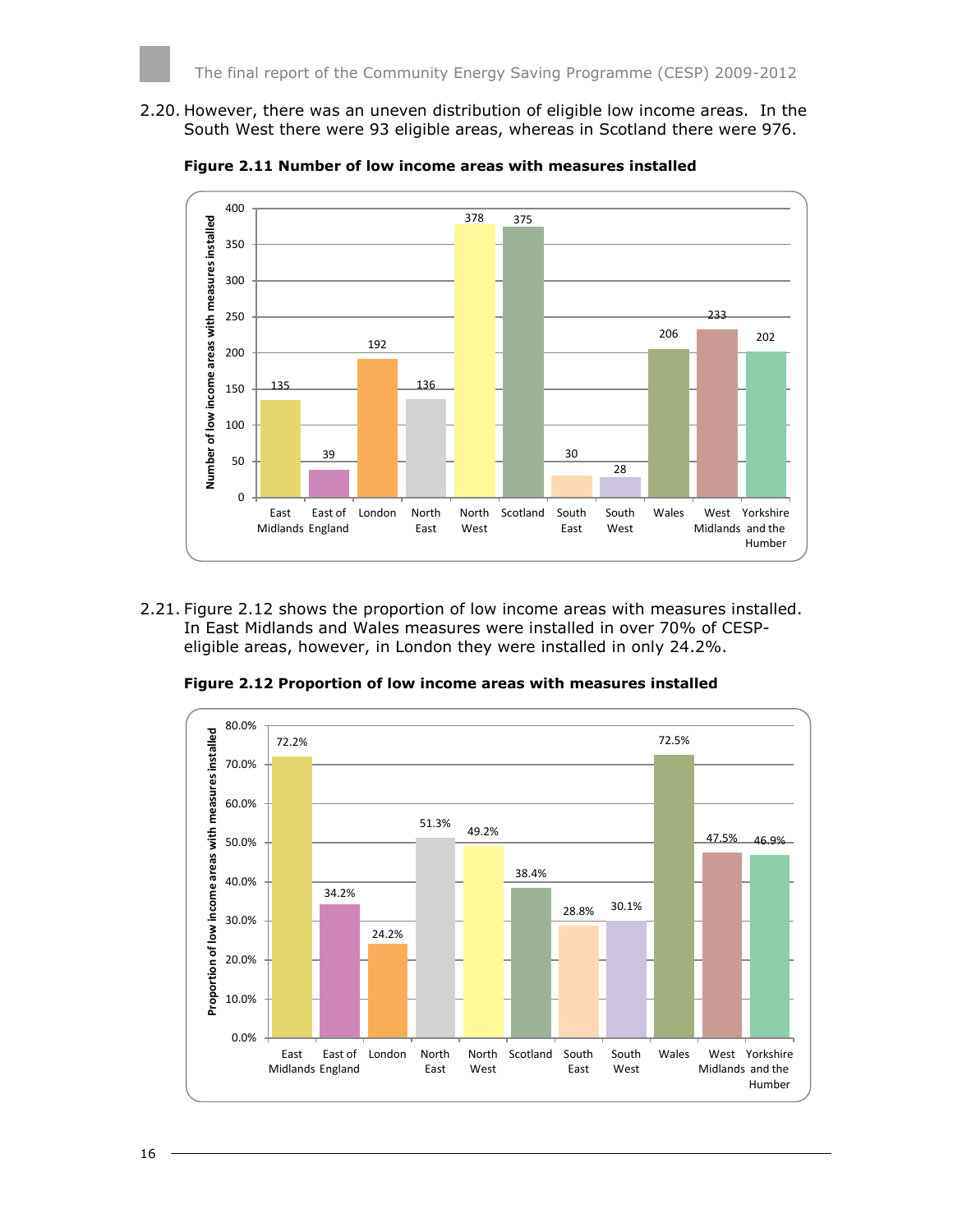#### **Measure types**

2.22. In total 293,922 measures were installed under the programme (figure 2.13). In all regions the majority of installations were either insulation measures (8 regions) or heating measures (3 regions). Microgeneration measures were installed in all regions but in no region did they amount to more than 10% of the total measures installed. District heating measures featured in all but 3 regions.



#### **Figure 2.13 Number of measures installed in each region**

2.23. The regional distribution of CESP activity in the 11 regions of Great Britain is summarised in figure 2.14.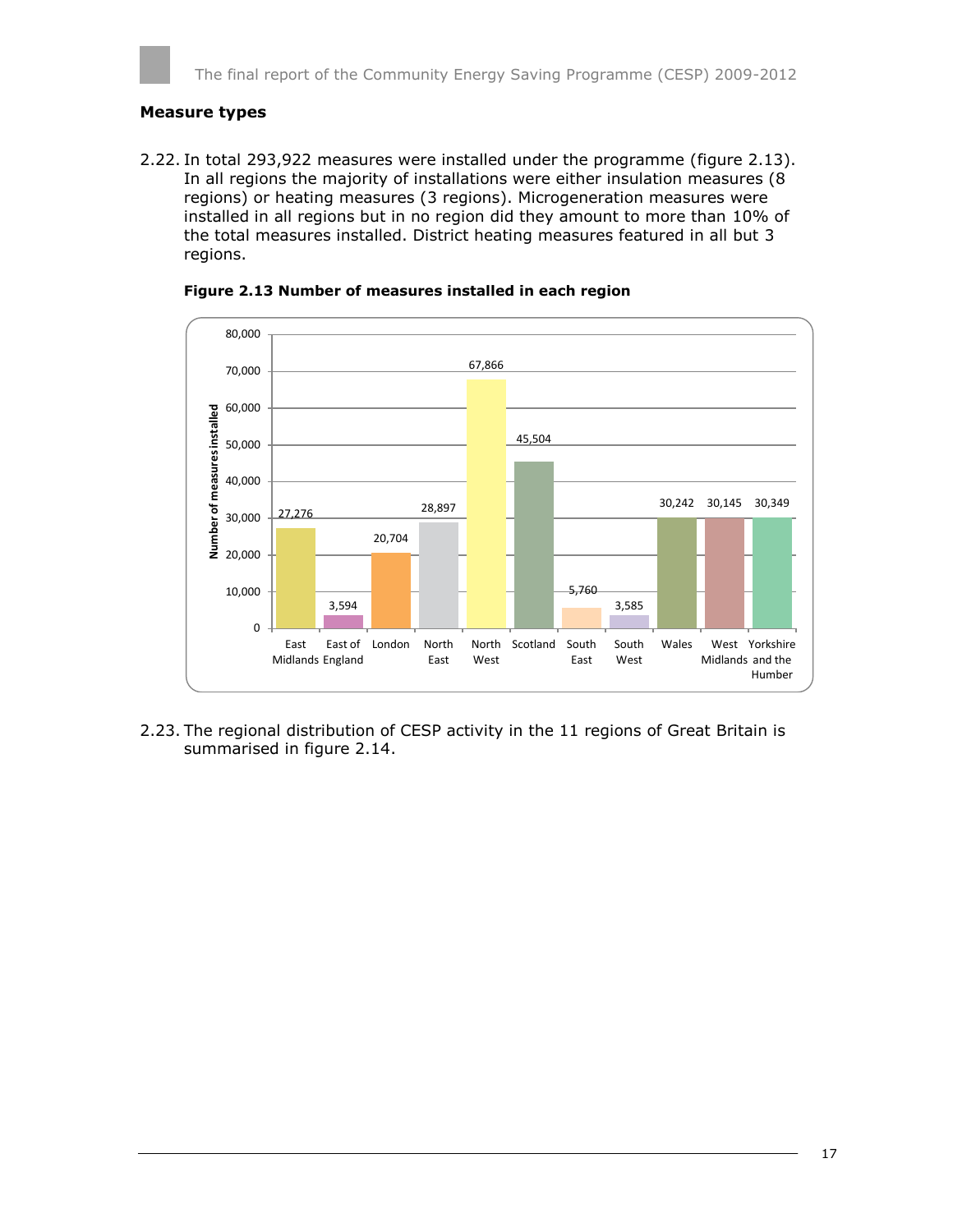

#### **Figure 2.14 Regional distribution of CESP activity<sup>8</sup>**

l

 $8$  The total number of schemes reported in figure 2.14 is more than the number of schemes in paragraph 2.5 as some energy companies had schemes which covered more than one region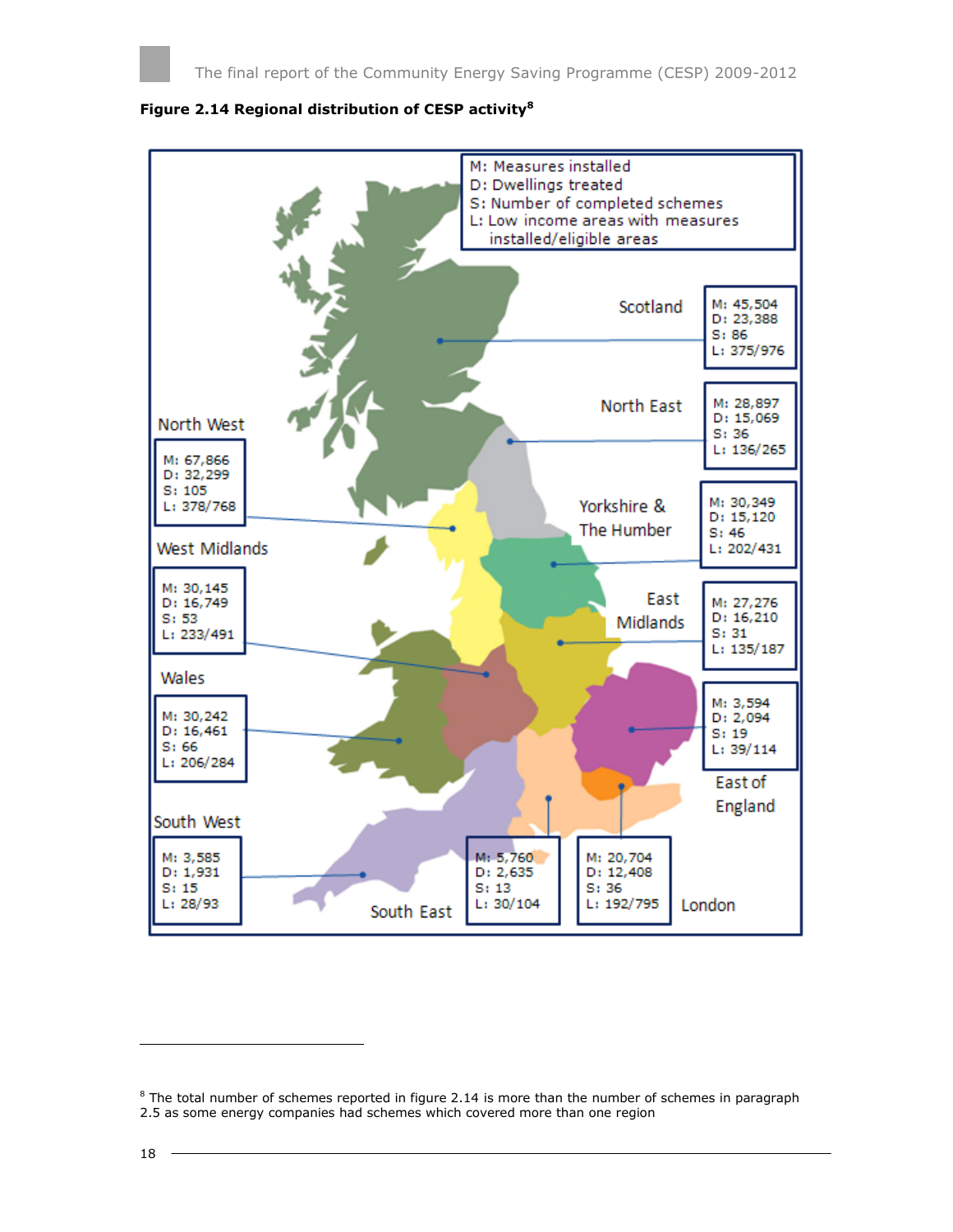## **Trading and transfers**

#### **Trades**

- 2.24. Under CESP suppliers and generators could trade up to 100% of their obligation with any other energy company, subject to Ofgem approval. The deadline for all applications to trade was 30 September 2012.
- 2.25. In total, 56 trades were approved. The majority of these trades were between licence holders from the same group of companies and were for administrative purposes. Three trades, totalling 2.3 Mt  $CO<sub>2</sub>$  were inter-group trades.
- 2.26. All trades flowed from generator to supplier, from supplier to supplier, or from generator to generator. There were no trades from supplier to generator.
- 2.27. Figure 2.15 shows the final net position of the suppliers' and generators' obligations after the completion of trades.



**Figure 2.15 Supplier and generator obligations – effect of trading**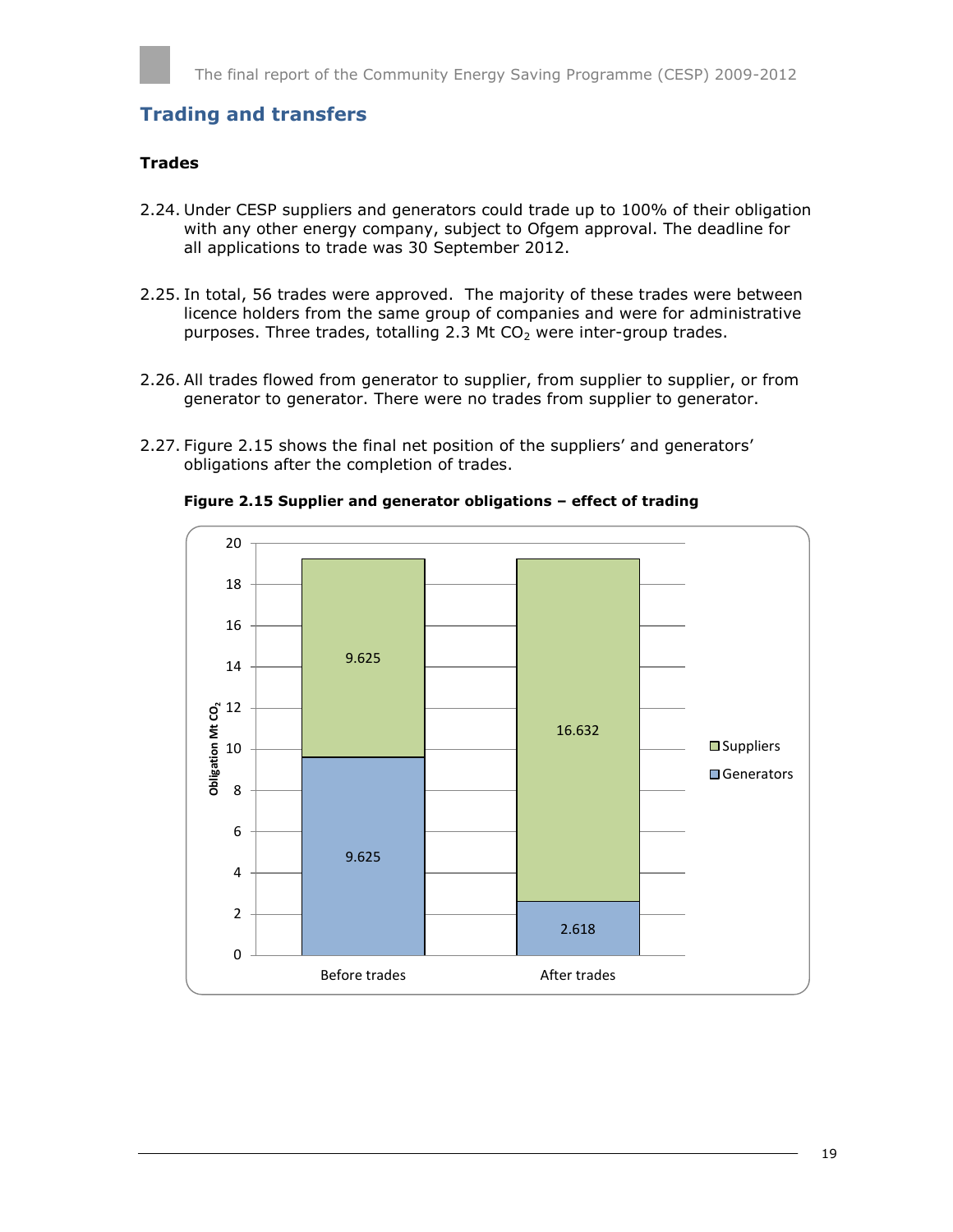

#### **Transfers**

- 2.28. Energy companies were permitted to transfer completed measures, subject to Ofgem's approval. The deadline for all transfer applications was 31 December 2012.
- 2.29. Ofgem received a small number of requests for the transfer of measures, reflecting that few energy companies had an excess of completed activities they were able to pass to others. In total Ofgem approved 16 transfers, all of which were inter-group transfers.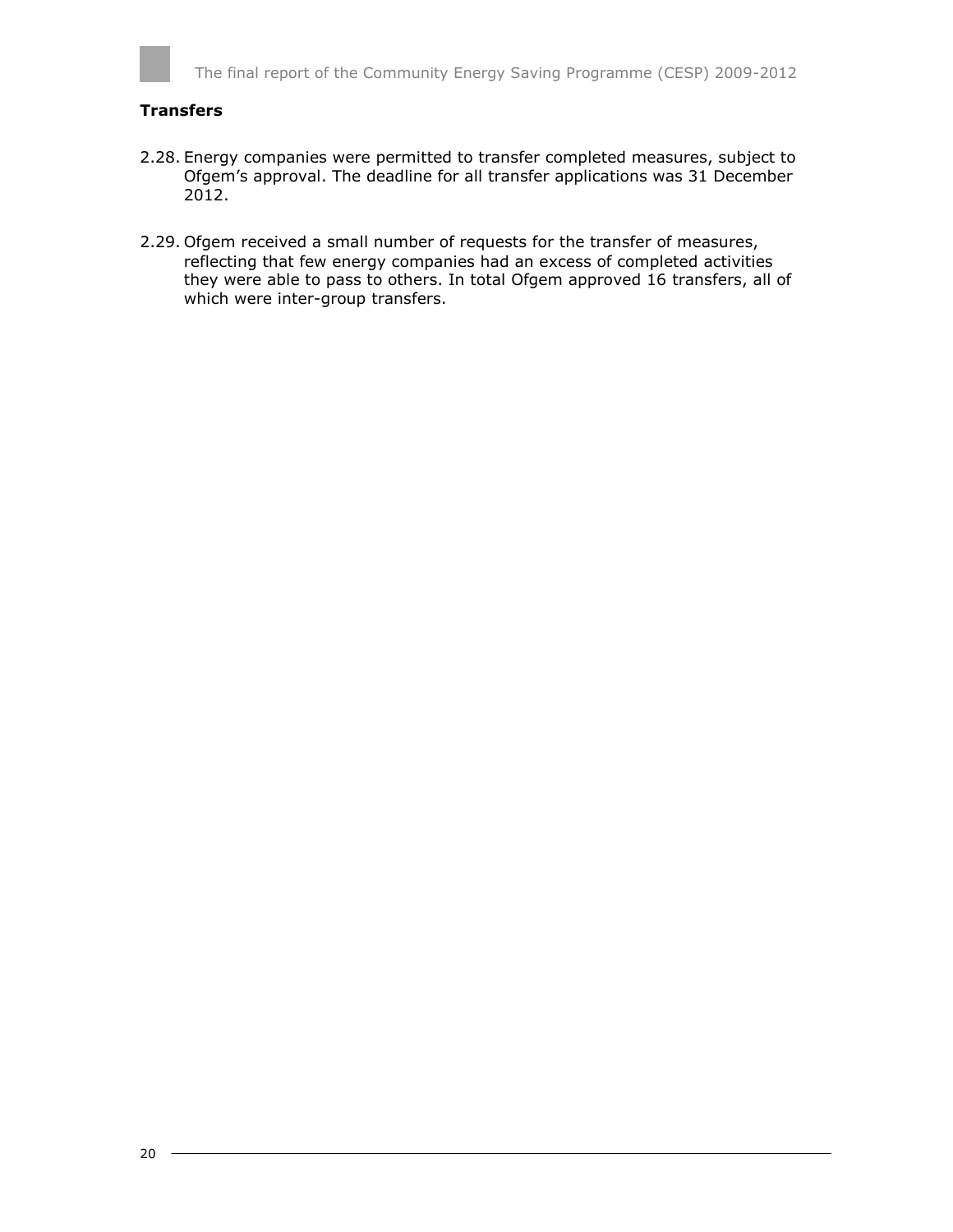# <span id="page-20-0"></span>3. Final energy company achievements

#### **Chapter Summary**

This chapter outlines the carbon savings achieved by each of the energy companies.

3.1. Figure 3.1 shows energy company compliance against the total obligations of the group. Each licence holder within an energy company must have achieved its obligation for that energy company to be shown as compliant. In the case of the vertically integrated energy companies the compliance status shown is based on the status of their generation and supply licences combined.

|                   | <b>Vertically Integrated Energy Companies</b> |                     |                               |                     |                   |
|-------------------|-----------------------------------------------|---------------------|-------------------------------|---------------------|-------------------|
| British Gas       | <b>EDF Energy</b>                             | E.ON                | RWE npower                    | <b>SSE</b>          | Scottish<br>Power |
| Non-<br>compliant | Compliant                                     | Compliant           | Compliant                     | $Non-$<br>compliant | Non-<br>compliant |
| 62.4%             | 133.0%                                        | 116.5%              | 106.8%                        | 90.9%               | 70.0%             |
|                   |                                               |                     | <b>Independent Generators</b> |                     |                   |
|                   | Drax Power                                    | Eggborough<br>Power | GDF<br>Suez/IPM               | Intergen            |                   |
|                   | Non-<br>compliant                             | Compliant           | Non-<br>compliant             | $Non-$<br>compliant |                   |
|                   | 37.1%                                         | 100.5%              | 38.6%                         | 6.5%                |                   |

#### **Figure 3.1 Compliance position by energy company**

- 3.2. Four energy companies complied with all of their CESP obligations: EDF Energy, E.ON, RWE npower and Eggborough Power. Six energy companies did not comply: British Gas, SSE, Scottish Power, Drax Power, GDF Suez/IPM and Intergen.
- 3.3. The final compliance position of each obligated supplier and generator is listed in Appendix 2 of this report.
- 3.4. Energy companies adopted different approaches towards achieving their CESP obligations. Figure 3.2 shows how energy companies made use of the available bonuses in achieving carbon savings. Figure 3.3 summarises the activity that energy companies promoted.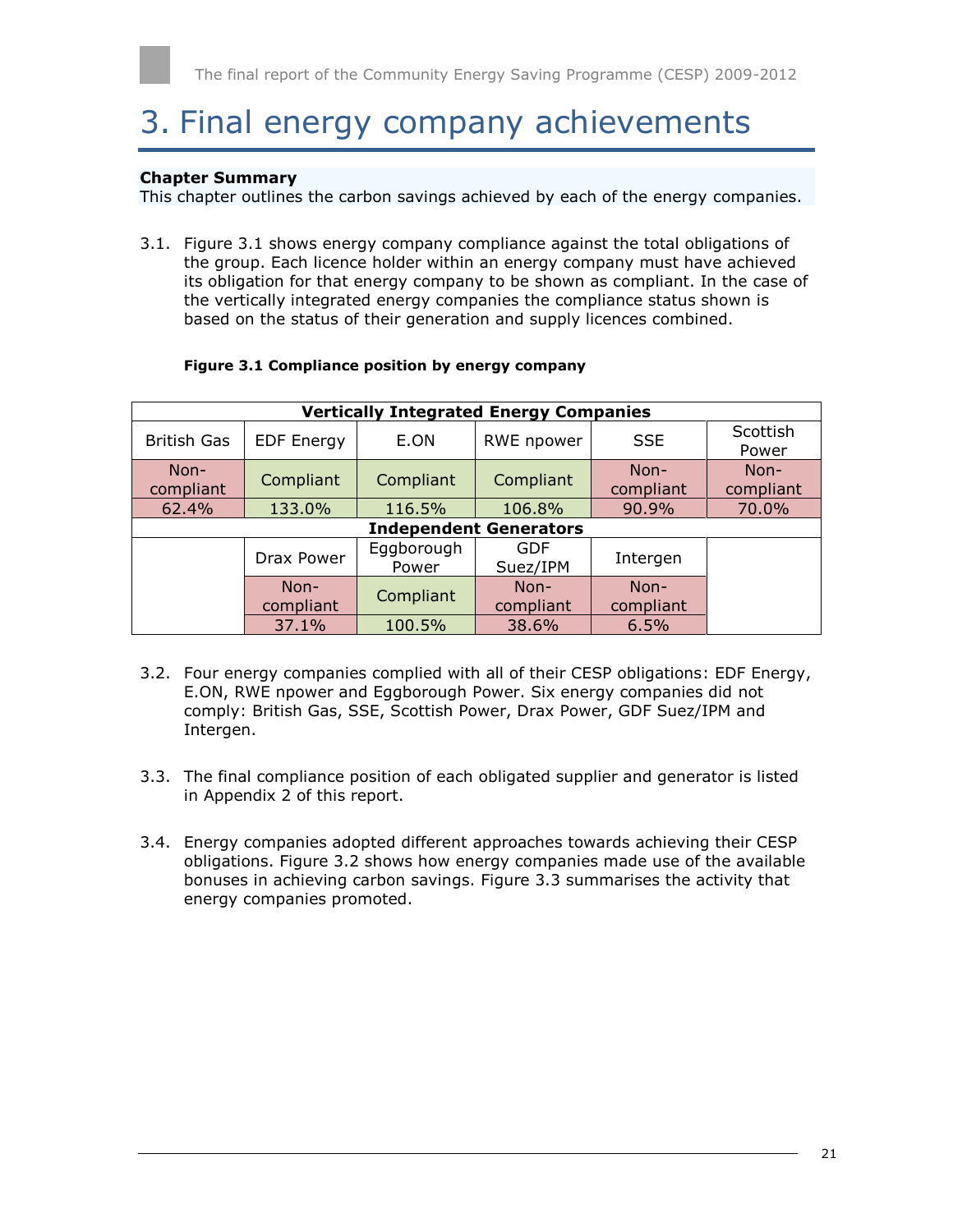

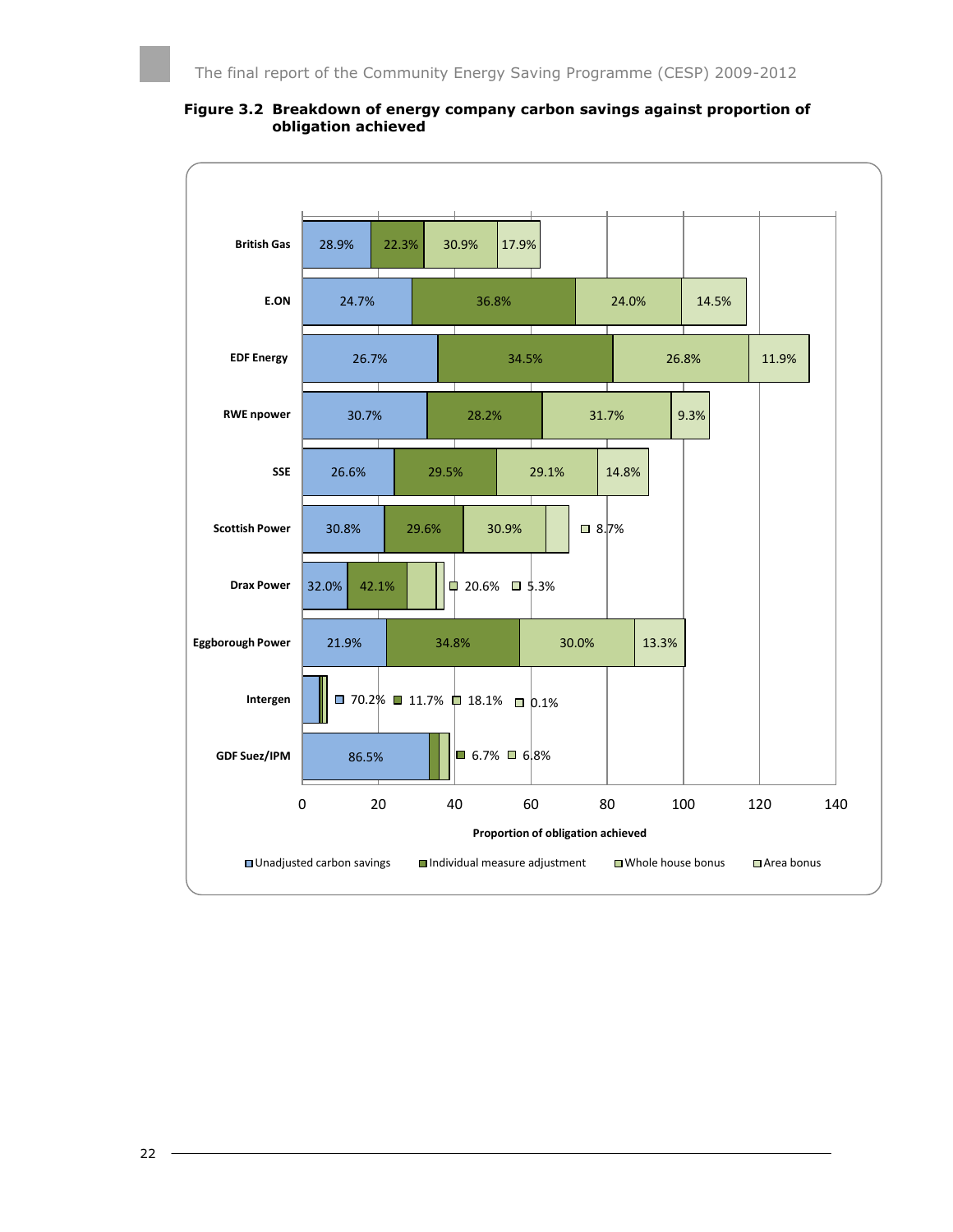| <b>Energy</b><br>company | <b>Measures</b> | Dwellings <sup>9</sup> | <b>Schemes</b> | Low<br>income<br>areas <sup>10</sup> | Average<br>measures<br>per<br>dwelling | <b>Most</b><br>installed<br>measure<br>type |
|--------------------------|-----------------|------------------------|----------------|--------------------------------------|----------------------------------------|---------------------------------------------|
| <b>British Gas</b>       | 62,237          | 28,773                 | 82             | 318                                  | 2.16                                   | Heating                                     |
| <b>EDF Energy</b>        | 42,399          | 25,119                 | 83             | 359                                  | 1.69                                   | Insulation                                  |
| E.ON                     | 44,056          | 24,572                 | 37             | 268                                  | 1.79                                   | Insulation                                  |
| RWE npower               | 59,761          | 31,219                 | 115            | 705                                  | 1.91                                   | Heating                                     |
| <b>SSE</b>               | 43,426          | 21,366                 | 49             | 207                                  | 2.03                                   | Insulation                                  |
| Scottish<br>Power        | 28,890          | 15,071                 | 82             | 354                                  | 1.92                                   | Heating                                     |
| Drax Power               | 6,132           | 3,890                  | 25             | 67                                   | 1.58                                   | Insulation                                  |
| Eggborough<br>Power      | 2,275           | 1,144                  | 1              | 6                                    | 1.99                                   | Insulation                                  |
| GDF<br>Suez/IPM          | 3,244           | 2,907                  | 7              | 73                                   | 1.12                                   | <b>District</b><br>Heating                  |
| Intergen                 | 1,502           | 1,052                  | 10             | 24                                   | 1.43                                   | Heating                                     |

#### **Figure 3.3 Summary of energy company activity**

3.5. Individual company approaches are discussed below.

l

<sup>&</sup>lt;sup>9</sup> The total number of dwellings reported in figure 3.3 is more than the number of dwellings in paragraph 2.9 as some properties were treated by more than one energy company

 $10$  The total number of low income areas reported in figure 3.3 is more than the number in paragraph 2.17 as some areas had schemes from more than one energy company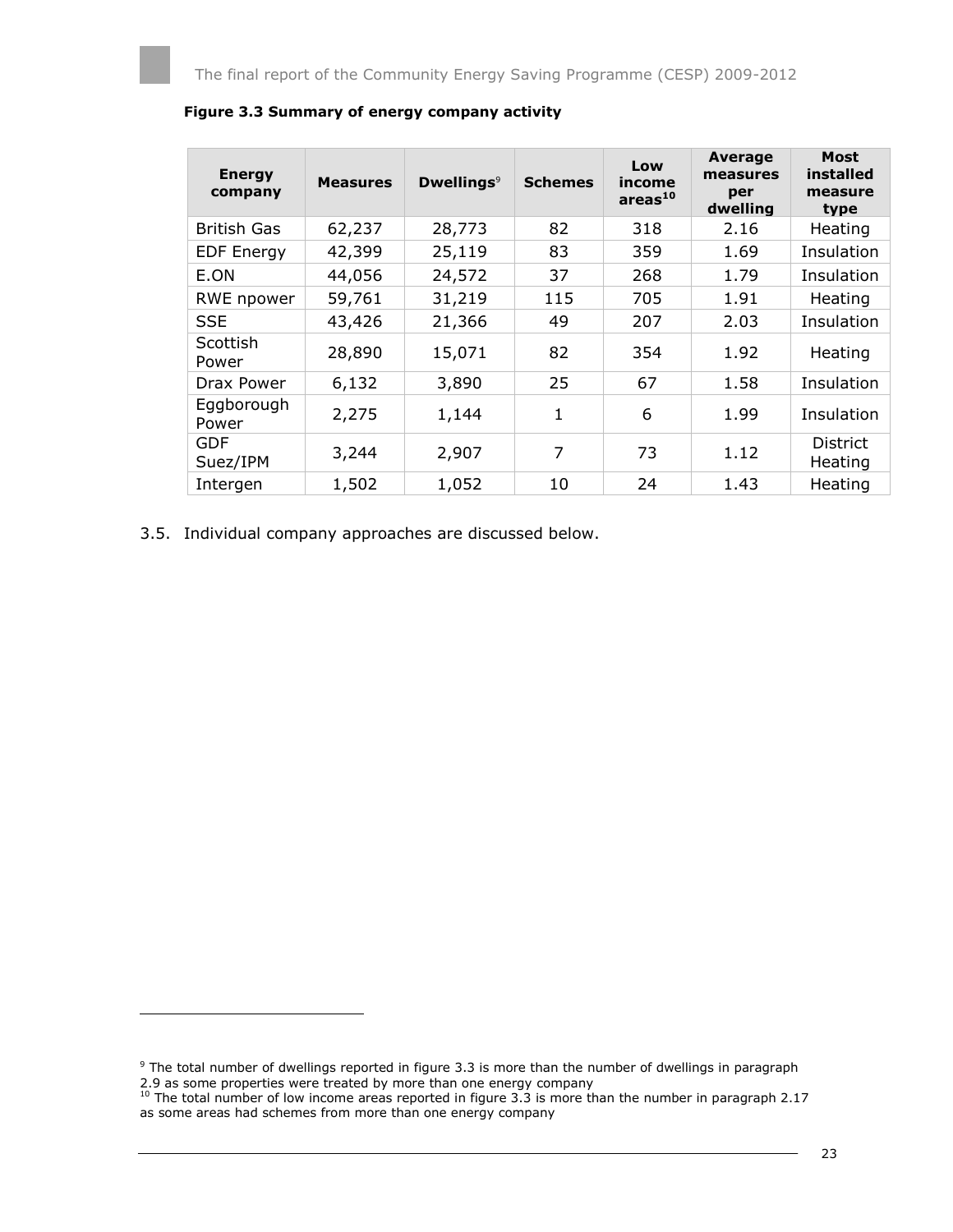<span id="page-23-0"></span>**Vertically integrated energy companies**

#### **British Gas**

- 3.6. British Gas completed 82 schemes in 318 low income areas, delivering 62.4% of its obligations.
- 3.7. By June 2012 British Gas was the leading energy company with almost half of its obligations reached. While the other vertically integrated energy companies achieved at least 70% of their savings in the final six months, British Gas only achieved 24%.
- 3.8. British Gas installed 62,237 measures in 28,773 dwellings. This is the equivalent of 2.16 measures per property, the highest rate of all companies, suggesting British Gas particularly utilised the whole house bonus.
- 3.9. Almost 18% (57) of the 318 low income areas British Gas targeted triggered the area bonus.
- 3.10. British Gas, like other vertically integrated energy companies, concentrated mainly on insulation and heating measures. Of the measures British Gas installed, 44% were heating measures and 42% were insulation measures. It installed more district heating measures than any other energy company.



**Figure 3.4 Number of measures installed by British Gas**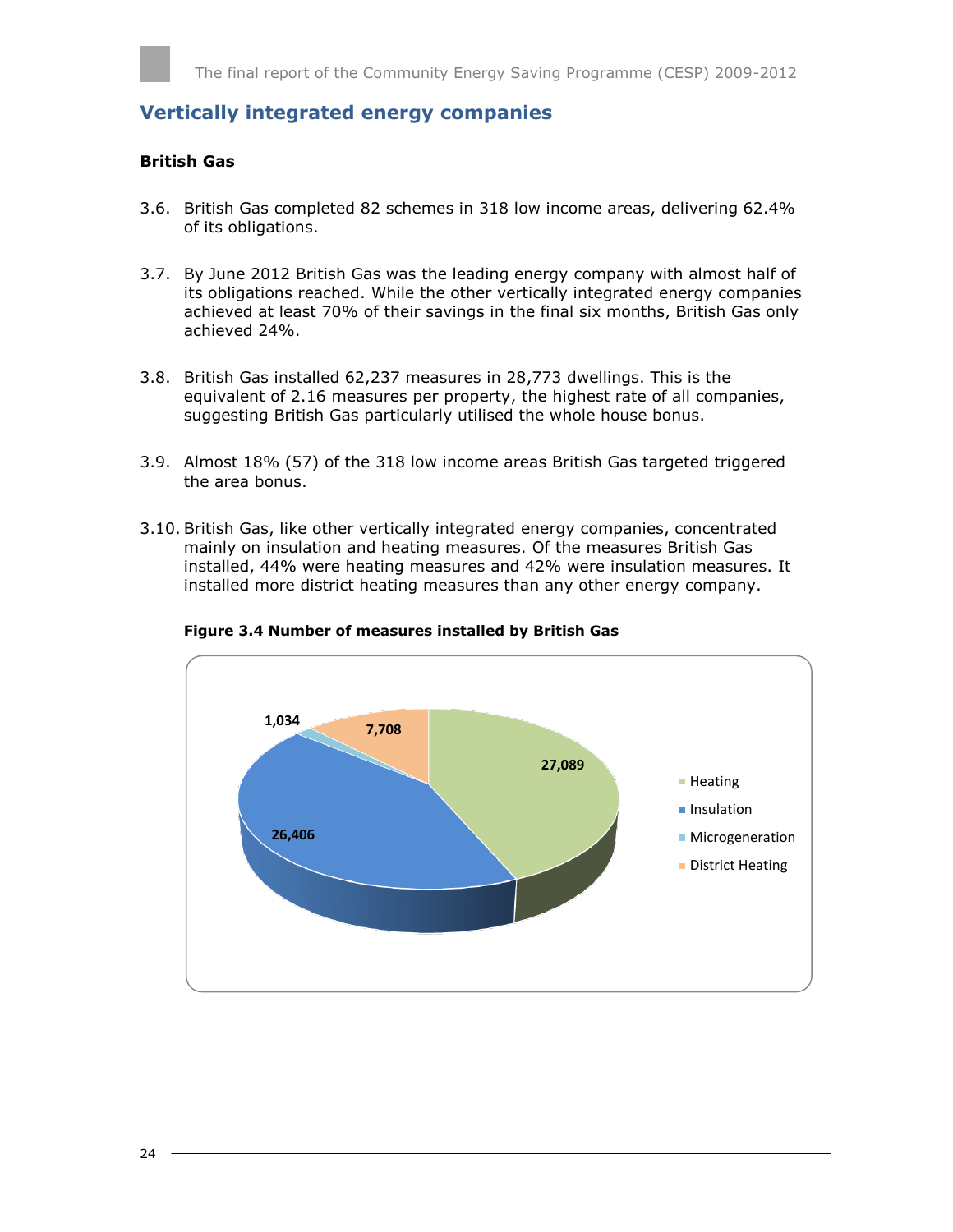#### **EDF Energy**

- 3.11. EDF Energy completed 83 schemes in 359 low income areas, delivering 133.0% of its obligations.
- 3.12. EDF Energy had delivered 37% of its obligations by June 2012, demonstrating similar progress to the other vertically integrated energy companies. In the final six months EDF Energy achieved additional savings equivalent to 96% of its obligations. This reflects a pipeline of works that reached fruition at the end of the programme.
- 3.13. EDF Energy installed 42,399 measures in 25,119 dwellings. This is the equivalent of 1.69 measures per dwelling, the lowest ratio of all the vertically integrated energy companies.
- 3.14. EDF Energy delivered schemes to 359 low income areas, with 49 of these areas triggering the area bonus. The individual measure adjustment accounted for the majority of EDF Energy's savings.
- 3.15. Insulation measures comprised 54% of all measures installed and heating measures comprised 33%. This followed the trend of heating and insulation measures being the most popular to install amongst the vertically integrated energy companies.



**Figure 3.5 Number of measures installed by EDF Energy**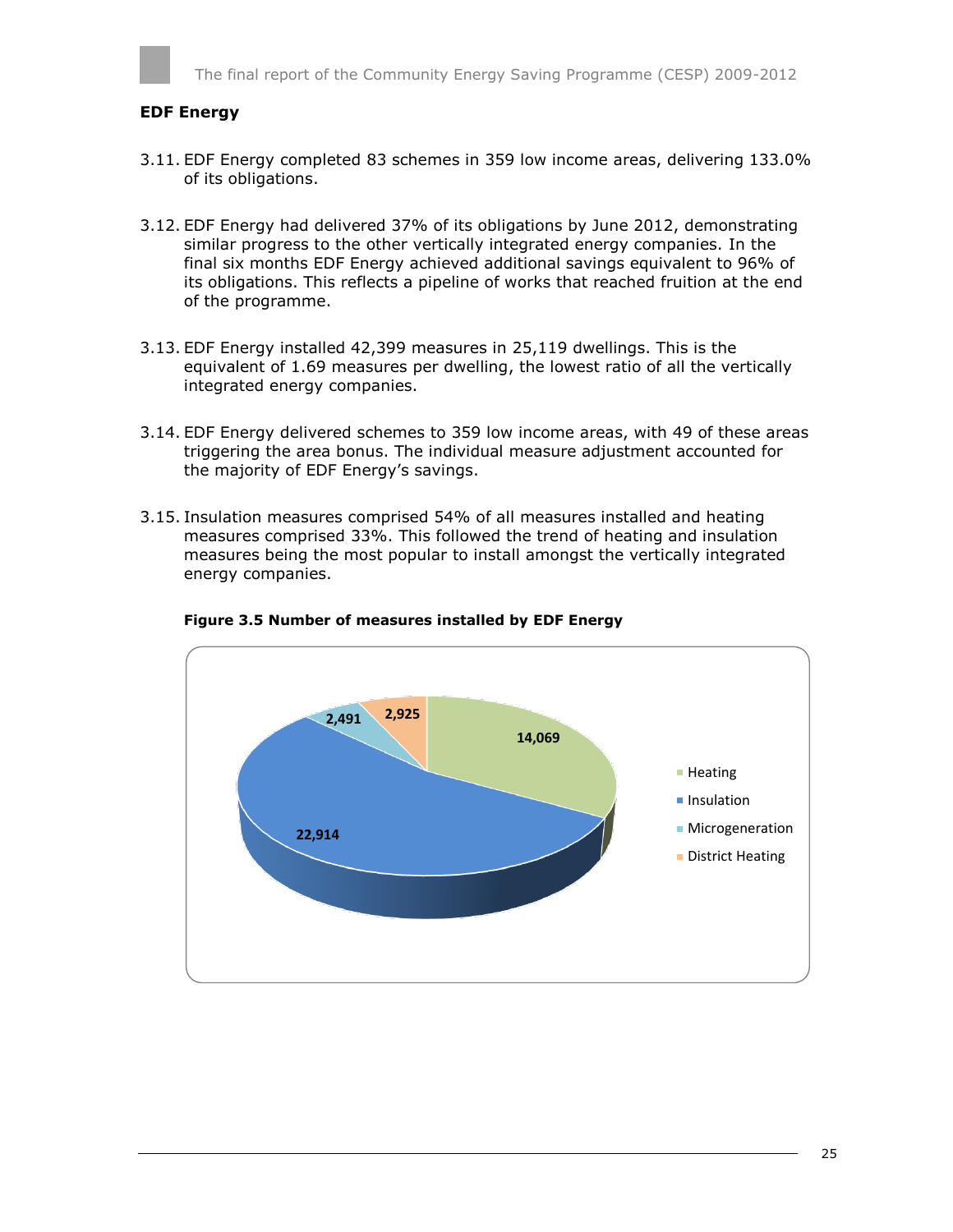

#### **E.ON**

- 3.16. E.ON completed 37 schemes in 268 low income areas, delivering 116.5% of its obligations.
- 3.17. E.ON showed steady progress throughout the scheme and had achieved 36% of its obligations by June 2012. As was the trend with most of the other vertically integrated energy companies, the majority of savings were delivered in the final six months of the programme.
- 3.18. E.ON installed 44,056 measures in 24,572 dwellings, on average 1.79 measures per property.
- 3.19. E.ON installed measures in 268 low income areas. The area bonus was triggered in 55 of these areas. Of the vertically integrated energy companies, E.ON generated the largest percentage of its obligations through the individual measure adjustment (36.8%). However, it utilised the whole house bonus the least of the vertically integrated energy companies.
- 3.20. Insulation measures comprised 62% of measures installed, and heating measures comprised 32%. E.ON installed the most insulation measures of all the energy companies.



#### **Figure 3.6 Number of measures installed by E.ON**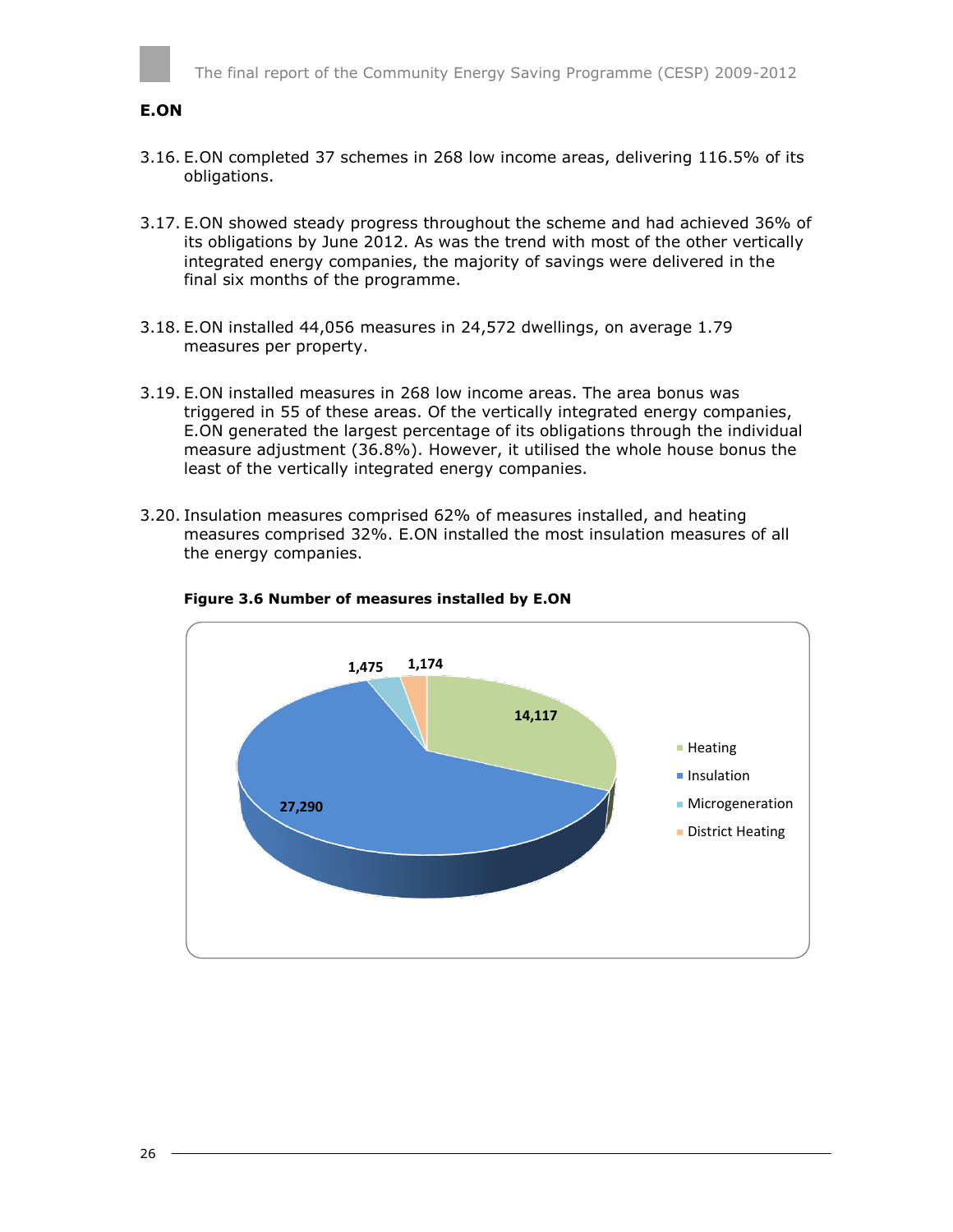#### **RWE npower**

- 3.21. RWE npower completed 115 schemes in 705 low income areas, nearly twice as many as any other energy company, and delivered 106.8% of its obligations.
- 3.22. Of the six vertically integrated energy companies, RWE npower accelerated the most in the final six months of the programme. With six months remaining, RWE npower had achieved 15% of its obligations, and by 31 December 2012 it had delivered 106.8%. This large acceleration in activity, and the significant number of low income areas targeted, suggests RWE npower took on a large number of small schemes that could deliver savings in a short timeframe to achieve its obligations.
- 3.23. RWE npower installed 59,761 measures in 31,219 dwellings. This is an average of 1.91 measures per dwelling and is in line with the average across all companies.
- 3.24. RWE npower delivered schemes in 705 low income areas. This was the largest number of areas treated by any energy company and was almost twice as many as the next highest number treated by an individual energy company. As a result of spreading their activity across so many low income areas the area bonus was only triggered in 7% of these areas, although the absolute number was equivalent to other energy companies.
- 3.25. Heating measures comprised 45% and insulation measures comprised 41% of the total measures installed. RWE npower installed the highest number of microgeneration measures of all the energy companies.



**Figure 3.7 Number of measures installed by RWE npower**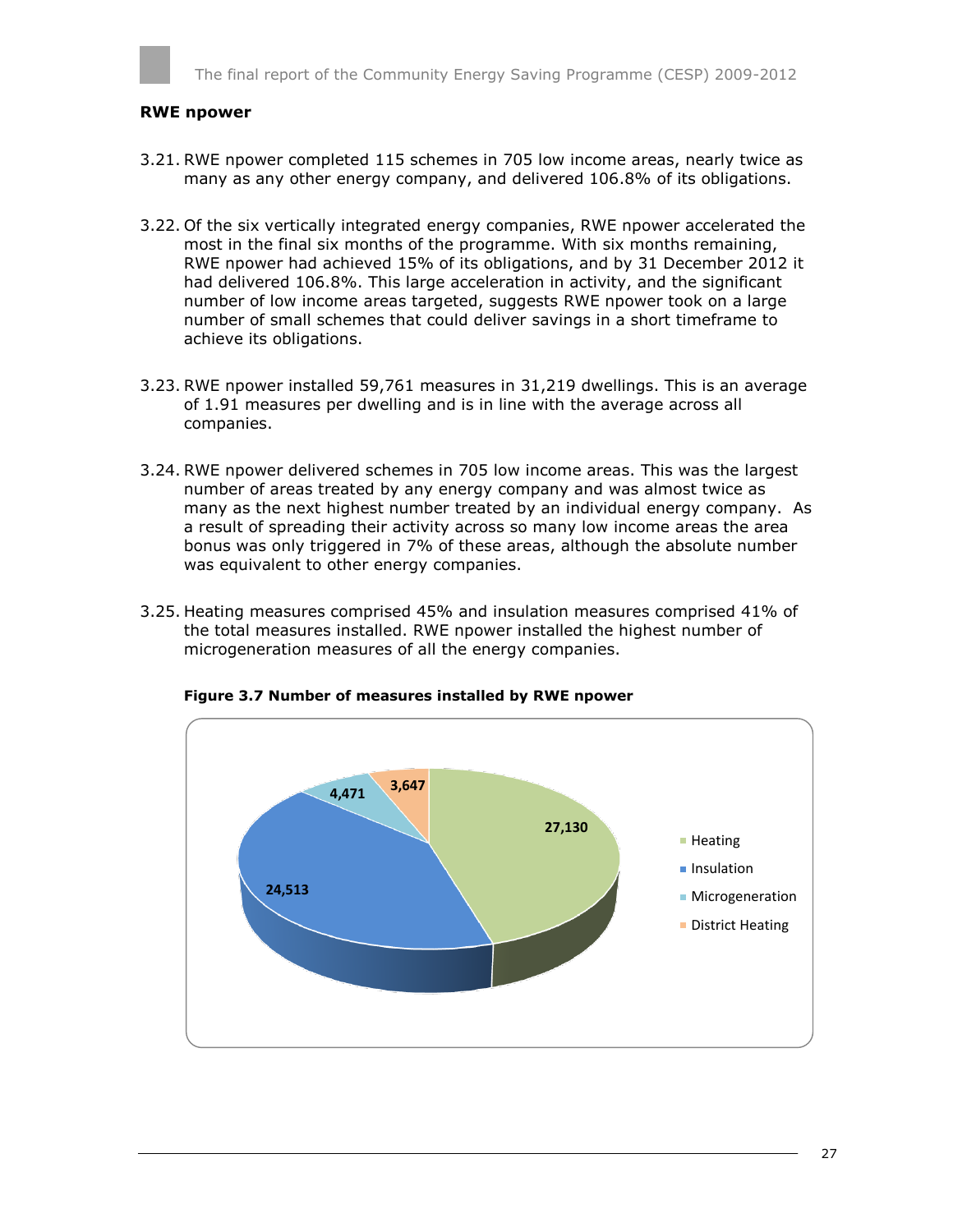

#### **SSE**

- 3.26. SSE completed 49 schemes in 207 low income areas, delivering 90.9% of its obligations.
- 3.27. SSE's progress was similar to the majority of energy companies. Having reached 29% of its obligations by June 2012, a further 62% was delivered in the final six months of the programme.
- 3.28. SSE installed 43,426 measures in 21,366 dwellings. This is an average of 2.03 measures per dwelling. SSE and British Gas were the only companies to deliver an average of more than two measures per dwelling.
- 3.29. SSE delivered schemes to 207 low income areas, with 56 areas triggering the area bonus.
- 3.30. Insulation measures comprised 56% of the total installed measures and heating measures comprised 33%.



#### **Figure 3.8 Number of measures installed by SSE**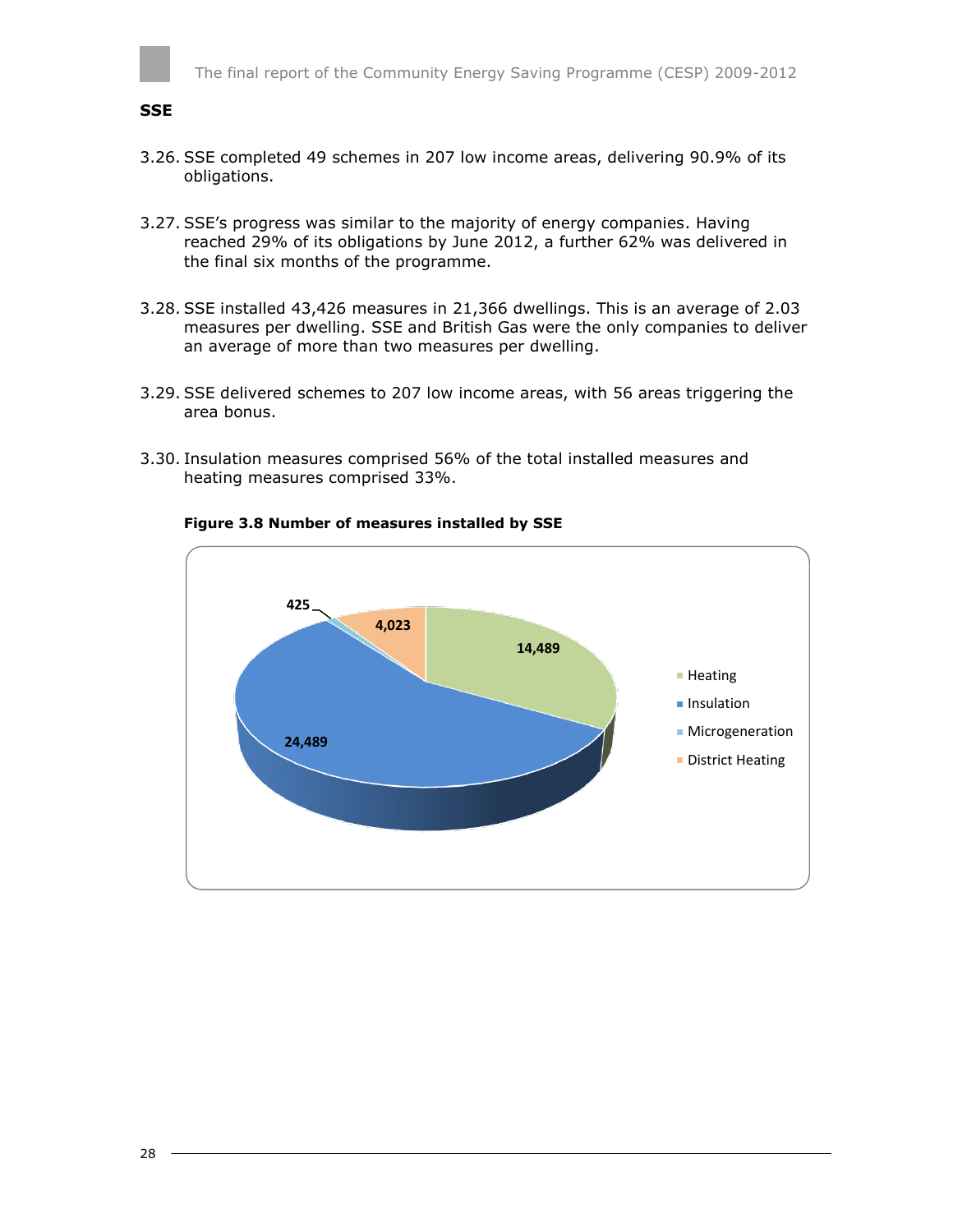#### **Scottish Power**

- 3.31. Scottish Power completed 82 schemes in 354 low income areas, delivering 70.0% of its obligations.
- 3.32. Scottish Power achieved 21% of its obligations by June 2012, with a further 49% delivered in the final six months.
- 3.33. Scottish Power installed 28,890 measures in 15,071 dwellings. This is an average of 1.92 measures per property and is broadly in line with the average across energy companies.
- 3.34. Scottish Power delivered schemes to 354 low income areas. It triggered the area bonus in 26 of these areas, the lowest number of all vertically integrated energy companies.
- 3.35. Insulation measures comprised 44% of the total measures installed, and heating measures comprised 45%. Scottish Power was the only energy company to claim behavioural measures, delivering home energy advice packages to domestic energy users in 94 dwellings.



#### **Figure 3.9 Number of measures installed by Scottish Power**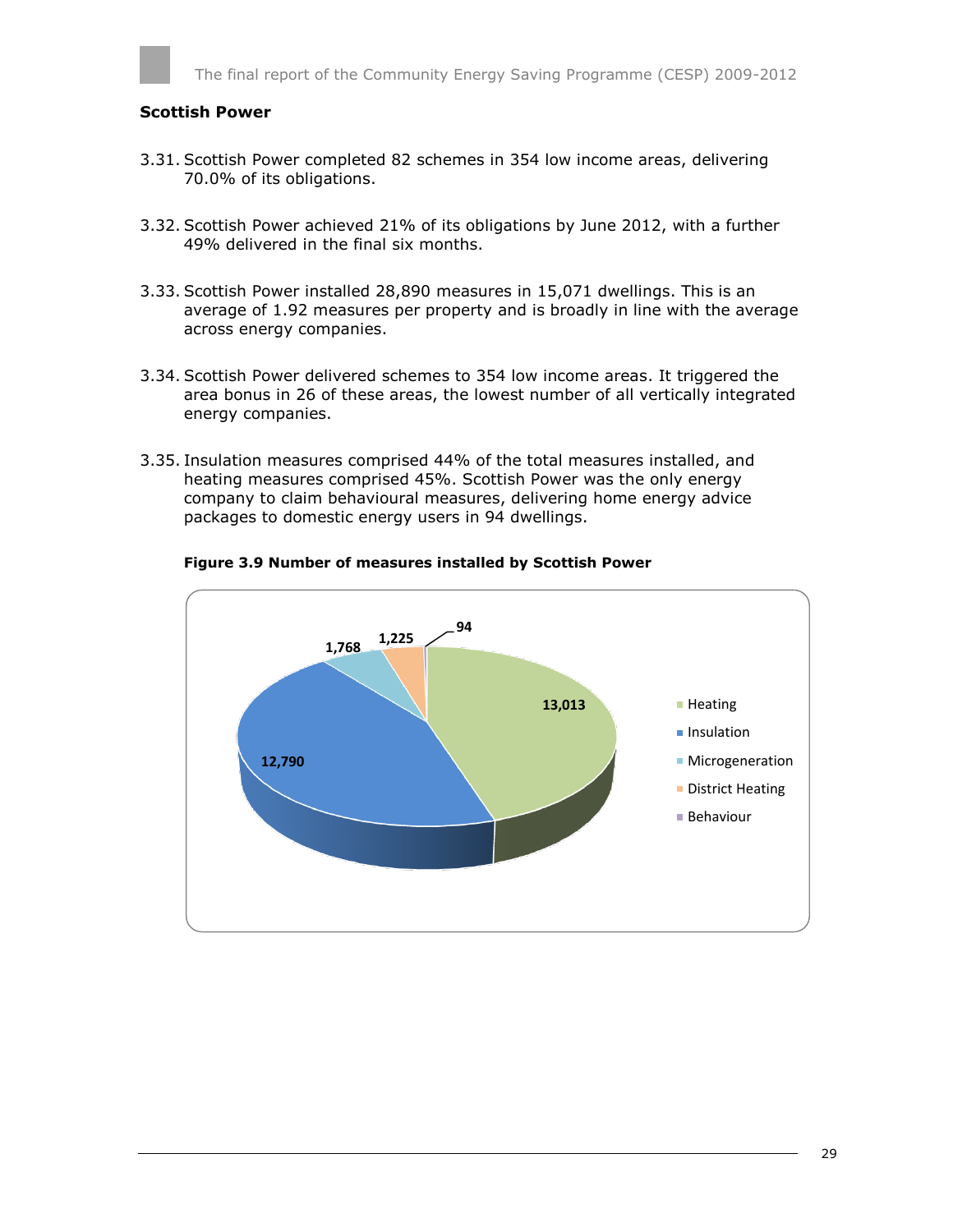### <span id="page-29-0"></span>**Independent generators**

#### **Drax Power**

- 3.36. Drax Power completed 25 schemes in 67 low income areas, delivering 37.1% of its obligations.
- 3.37. Drax Power delivered the highest number of schemes of the independent generators, delivering the majority of its savings in the final six months.
- 3.38. Drax Power installed 6,132 measures in 3,890 dwellings. This is an average of 1.58 measures per property.
- 3.39. Drax Power delivered schemes in 67 low income areas, 5 of which benefited from the area bonus.
- 3.40. Insulation measures comprised 45% of the total installed measures, and heating measures comprised 38%.



#### **Figure 3.10 Number of measures installed by Drax Power**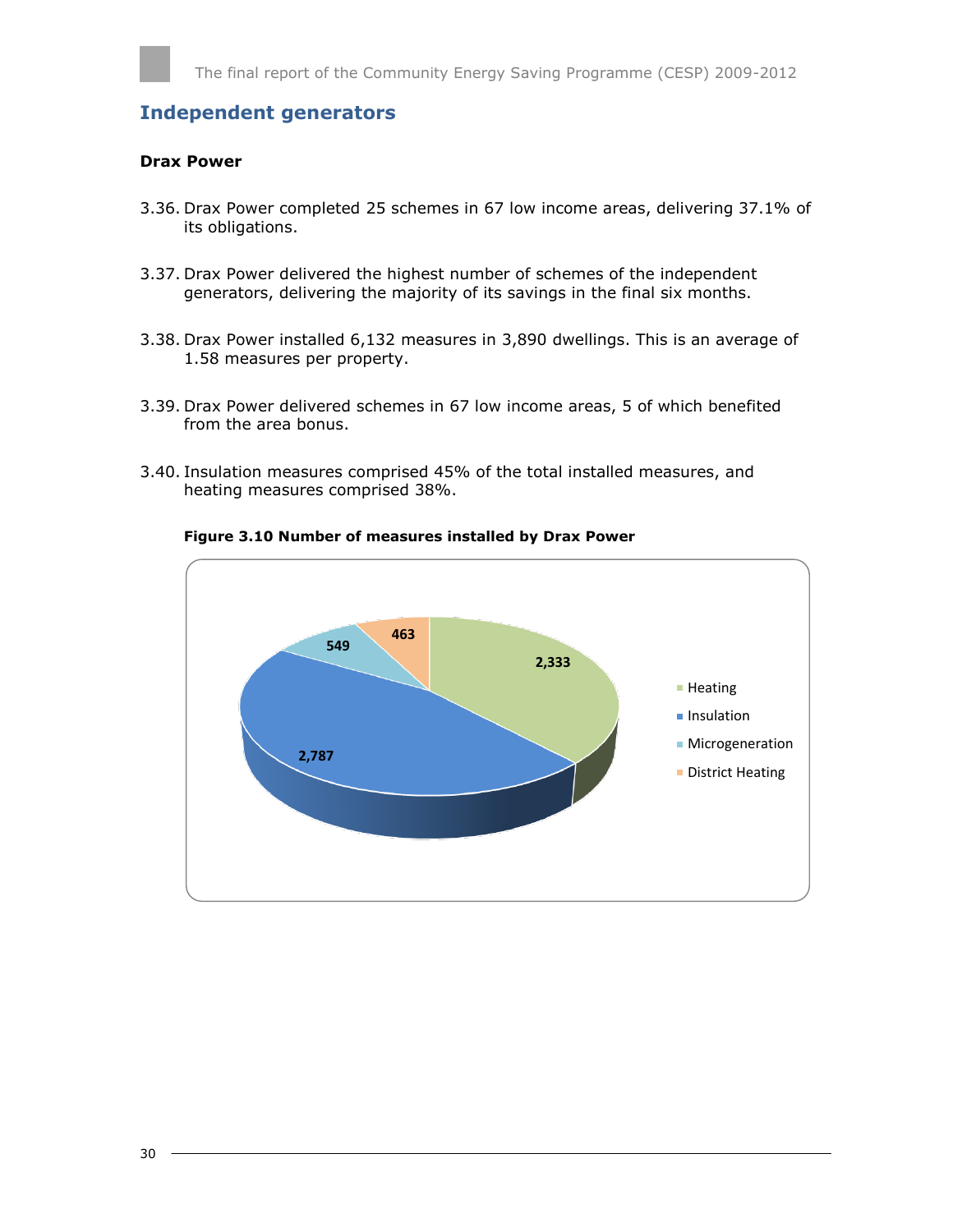#### **Eggborough Power**

- 3.41. Eggborough Power completed just 1 scheme in 6 low income areas, delivering 100.5% of its obligation. Eggborough had not delivered any of its obligation by December 2011. It was the only independent generator to comply with its obligation.
- 3.42. Eggborough Power delivered all of its obligation in the period after 31 December 2011, with the majority delivered in the final six months.
- 3.43. Eggborough Power installed 2,275 measures in 1,144 dwellings. This is an average of 1.99 measures per property.
- 3.44. Eggborough Power delivered schemes to 6 low income areas, with half of these triggering the area bonus.
- 3.45. Insulation measures comprised 79% of the total measures installed, and heating measures comprised the remainder.



#### **Figure 3.11 Number of measures installed by Eggborough Power**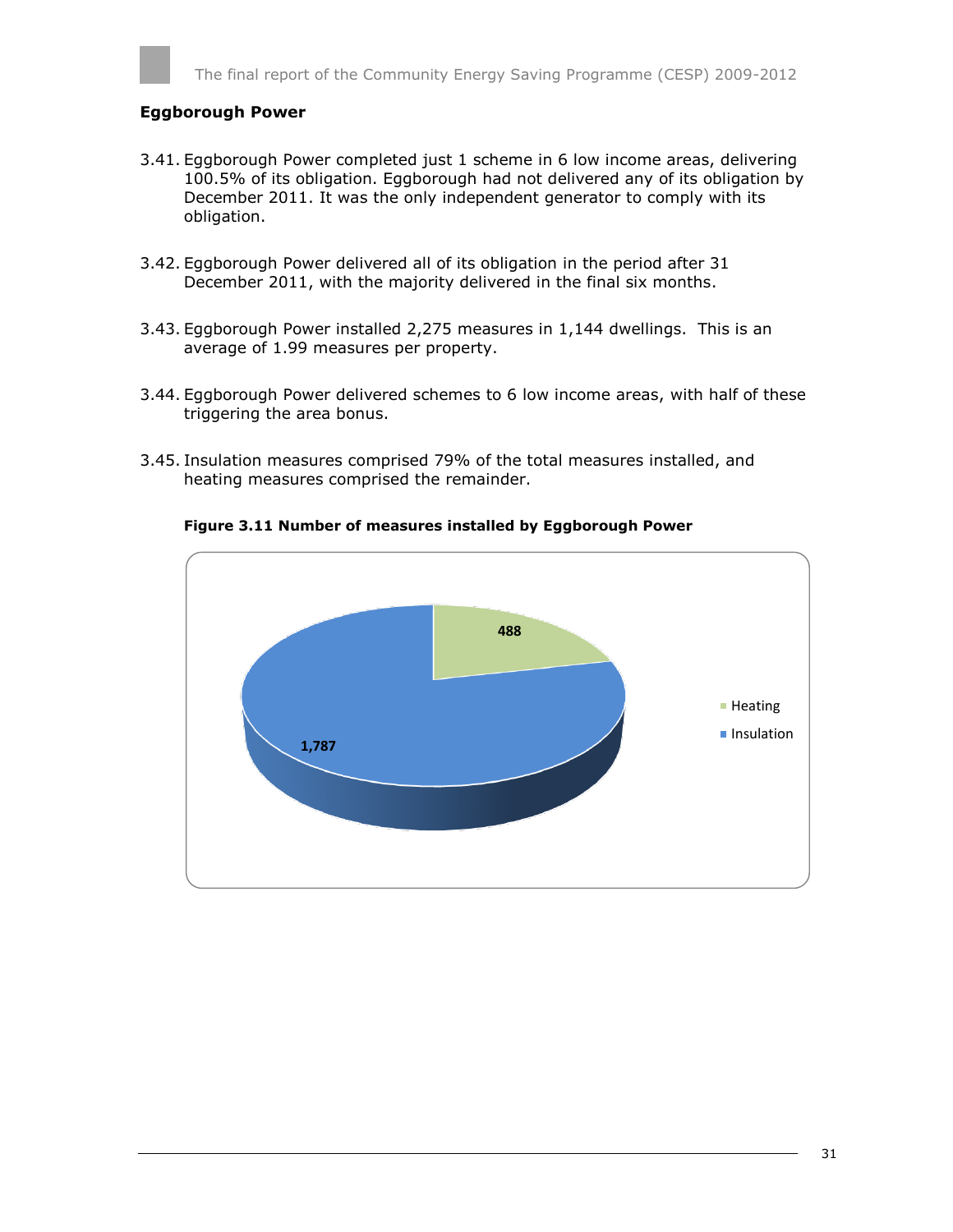#### **GDF Suez/IPM**

- 3.46. GDF Suez/IPM completed 7 schemes in 73 low income areas, delivering 38.6% of its obligations. The area bonus was not triggered in any of the low income areas treated.
- 3.47. GDF Suez/IPM had achieved 5% of its obligations by June 2012 and delivered the majority of its savings in the final six months.
- 3.48. GDF Suez/IPM installed 3,244 measures in 2,907 dwellings. This is an average of 1.12 measures per dwelling. This was the lowest average number of installations per dwelling by any energy company.
- 3.49. Unlike all other energy companies, GDF Suez/IPM did not concentrate on heating or insulation measures. It focussed mainly on district heating, which comprised 79% of the total measures installed.



**Figure 3.12 Number of measures installed by GDF Suez/IPM**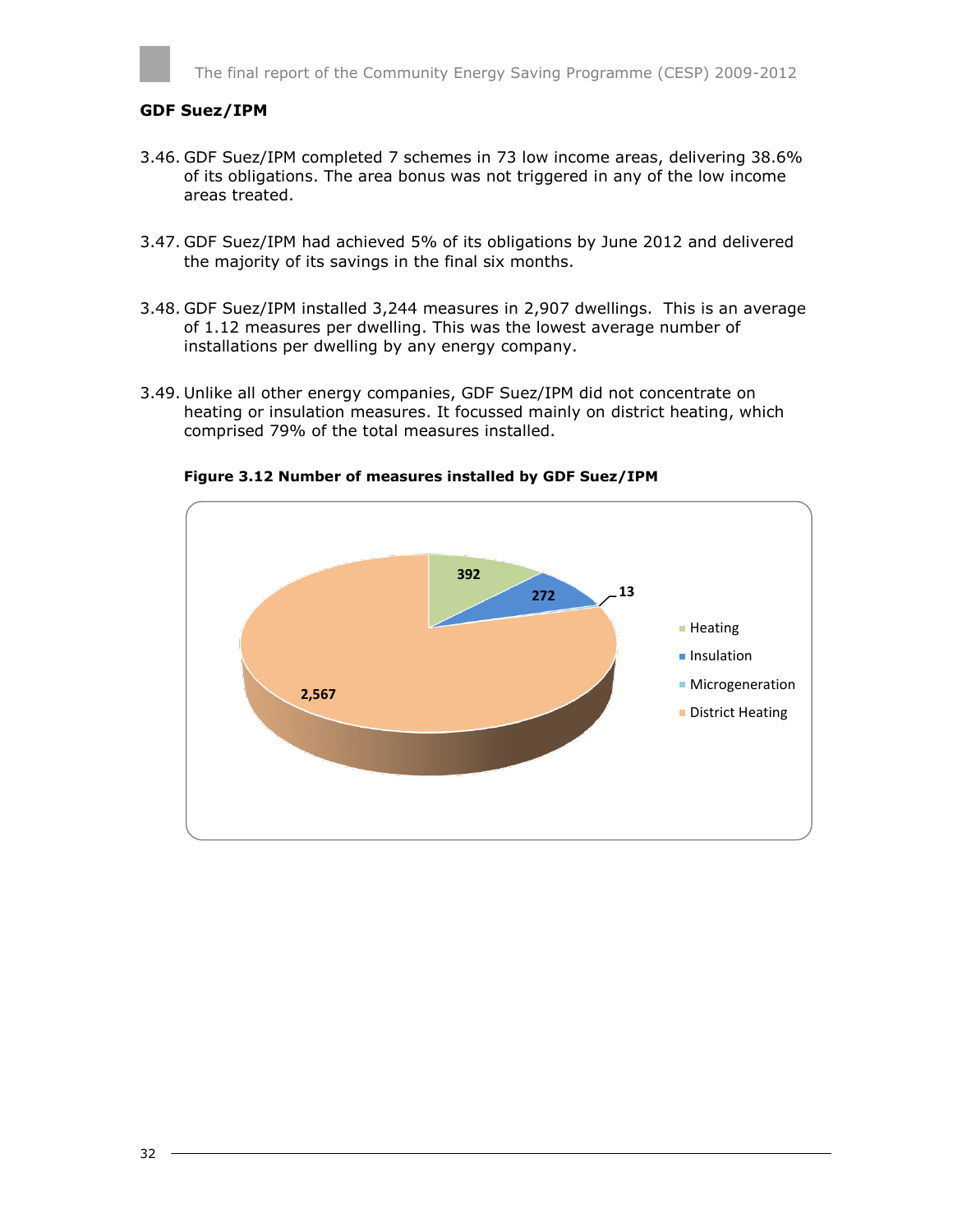#### **Intergen**

- 3.50. Intergen completed 10 schemes in 24 low income areas, delivering 6.5% of its obligations.
- 3.51. Intergen installed 1,502 measures in 1,052 dwellings. This is an average of 1.43 measures per property.
- 3.52. Intergen delivered schemes in 24 low income areas. Only one area triggered the area bonus.
- 3.53. Heating measures comprised 57% of the measures installed and microgeneration measures comprised 27%.



**Figure 3.13 Number of measures installed by Intergen**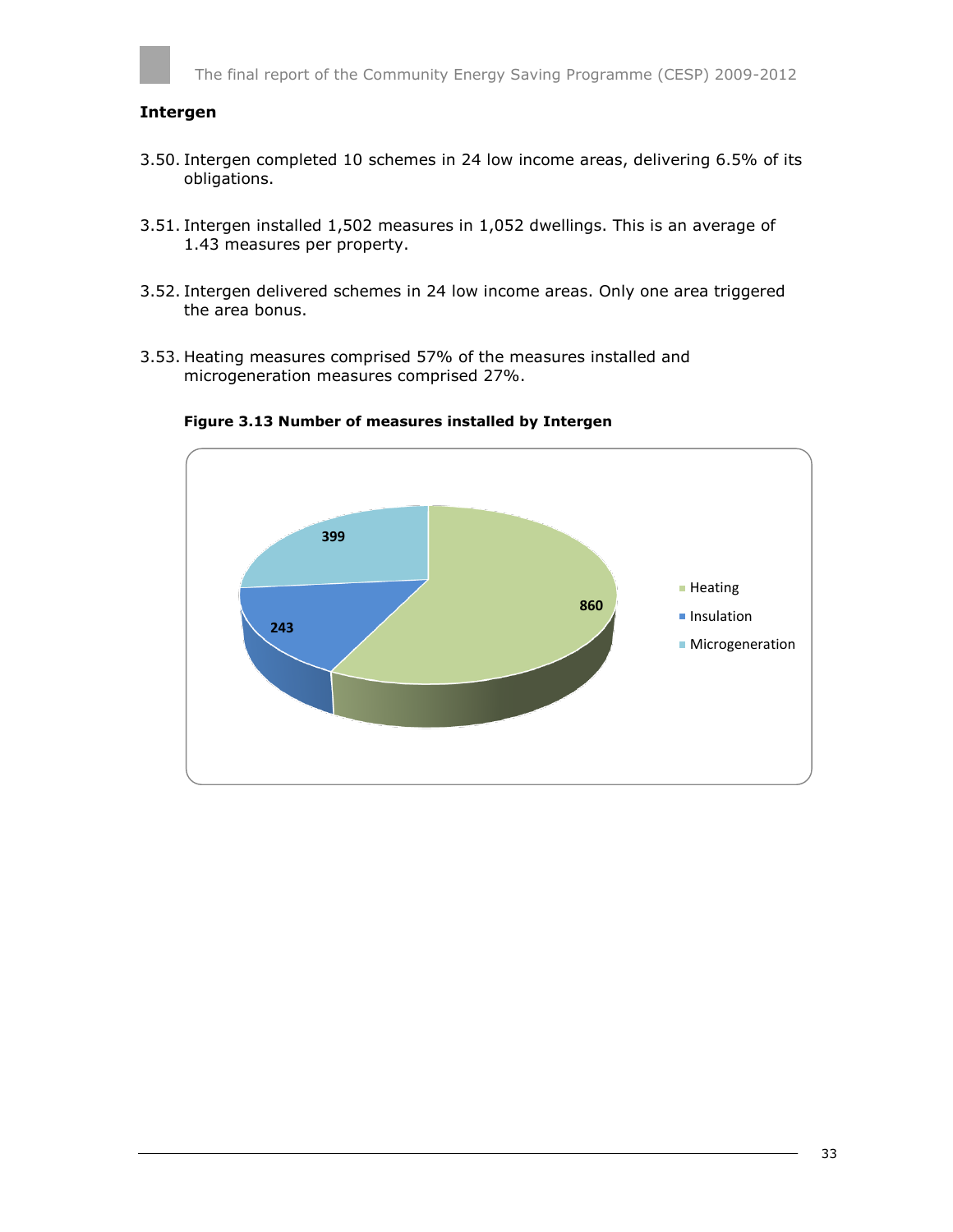# <span id="page-33-0"></span>4. Carbon savings analysis

#### **Chapter Summary**

This chapter provides an analysis of unadjusted carbon savings, and how these savings have been increased through bonuses and uplifts. It also considers the effectiveness of the incentive structure in influencing energy companies to install particular measures and to achieve multiple installations in properties.

- 4.1. CESP was designed to encourage the installation of a package of energy saving measures to households in low income areas. It also aimed to promote more difficult-to-install and innovative measures than those promoted under the Carbon Emissions Reduction Target programme (CERT).
- 4.2. To achieve this, incentives were provided for certain activities:
	- carbon savings adjustments were applied to certain measures, such as solid wall insulation;
	- a whole house bonus was awarded to each measure when two or more measures were installed in a single property; and
	- an area bonus was awarded when 25% or more of the dwellings in a specific low income area were treated by the same supplier or generator.
- 4.3. In order to consider the effectiveness of the measure adjustments and whole house bonuses, it is necessary to analyse carbon savings pre-adjustment.

### <span id="page-33-1"></span>**Unadjusted savings**

4.4. Energy companies achieved 4.62 Mt  $CO<sub>2</sub>$  in unadjusted savings. This represents 28.3% of total adjusted savings (figure 4.1). This indicates that the incentives outlined above had a significant impact on energy company approaches.



#### **Figure 4.1 Carbon savings before and after adjustments**

4.5. Figure 4.2 shows the unadjusted savings by measure category. Insulation measures accounted for 56.9% (2,631 kt  $CO<sub>2</sub>$ ) of all unadjusted carbon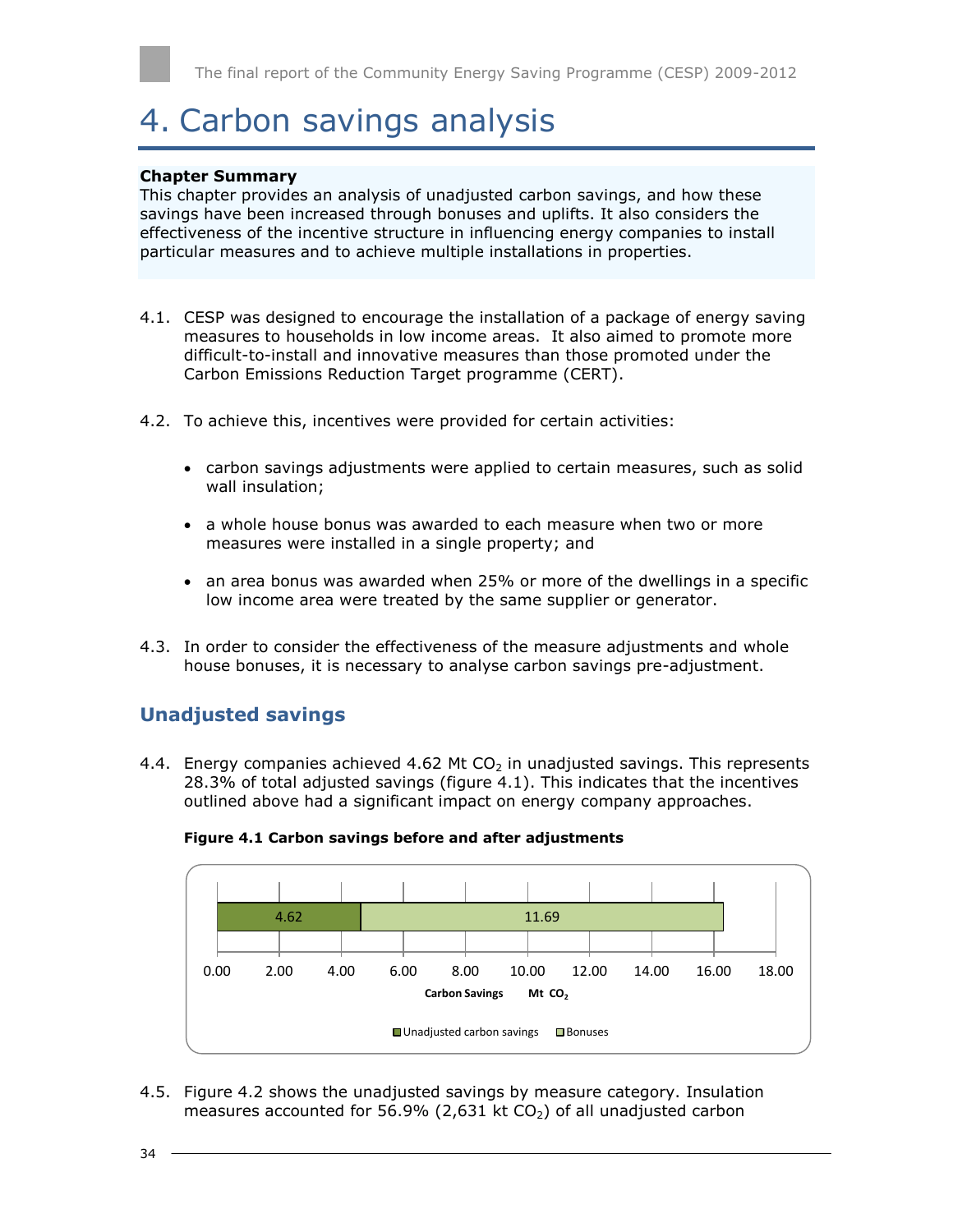savings, with heating measures and district heating contributing 21.0% (970 kt  $CO<sub>2</sub>$ ) and 15.7% (725 kt  $CO<sub>2</sub>$ ) respectively. Figure 4.3 shows unadjusted savings by individual measure type.



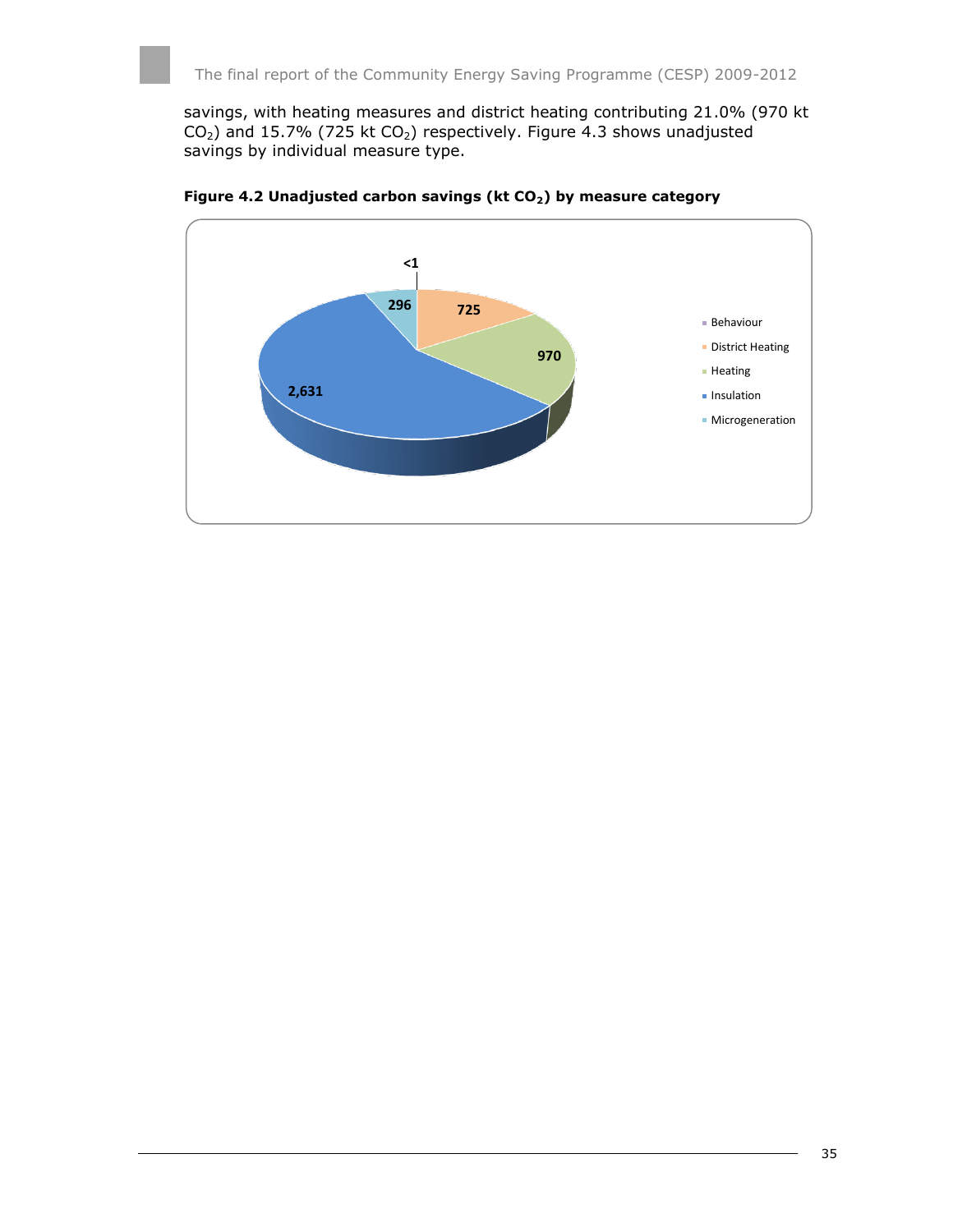



- 4.6. External solid wall insulation (EWI) accounted for 85.9% (2.26 Mt  $CO<sub>2</sub>$ ) of insulation savings, and 48.9% of total unadjusted savings. There were 75,255 EWI installations under CESP, compared to 59,354 solid wall insulation installations (both internal and external) under CERT. The whole house bonus was applied to 60.2% of these installations. There were roughly 30,000 dwellings where external solid wall insulation was the only measure installed.
- 4.7. Given the whole house bonus for solid wall insulation was +50%, if the energy companies had installed at least one other measure in these properties they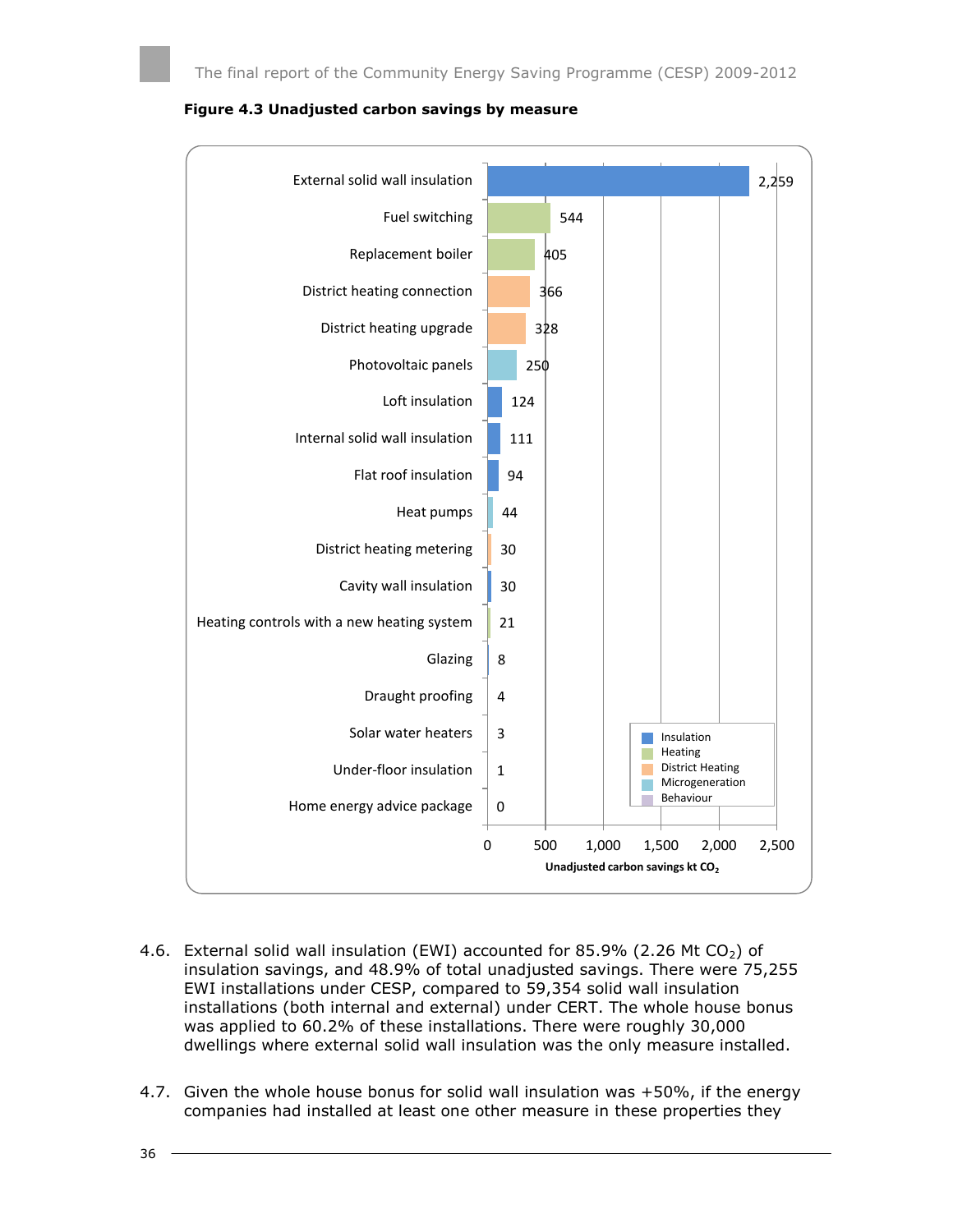would have made significant additions to their overall savings and, in some cases, significant inroads into their non-compliant position.

- 4.8. Fuel switching accounted for 56.1% (0.54 Mt  $CO<sub>2</sub>$ ) of all heating savings, and 11.8% of total unadjusted savings. Replacement boilers accounted for 41.7%  $(0.40$  Mt CO<sub>2</sub>) of heating savings, and 8.8% of total unadjusted savings.
- 4.9. Connections to a district heating system provided 50.5% (0.37 Mt  $CO<sub>2</sub>$ ) of district heating savings. There were 6,459 district heating connections under CESP, compared to 1,349 under CERT. The whole house bonus was applied to 5,996 (92.8%) of these installations.
- 4.10. Photovoltaic panels accounted for  $84.1\%$  (0.25 Mt CO<sub>2</sub>) of microgeneration savings.
- 4.11. The impact of measure adjustments and the whole house bonus on unadjusted savings is analysed below. The analysis shows which incentives were most effective in driving energy company behaviour.

### <span id="page-36-0"></span>**Individual measure adjustment**

- 4.12. The individual measure adjustment was applied to four measure types: solid wall insulation, G-rated boiler replacements, renewable heat generation technologies and micro CHP. Two principal measures in the CERT programme, cavity wall insulation and loft insulation, were disincentivised in CESP through a negative adjustment.
- 4.13. For solid wall insulation the adjustment was set at +200%. This adjustment was clearly effective in promoting the installation of external solid wall insulation. There were significantly fewer installations of internal solid wall insulation. This may have been due to the disruption to the householder associated with these installations.
- 4.14. The individual measure adjustment was also effective in promoting the replacement of G-rated boilers (+50%). This measure was generally coupled with the installation of heating controls, as together these two measures would have triggered the whole house bonus.
- 4.15. Conversely, the +50% adjustment for renewable heat technologies and micro CHP was not effective in promoting these measures. This may be a reflection of the lack of penetration of these technologies in general.
- 4.16. Cavity wall insulation received a negative measure adjustment of -50%. Installation numbers were low, suggesting the adjustment was effective.
- 4.17. Loft insulation was installed in large numbers despite having a negative measure adjustment (-50%) applied. This may have been as a result of the whole house bonus, discussed below. Loft insulation could be installed in conjunction with solid wall insulation, unlike (in most cases) cavity wall insulation.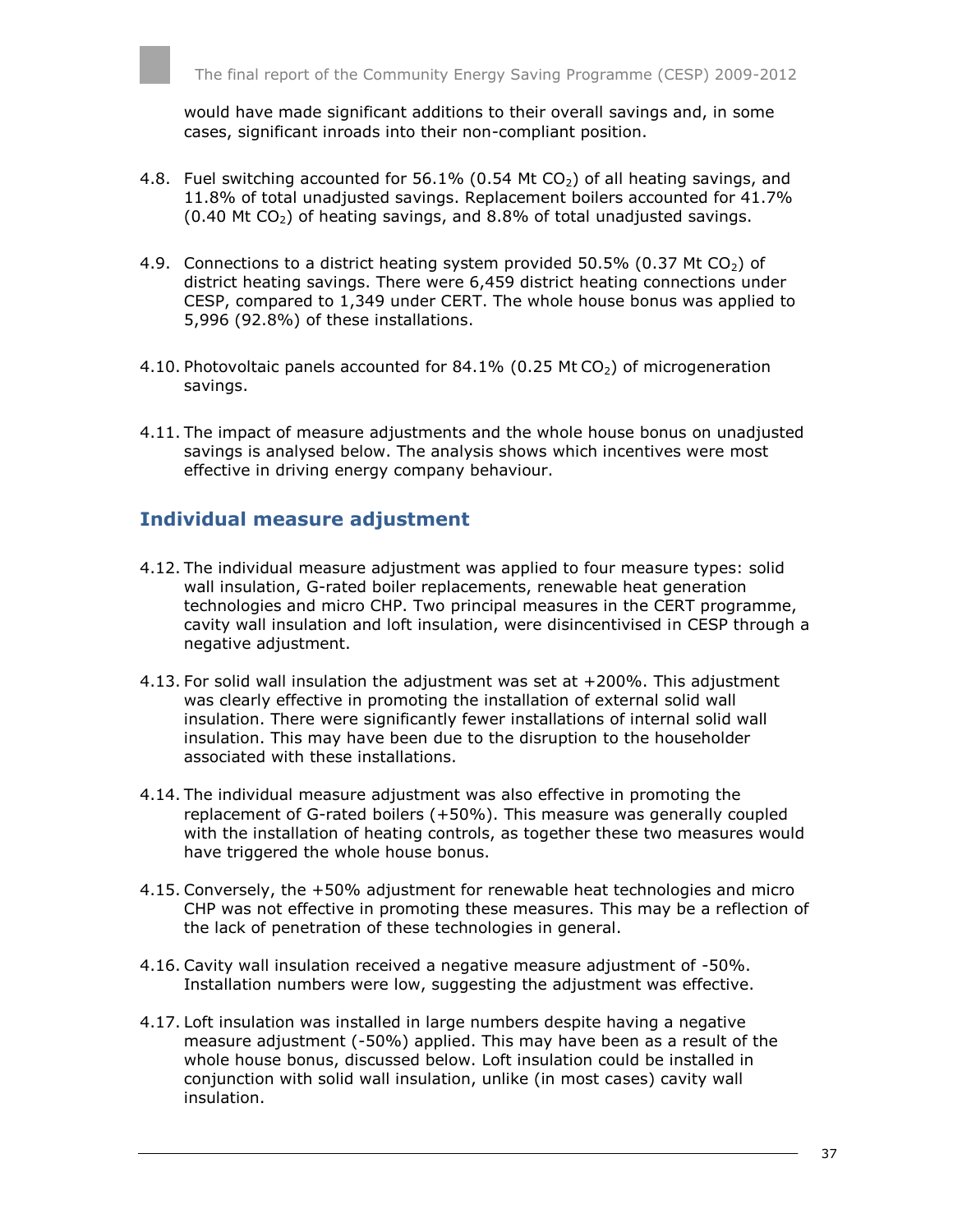4.18. The carbon savings for loft insulation are relatively low compared with solid wall insulation and hence, despite the number of loft insulation jobs being about a third of the number of external solid wall insulation jobs, the unadjusted carbon savings achieved is about a twentieth.

#### <span id="page-37-0"></span>**Whole house bonus**

- 4.19. The whole house bonus was triggered in 59.7% of the dwellings treated. However, in only 20.2% of dwellings were three or more measures installed.
- 4.20. The whole house bonus triggered by one measure was applied to all other measures installed in the same property. Given the way the incentive accelerated it is surprising so many dwellings received only two measures.
- 4.21. Four of the six most installed measures (heating controls, draught proofing, double glazing and loft insulation) achieved relatively low savings when installed on their own. Their ability to trigger the whole house bonus (+10% for each measure) may have been the motivation for their installation.
- 4.22. The whole house bonuses applicable to solid wall insulation (+50%) and replacement of G-rated boilers (+40%) will have reinforced the incentive provided by the individual measure adjustment for these measures.
- 4.23. Fuel switching and district heating connections were promoted in relatively high numbers, suggesting the whole house bonus of +40% was effective. Conversely, a similar bonus for biomass boilers was not sufficient to incentivise a significant number of installations.

### <span id="page-37-1"></span>**Effectiveness of incentives**

- 4.24. That 71.7% of the overall savings were achieved through bonuses clearly demonstrates the effectiveness in driving energy company approaches. However, as shown above, these incentives were not equally attractive across measure types. Moreover, the whole house bonus could have been utilised to a greater extent, by application to more dwellings, and through the installation of more measures per dwelling.
- 4.25. Furthermore, as seen in Chapter 2, although nearly two thirds of all carbon savings arose from low income areas where an area bonus was triggered, in fact only 15% of the 1,954 areas targeted under CESP attracted the area bonus. Further concentration of activities in specific areas would have allowed the companies to take further advantage of this bonus.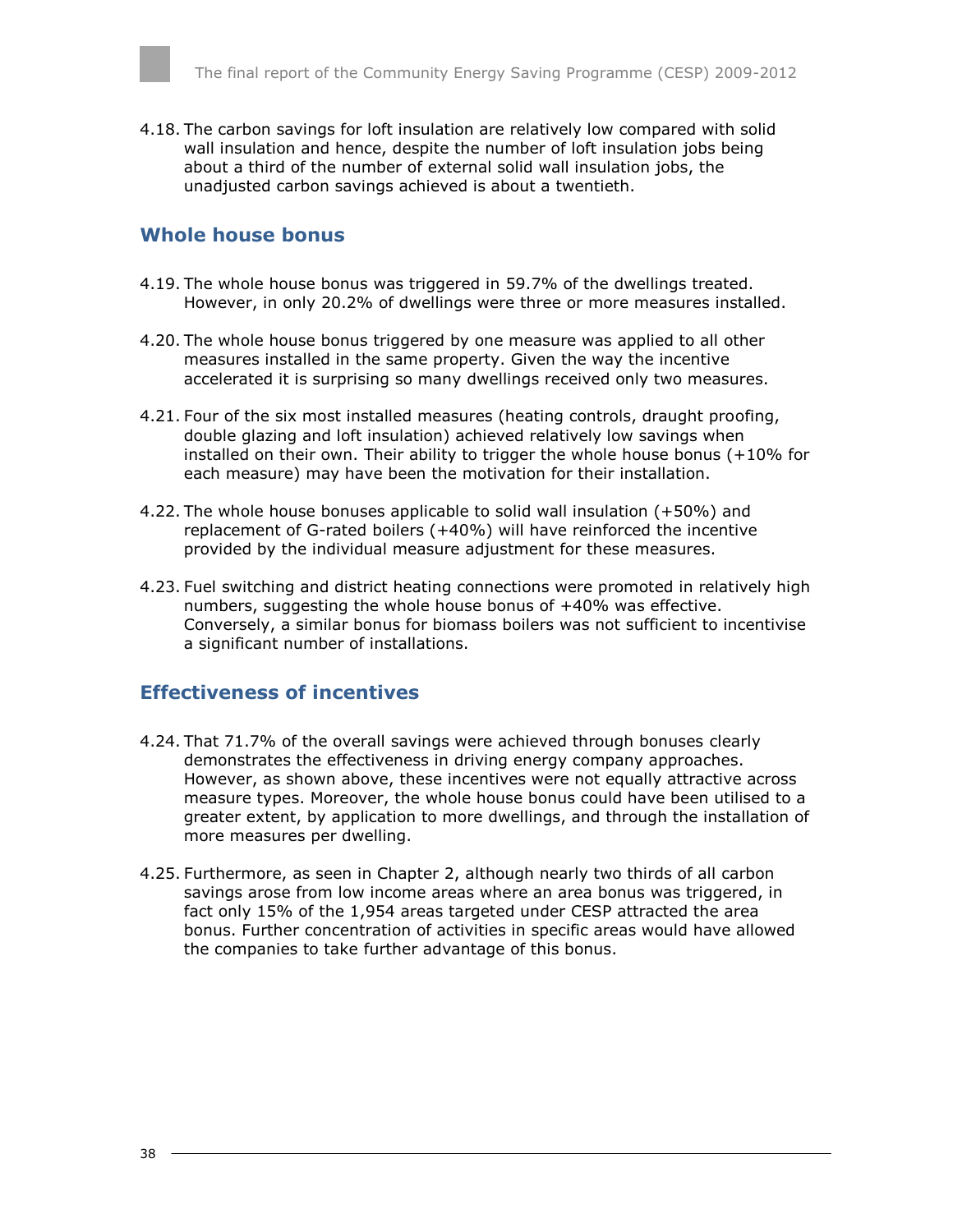# <span id="page-38-0"></span>5. Monitoring progress

#### **Chapter Summary**

l

This chapter describes the mechanisms put in place to ensure installed measures met appropriate technical standards, and that completed measures had been reported to Ofgem correctly.

### <span id="page-38-1"></span>**Technical monitoring**

- 5.1. Technical monitoring was a key control in CESP to ensure measures installed met the relevant quality standards and carbon savings claimed by energy companies could be fully achieved.
- 5.2. Energy companies were required to undertake monitoring on at least 5% of each measure installed using a suitably qualified monitoring agent. Only professionally installed insulation and heating measures required technical monitoring. The monitoring sample was selected in a random manner.
- 5.3. To maintain consistency, properties were inspected using standard technical monitoring questions developed by Ofgem to ensure compliance with CESP legislation and guidance. These questions were also used in the Carbon Emissions Reduction Target (CERT) scheme. The questions covered a range of topics for each measure type and failures could relate to customer satisfaction, health and safety, legal or building regulations, as well as carbon savings achieved.
- 5.4. Energy companies were required to report a summary of their technical monitoring results at scheme closure. These results have been aggregated per measure type and can be found in figure  $5.1^{11}$ .

 $11$  Technical monitoring of microgeneration measures was achieved through the Microgeneration Certification Scheme (MCS). The technical monitoring questions for district heating, included in the CESP Guidance, were answered through the feasibility studies and field trials completed by the energy companies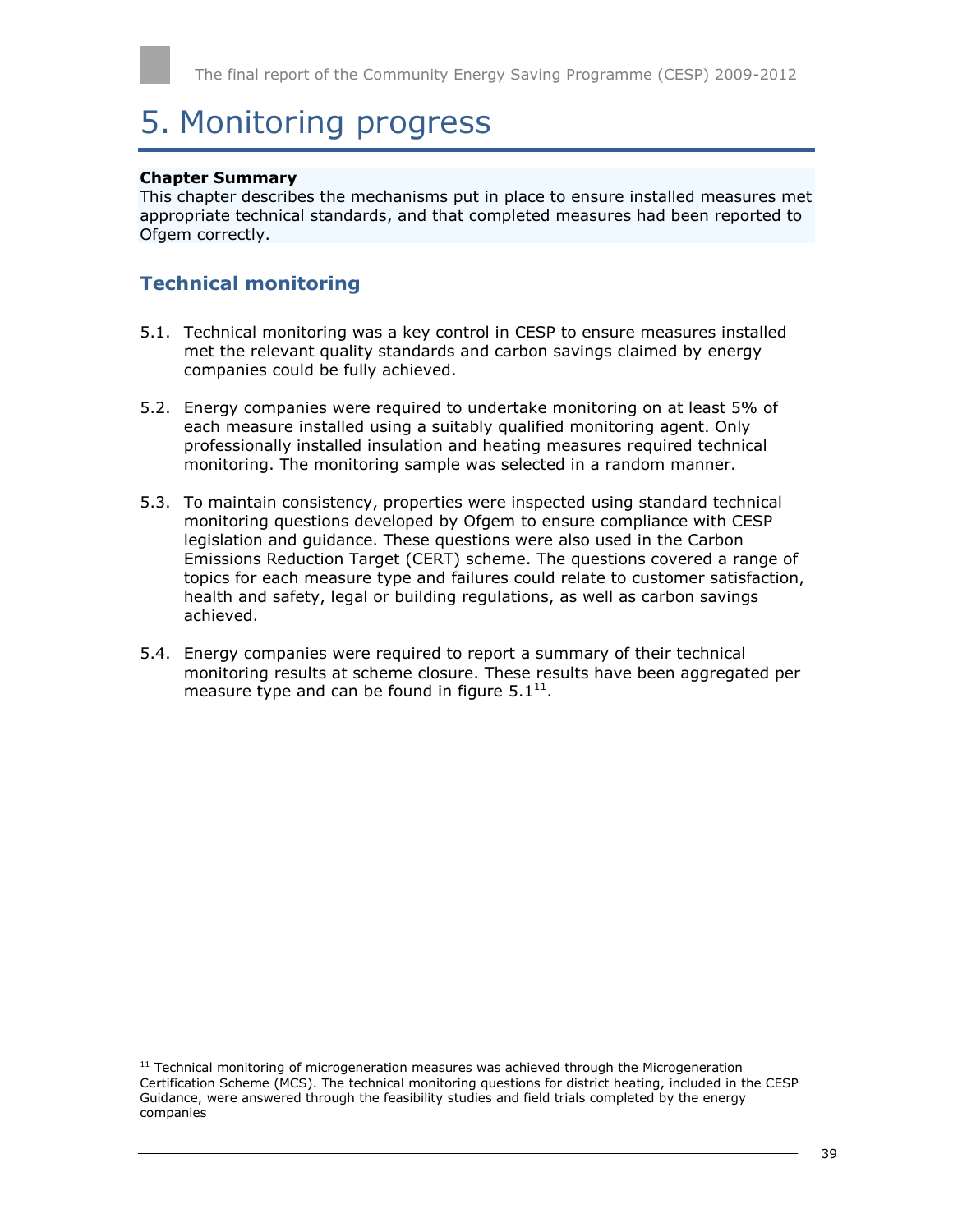| <b>Measure</b>         | <b>Percentage of each</b><br>measure<br>technically<br>monitored | Percentage of<br>monitored measures<br>failing technical<br>monitoring |
|------------------------|------------------------------------------------------------------|------------------------------------------------------------------------|
| Loft insulation        | $8.6\%$                                                          | $4.3\%$                                                                |
| Flat-roof insulation   | 10.3%                                                            | $0.0\%$                                                                |
| Cavity wall insulation | 7.7%                                                             | 1.2%                                                                   |
| Solid wall insulation  | $8.7\%$                                                          | 1.1%                                                                   |
| Draught proofing       | 6.4%                                                             | 0.4%                                                                   |
| Glazing                | 7.0%                                                             | 0.1%                                                                   |
| Under-floor insulation | $6.0\%$                                                          | $0.0\%$                                                                |
| Replacement boiler     | 7.4%                                                             | 0.1%                                                                   |
| Heating controls       | 7.0%                                                             | 0.3%                                                                   |
| Fuel switching         | 8.2%                                                             | 1.7%                                                                   |

#### **Figure 5.1 Aggregated technical monitoring results**

- 5.5. Figure 5.1 shows that for all measure types the technical monitoring carried out was above the required 5%, demonstrating energy companies' commitment to installing measures to the required standards.
- 5.6. Reported failure rates for the different measure types ranged from 0% to 4.3%, with the majority of failure rates reported below 1%. All of the measures identified as failing technical monitoring were required to have remedial action completed to ensure compliance with the CESP guidance.
- 5.7. Loft insulation measures reported the highest failure rate at 4.3%. It is likely that this higher failure rate is due to instances where the work required is not feasible. For example, the loft hatch not being draught-proofed or insulated could result in a technical monitoring fail, however, doing this may restrict the function of the hatch and/or loft ladder.

### <span id="page-39-0"></span>**Audits**

- 5.8. Auditing was a very important aspect of CESP administration and helped to ascertain whether the programme was being delivered effectively and in accordance with the legislation.
- 5.9. Throughout the programme, Ofgem commissioned independent auditors to carry out audits on all energy companies. The audit programme consisted of both technical and desk-based audits, and followed a risk-based approach.
- 5.10. Key findings from the audits included:
	- A formal de-duplication process for CESP measures was slow to be implemented by energy companies, however, all required measures were subject to de-duplication prior to scheme completion.
	- In some instances, technical monitoring plans for CESP measures were slow to be implemented.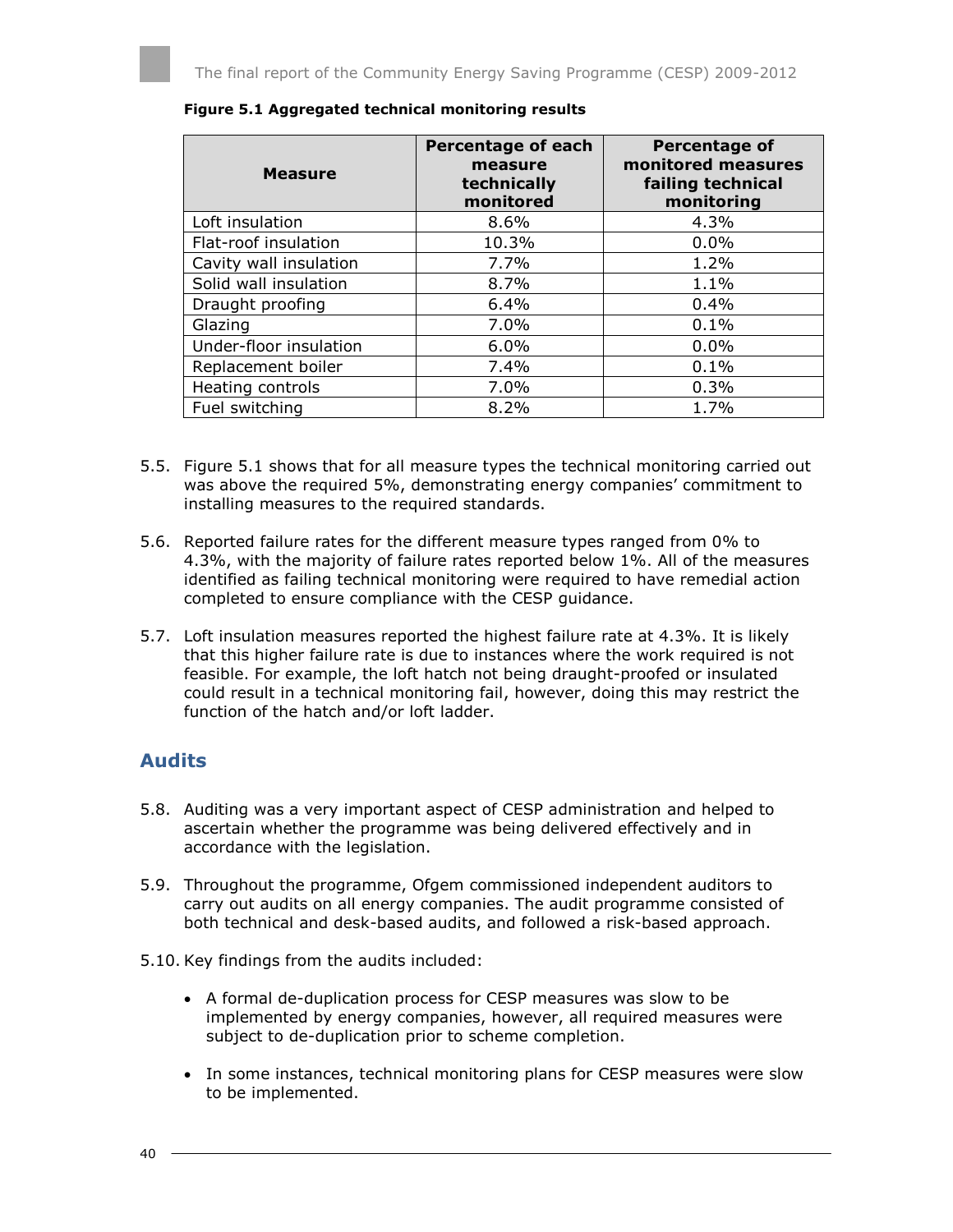- Recommendations were made to some energy companies, based on the findings from the audits, to improve or formalise the management of their third party contractors.
- Energy companies had a mixture of automatic and manual processes for managing their CESP obligations.

In addition, a number of improvements were recommended to energy companies' internal processes for managing CESP.

- 5.11. Ofgem shared the audit findings with energy companies to ensure that recommendations raised by auditors were implemented effectively.
- 5.12. The results of the audit programme provided assurance that:
	- Measures being delivered were as claimed and to sufficient standard;
	- Energy companies had adequate processes in place for reporting to Ofgem;
	- Energy companies had adequate processes in place for managing third party contractors;
	- Energy companies had adequate processes in place for de-duplication of measures between CESP and other energy efficiency schemes.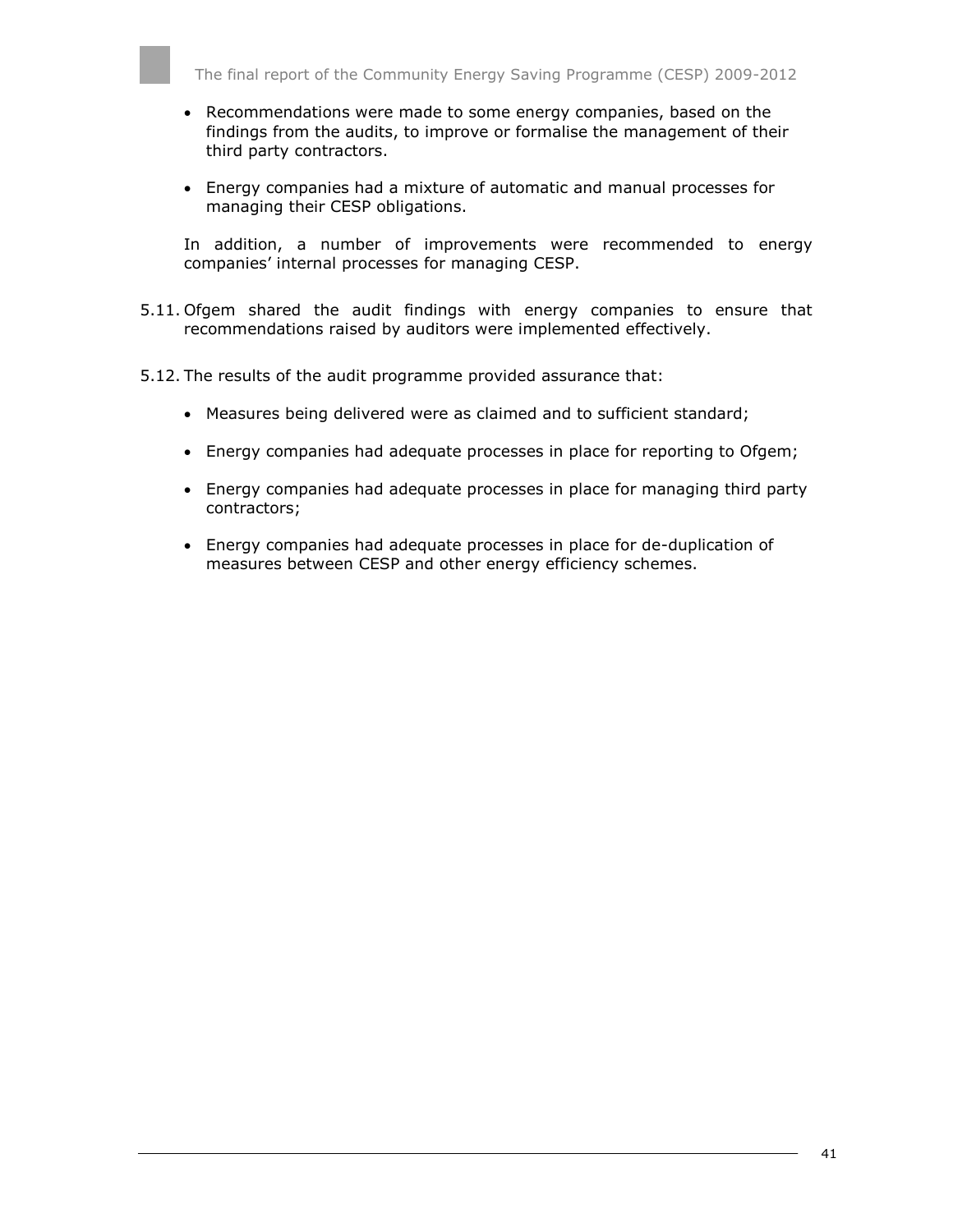# <span id="page-41-0"></span>6. Conclusions

#### **Chapter Summary**

This chapter considers the final position achieved by the energy companies, and discusses the approaches employed and the challenges encountered in trying to achieve the legislative obligations and targets. It examines the CESP policy intention, the aspects that were not fully realised and those that were successful. It also considers how learnings from CESP have helped to influence the design of future programmes.

- 6.1. Of the overall CESP target, 84.7% was achieved. Of the ten energy companies obligated under CESP, only four met all of their obligations.
- 6.2. As shown in Chapter 3, all energy companies, with the exception of British Gas, made slow initial progress against their obligations. The main activity took place in 2012, particularly in the final six months of the programme. Despite strong efforts, this late surge in activity was not sufficient for the majority of energy companies to meet their obligations. Some non-compliant energy companies have taken steps to mitigate their shortfall after the end of the obligation period.

#### <span id="page-41-1"></span>**Energy company approaches**

- 6.3. Each of the four companies who met all of their obligations (E.ON, EDF Energy, RWE npower and Eggborough Power) made slow starts. Of particular note are RWE npower and EDF Energy. RWE npower had achieved only 15% of its obligations with six months remaining yet managed to deliver 106.8% of its obligations by 31 December 2012, while EDF Energy achieved savings equivalent to 96% of its obligations in the final six months.
- 6.4. Eggborough delivered the majority of work in the latter stages of the programme. Eggborough experienced a delayed start in activity, having been divested by EDF Energy. Despite this, it delivered just over 100% of its obligation, achieved through one individual scheme. This scheme was focussed on insulation measures, heavily utilising the individual measure adjustment and whole house bonus.
- 6.5. It is difficult to draw strong conclusions on what was a 'successful' approach for achieving obligations. As shown in Chapter 3, there was considerable variation across both compliant and non-compliant energy companies in the ratio of measures, dwellings, schemes and low income areas treated. For instance, E.ON and EDF Energy both met their obligations and treated a similar number of dwellings during the programme but EDF Energy delivered well over twice as many schemes.
- 6.6. The key correlation across the energy companies who met their obligations relates to bonuses. As illustrated in figure 3.2, three of these four energy companies (E.ON, EDF Energy, and Eggborough Power) delivered a lower proportion of their obligations through unadjusted savings. They tended to utilise the individual measure adjustment to a greater extent than the other six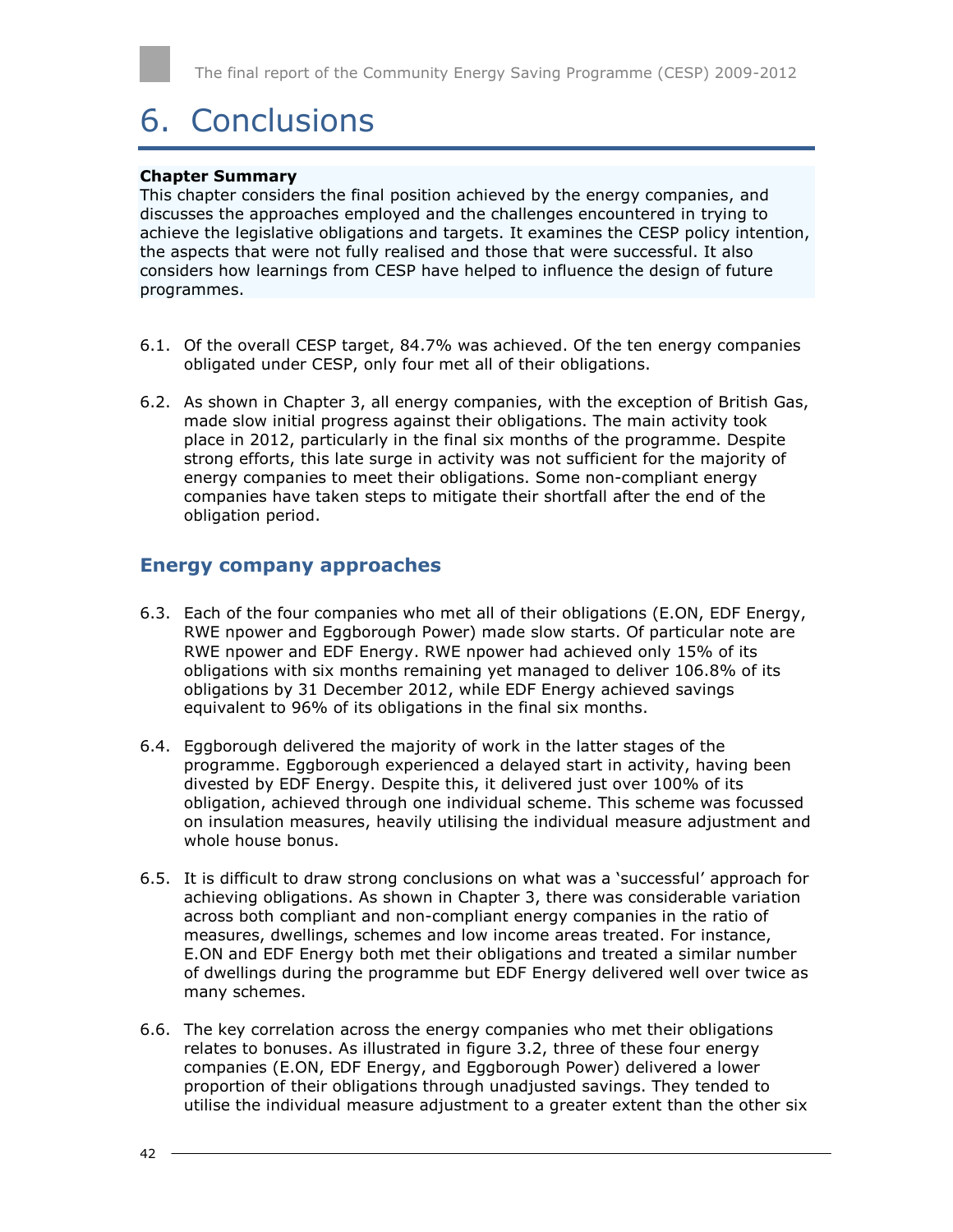companies. The significant increase to savings that this adjustment could offer for certain measures, and the fact that it was the initial savings multiplier before the whole house and area bonuses were applied, may have caused this approach to be particularly successful.

6.7. As discussed above, Eggborough Power achieved its obligation through the delivery of one scheme. It was the only generator to meet its obligations. Given that CESP was the first programme under which generators were obligated, most used the strategy of trading their obligations to vertically integrated energy companies and employing third parties to deliver their activity.

### <span id="page-42-0"></span>**Effectiveness of scheme design and delivery of policy intent**

- 6.8. The bonus structure of CESP was designed to incentivise the installation of certain measures using a house by house, street by street approach. The bonuses can clearly be seen to have driven the activity and approaches of the energy companies, with 71.7% of all savings achieved coming from such bonuses.
- 6.9. CESP was particularly effective in incentivising the treatment of properties of solid wall and non-traditional construction (which can be of poor quality and energy performance). External solid wall insulation was installed in large volumes (75,255 measures). The individual measure adjustment of +200% may have been the driver for this. The substantial costs involved in improving such homes and the (often property-specific) technical complexities involved in their treatment meant that such properties, although constituting a relatively large proportion of the housing stock of Great Britain, were often not targeted under previous energy efficiency programmes. CESP, through its bonus structure, was effective in addressing this issue.
- 6.10. The structure of CESP also provided effective incentives for the installation of district heating measures. The number of measures, and (unadjusted) carbon savings achieved by those measures, far exceeded those in other government energy efficiency programmes. Therefore, CESP drove an expansion in district heating uptake that would not have been achieved otherwise.
- 6.11. However, not all bonuses were utilised to the extent that was hoped and ultimately this may have been a factor in the failure of some energy companies to meet their obligations.
- 6.12. The whole house bonus was effective in that 59.7% of dwellings received more than one measure. However, it is notable that almost 30,000 external solid wall installations were not accompanied by a second measure. Furthermore, the increase in savings available from installing more than two measures was not as effective, with only 20.2% of dwellings receiving three or more measures. The average number of measures installed per dwelling was just under two, and there was little variation from this average by any energy company.
- 6.13. The area bonus, intended to promote high penetration in areas of low income, does not appear to have delivered the desired patterns of activity. The bonus was only triggered in 15.2% of eligible low income areas, much lower than intended. However, this did encompass 52.0% of all dwellings treated and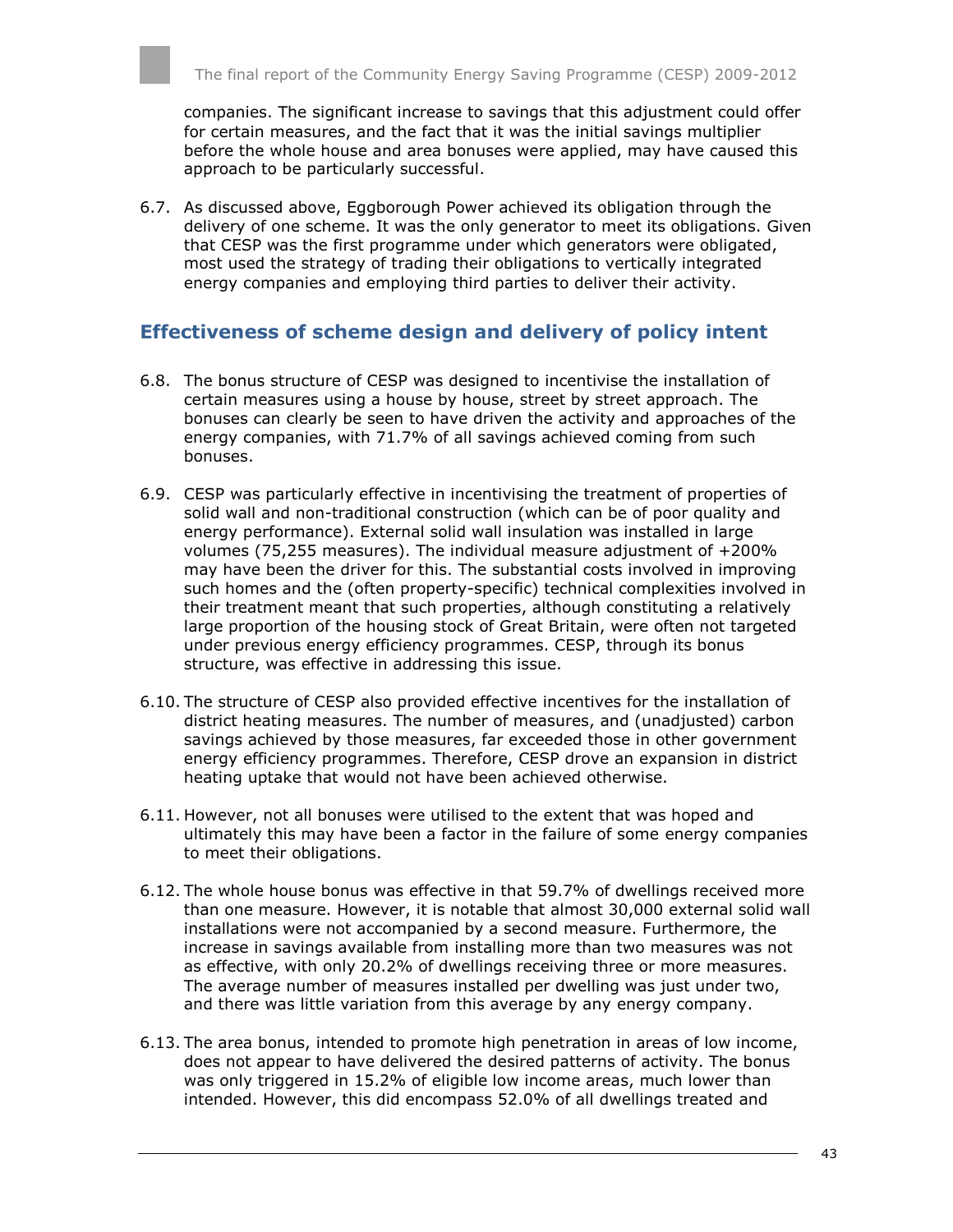69.2% of all carbon savings were achieved in areas where the area bonus was triggered.

6.14. A number of factors may have inhibited the utilisation of this bonus. For example, the boundaries of low income areas were often not in line with those of communities and estates. An estate treated under a CESP scheme could straddle multiple areas of low income. Therefore, a supplier or generator could treat a large number of dwellings in a particular locality yet fail to trigger the area bonus in any overlapping low income area. In addition, the number of social housing providers (SHPs) operating in an individual low income area may have been a deterrent for the treatment of the number of dwellings necessary to trigger the area bonus, due to complexities in setting up multiple contracts and commercial arrangements.

### <span id="page-43-0"></span>**Challenges**

- 6.15. There were several challenges, both administrative and technical, that initially affected the progress of the energy companies.
- 6.16. The scoring of activity under CESP made it difficult for energy companies to accurately gauge the level of activity required to meet their obligations. Any change to a scheme could have an impact on eventual scheme carbon savings. For example, the discovery that a property had a different construction type than expected could impact on savings, especially if it was reclassified from solid wall insulation (with a +200% measure adjustment) to cavity wall insulation (with a -50% measure reduction).
- 6.17. By the end of the programme almost 500 schemes were completed. These schemes varied significantly in scale but each required similar administrative effort. Whilst, on occasion, the energy companies were able to utilise economies of scale associated with larger schemes, the general picture was that schemes were smaller than anticipated.
- 6.18. Given that CESP was designed to promote the installation of specific measures in hard-to-treat properties, it was inevitable that some technical difficulties would arise. However, the number and complexity of technical issues encountered was unanticipated. These issues included:
	- Clarifying how the suitability of solid wall insulation systems could be demonstrated;
	- Formulating the criteria required to be met for energy companies to claim solid wall insulation as a means of insulating hard-to-treat cavities;
	- Establishing what starting U-values to use for the wide variety of construction types in the score calculations;
	- Determining how to calculate the savings for partial or 'non-standard' measure installations, where the unadjusted score was recalculated based on the proportion of the depth or area treated;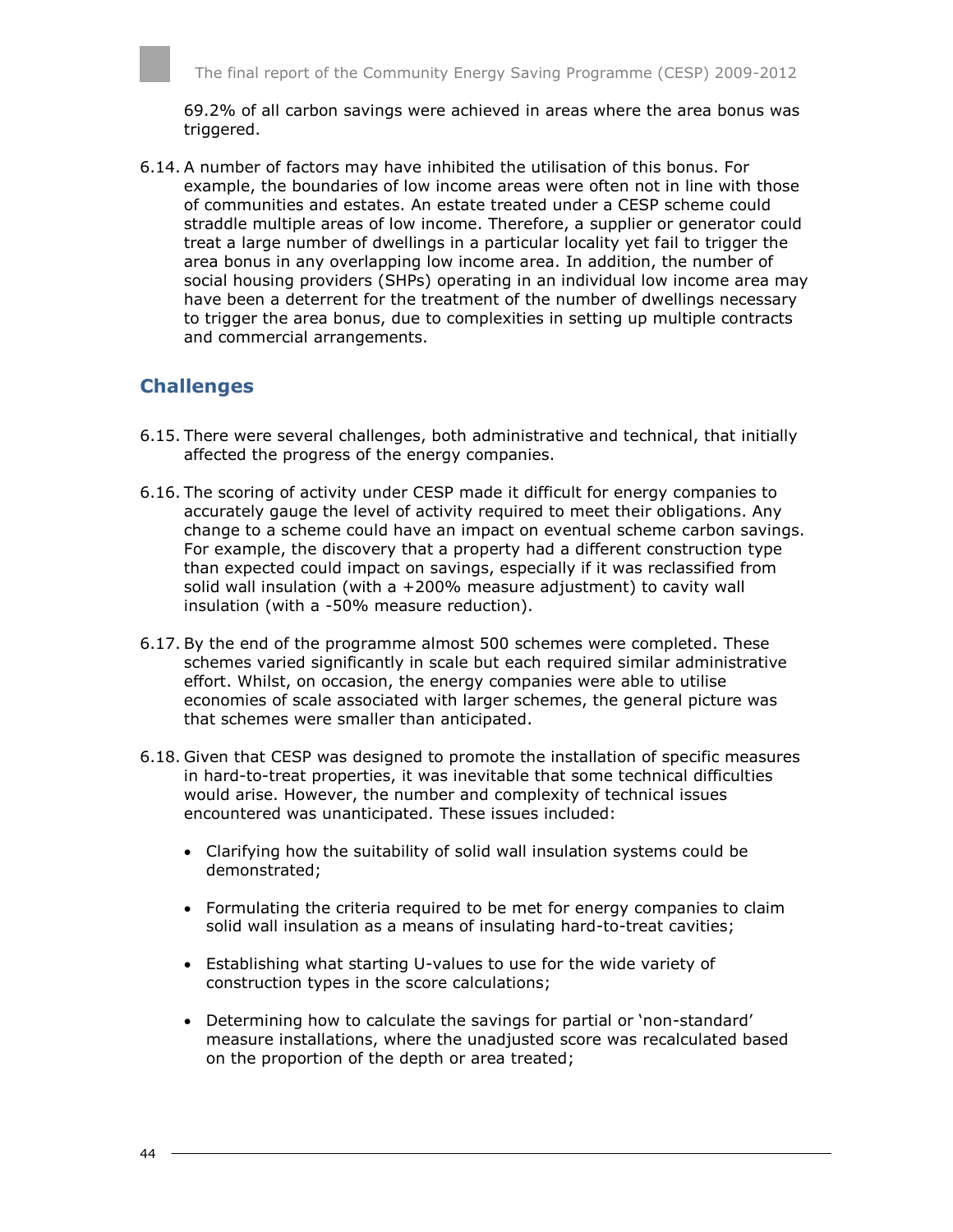- Calculating bespoke scores and assessing technical specifications for district heating connections and upgrades.
- 6.19. Ofgem, DECC and the energy companies worked closely together to tackle the technical issues encountered and to try to reach robust and agreeable solutions. In order to facilitate this, a Technical Working Group was set up by Ofgem in 2011. This group resolved many of the technical issues encountered under CESP, and the Ofgem Centre of Technical Excellence (established in mid-2012) continued to build on this work throughout the remainder of the programme. This partly reflects why energy companies were able to accelerate progress in the final six months.
- 6.20. During the final year, Ofgem undertook a number of activities designed to aid and encourage delivery by energy companies. These included:
	- Requiring energy companies to report progress on a monthly basis from January 2012 onwards, including forecasts of final position;
	- Holding monthly meetings with energy companies to resolve issues and highlight problems promptly;
	- Issuing open letters from September 2012 indicating our approach to enforcement for energy companies who do not meet their obligations.

### <span id="page-44-0"></span>**CESP achievements**

- 6.21. Although energy companies did not meet the overall CESP target, the shortfall of 15.3% was less than may have been predicted in June 2012, when only 31.6% of the overall target had been met. The challenges described above certainly affected delivery. That four energy companies met all of their obligations shows that compliance was possible, given an appropriate strategy.
- 6.22. The measures installed by energy companies delivered real carbon savings to 154,364 dwellings in low income areas. The majority of these properties were hard-to-treat and therefore may not have received measures under a less targeted energy efficiency scheme (such as CERT). In this respect, CESP can be considered a success.
- 6.23. CESP was an innovative programme which trialled a number of policy features, such as the bonus system and the focus on certain deprived areas. The relative effectiveness of these policies and lessons learned have influenced the design of the successor programme to CESP, the Energy Companies Obligation (ECO).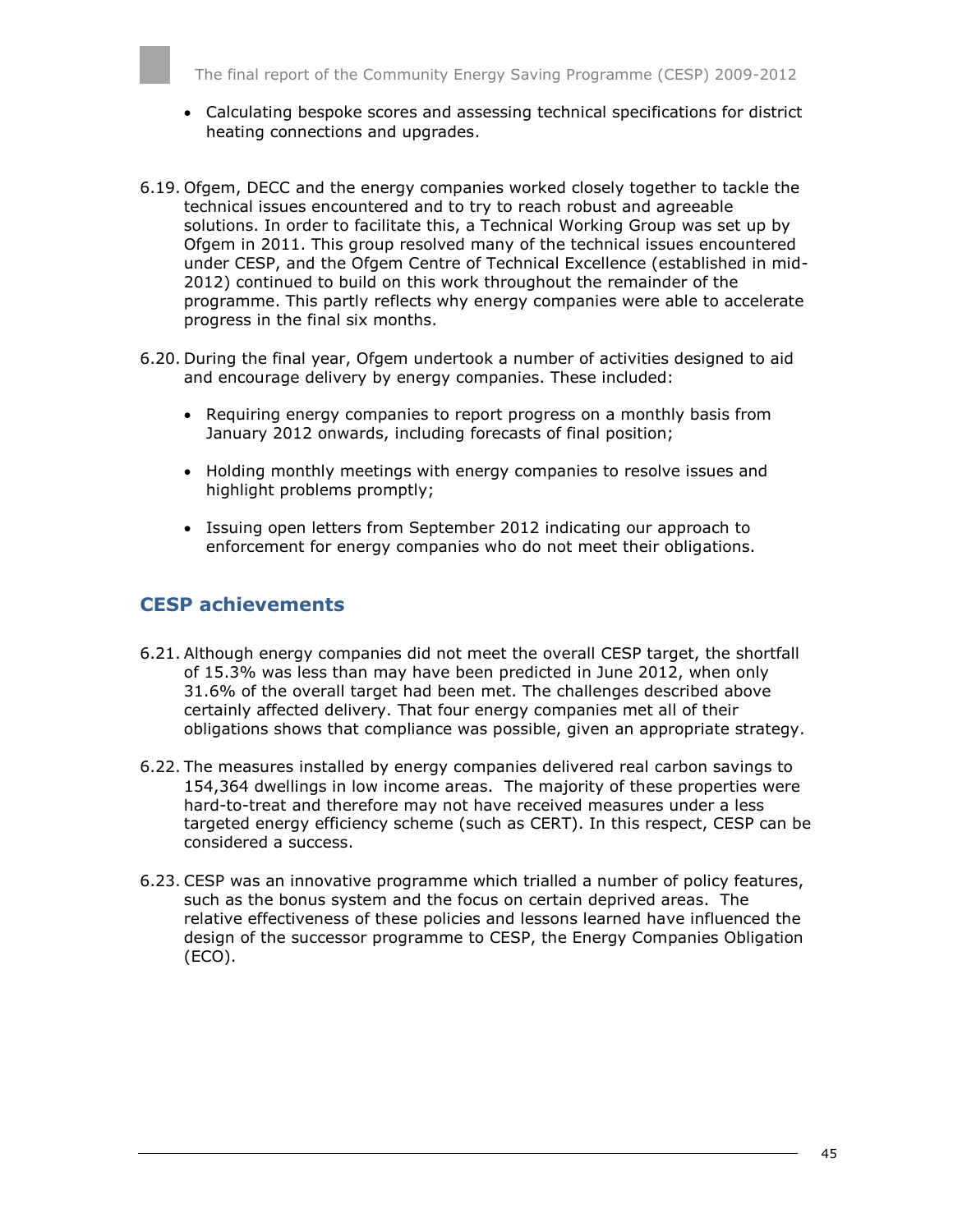# <span id="page-45-0"></span>Appendices

### **Index**

| <b>Appendix</b> | <b>Name of Appendix</b>                                  | Page<br>number |
|-----------------|----------------------------------------------------------|----------------|
|                 | Qualifying actions                                       | 47             |
| $\overline{2}$  | Supplier and generator licences and<br>compliance status | 48             |
| 3               | Individual and whole house bonuses                       | 51             |
| $\overline{4}$  | Glossary                                                 | 52             |
| 5               | The Authority's powers and duties                        | 55             |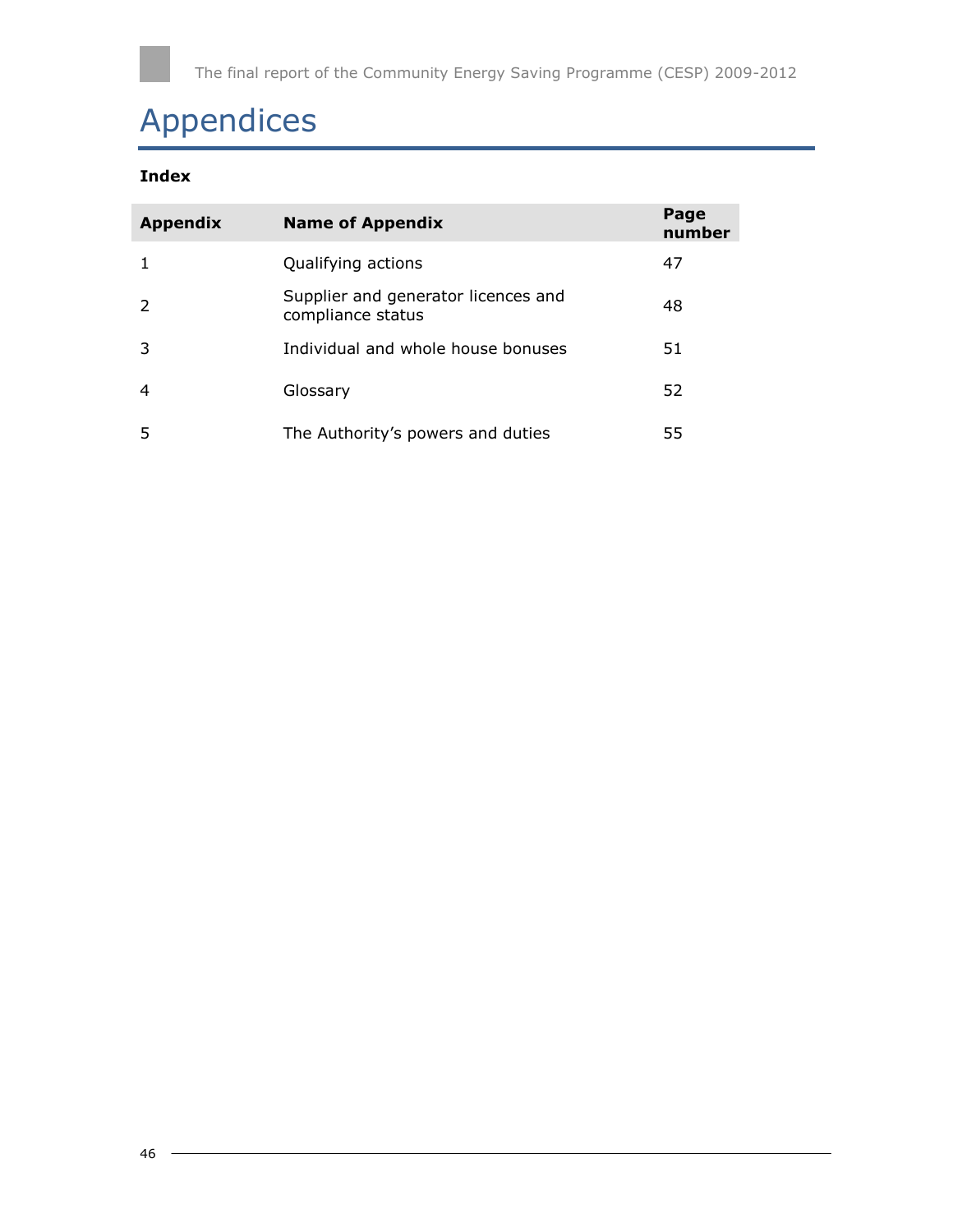

# <span id="page-46-0"></span>Appendix 1 – Qualifying actions

Qualifying actions (measures) as described in this report are outlined in the table below.

| <b>Measure Type</b> | <b>Measure</b>                                      |  |  |
|---------------------|-----------------------------------------------------|--|--|
|                     | Loft insulation                                     |  |  |
|                     | Cavity wall insulation                              |  |  |
|                     | Solid wall insulation (external)                    |  |  |
|                     | Solid wall insulation (internal)                    |  |  |
| Insulation          | Draught proofing                                    |  |  |
|                     | Double glazing                                      |  |  |
|                     | Flat-roof insulation                                |  |  |
|                     | Under-floor insulation                              |  |  |
|                     | Replacement boiler                                  |  |  |
| Heating             | Heating controls                                    |  |  |
|                     | Fuel switching                                      |  |  |
|                     | Connection to a district heating scheme             |  |  |
| District heating    | Upgrade of a district heating scheme                |  |  |
|                     | District heating meter for individual house billing |  |  |
| Behavioural         | Home energy advice package                          |  |  |
|                     | Heat pump                                           |  |  |
|                     | <b>Biomass boiler</b>                               |  |  |
|                     | Solar hot water                                     |  |  |
|                     | Other microgeneration (heat)                        |  |  |
| Microgeneration     | Solar PV                                            |  |  |
|                     | Wind turbine                                        |  |  |
|                     | Micro-hydro                                         |  |  |
|                     | Other microgeneration (electricity)                 |  |  |
|                     | Micro-CHP                                           |  |  |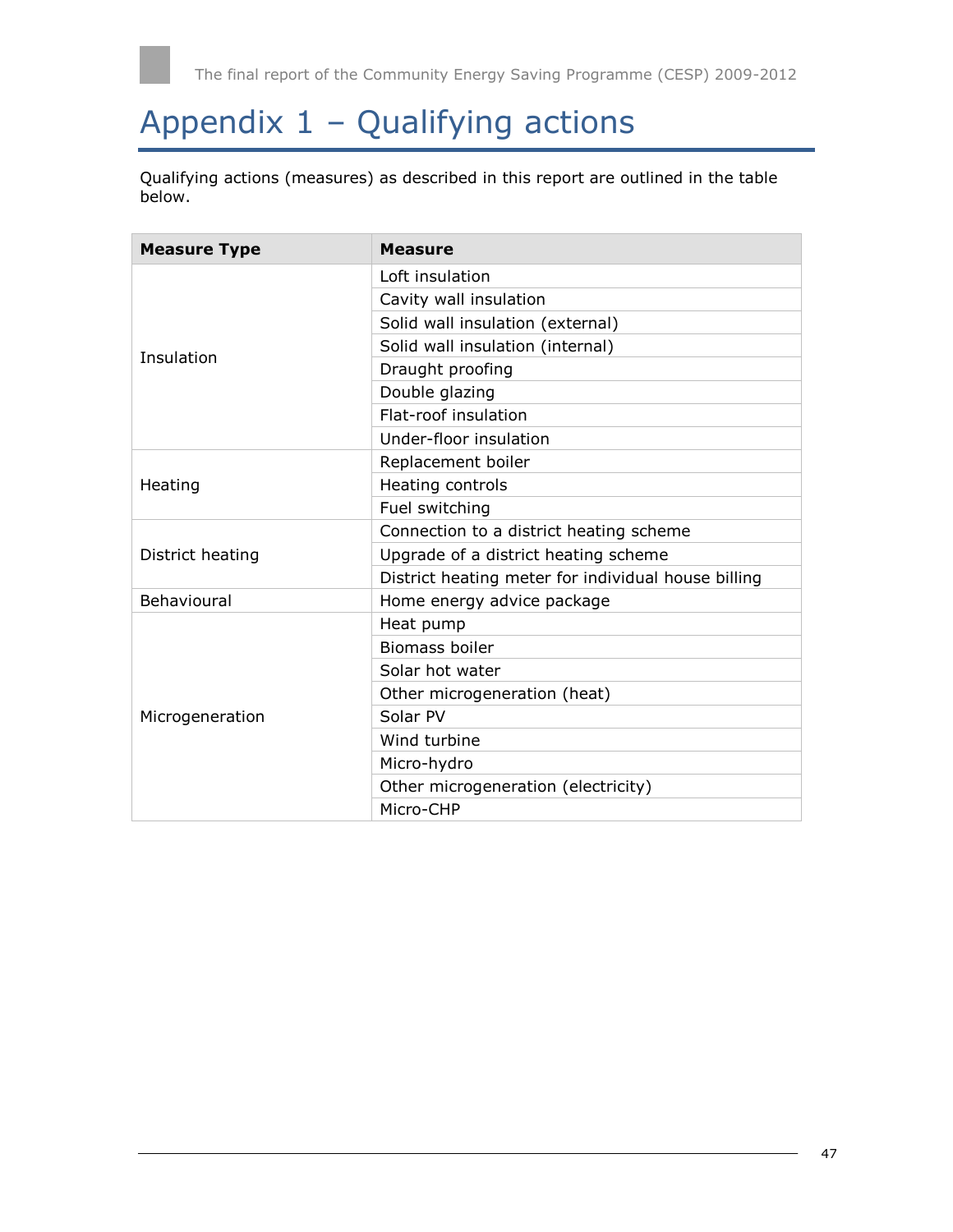# <span id="page-47-0"></span>Appendix 2 – Supplier and generator licences and compliance status

Suppliers and generators obligated under the Order, as at 14 March 2012, are listed below, together with their final compliance position. This has been assessed taking into account any trades of obligations and transfers of completed actions.

#### **Suppliers**

| <b>Group Name</b>  | <b>Licence Holder</b>                   | <b>Product</b><br>supplied | <b>Compliant</b><br>with<br>obligation |
|--------------------|-----------------------------------------|----------------------------|----------------------------------------|
|                    | British Gas Trading Ltd                 | Electricity                | Non-compliant                          |
| Centrica plc       | British Gas Trading Ltd                 | Gas                        | Compliant                              |
|                    | EDF Energy Customers plc                | Electricity                | Compliant                              |
|                    | <b>SEEBOARD Energy Limited</b>          | Electricity                | Compliant                              |
| <b>EDF Energy</b>  | <b>SWEB Energy Limited</b>              | Electricity                | Compliant                              |
|                    | EDF Energy Customers plc                | Gas                        | Compliant                              |
|                    | <b>SEEBOARD Energy Gas Limited</b>      | Gas                        | Compliant                              |
|                    | <b>E.ON Energy Limited</b>              | Electricity                | Compliant                              |
|                    | <b>Economy Power Limited</b>            | Electricity                | Compliant                              |
| E.ON UK plc        | <b>E.ON Energy Limited</b>              | Gas                        | Compliant                              |
|                    | E.ON Energy Gas (Eastern)<br>Limited    | Gas                        | Compliant                              |
|                    | Npower Limited                          | Electricity                | Compliant                              |
|                    | Npower Northern Supply Limited          | Electricity                | Compliant                              |
|                    | Npower Northern Limited                 | Electricity                | Compliant                              |
|                    | Npower Yorkshire Supply Limited         | Electricity                | Compliant                              |
|                    | Npower Direct Limited                   | Electricity                | Compliant                              |
|                    | Electricity Plus Supply Limited         | Electricity                | Compliant                              |
| RWE npower plc     | Npower Yorkshire Limited                | Electricity                | Compliant                              |
|                    | Npower Gas Limited                      | Gas                        | Compliant                              |
|                    | Npower Commercial Gas Limited           | Gas                        | Compliant                              |
|                    | Npower Northern Limited                 | Gas                        | Compliant                              |
|                    | <b>YE Gas Limited</b>                   | Gas                        | Compliant                              |
|                    | Npower Direct Limited                   | Gas                        | Compliant                              |
|                    | Gas Plus Supply Limited                 | Gas                        | Compliant                              |
|                    | Npower Yorkshire Limited                | Gas                        | Compliant                              |
| Scottish Power Ltd | Scottish Power Energy Retail<br>Limited | Electricity                | Compliant                              |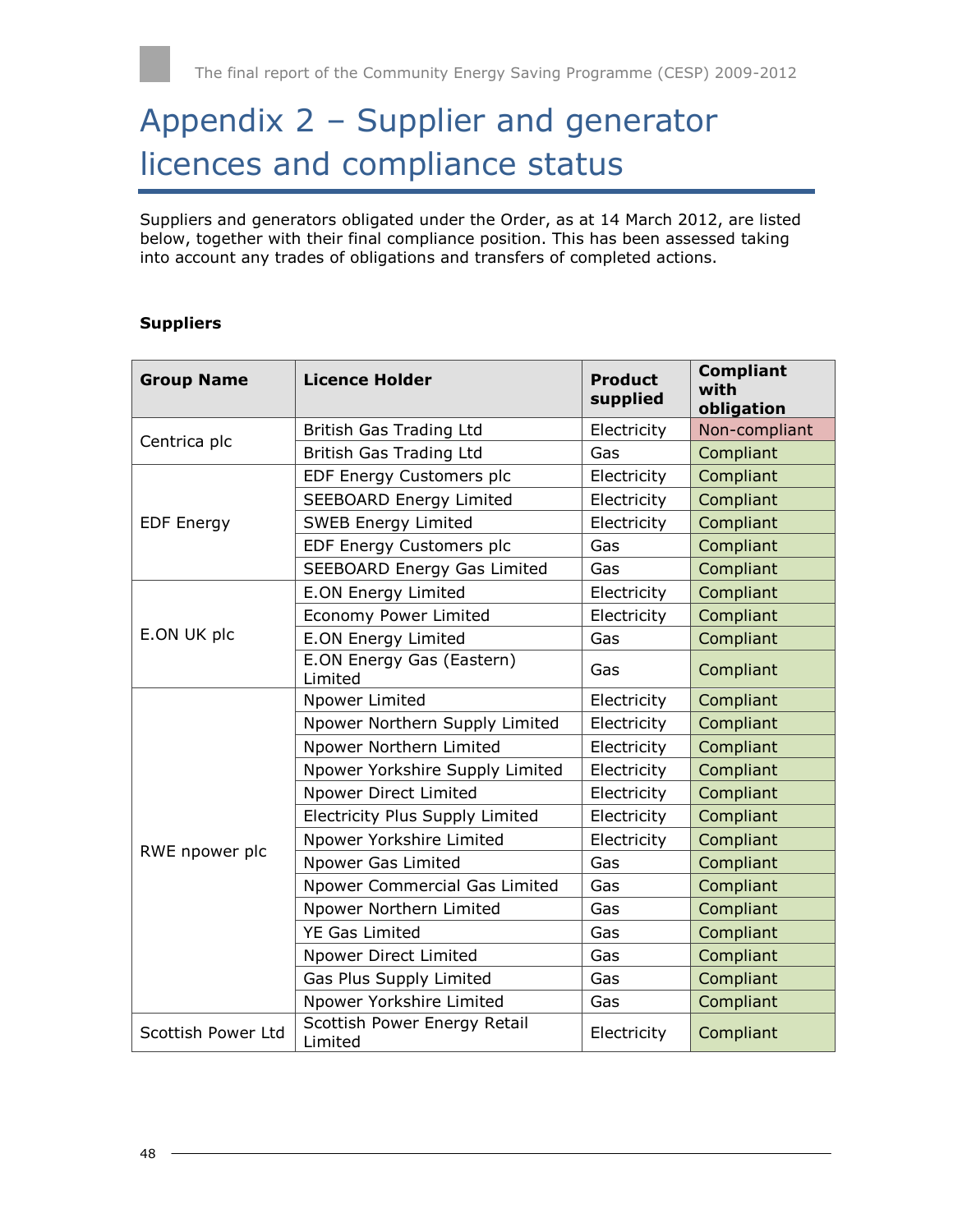

| <b>Group Name</b> | <b>Licence Holder</b>                   | <b>Product</b><br>supplied | <b>Compliant</b><br>with<br>obligation |
|-------------------|-----------------------------------------|----------------------------|----------------------------------------|
|                   | Scottish Power Energy Retail<br>Limited | Gas                        | Non-compliant                          |
|                   | <b>SSE Energy Supply Limited</b>        | Electricity                | Non-compliant                          |
| SSE $plc12$       | South Wales Electricity Limited         | Electricity                | Compliant                              |
|                   | Southern Electric Gas Limited           | Gas                        | Non-compliant                          |
|                   | <b>SWALEC Gas Limited</b>               | Gas                        | Compliant                              |
|                   | <b>Atlantic Gas Limited</b>             | Gas                        | N/A                                    |
|                   | Scottish Hydro Electric Gas<br>Limited  | Gas                        | N/A                                    |

#### **Generators**

l

| <b>Group Name</b>           | <b>Licence Holder</b>                      | <b>Compliant</b><br>with<br>obligation |
|-----------------------------|--------------------------------------------|----------------------------------------|
|                             | Centrica Barry Limited                     | Compliant                              |
|                             | Centrica Brigg Limited                     | Compliant                              |
|                             | Centrica KL Limited                        | Compliant                              |
|                             | Centrica KPS Limited                       | Compliant                              |
| Centrica plc                | Centrica Langage Limited                   | Compliant                              |
|                             | Centrica PB Limited                        | Compliant                              |
|                             | Centrica RPS Limited                       | Compliant                              |
|                             | Centrica SHB Limited                       | Compliant                              |
|                             | Lincs Wind Farm Limited                    | Compliant                              |
| Drax Group plc              | Drax Power Limited                         | Non-compliant                          |
| Eggborough Power<br>Limited | Eggborough Power Limited                   | Compliant                              |
|                             | EDF Energy Nuclear Generation Limited      | Compliant                              |
|                             | EDF Energy (Jade Power Generation Limited) | Compliant                              |
|                             | EDF Energy (Sutton Bridge Power Limited)   | Compliant                              |
| <b>EDF Energy</b>           | <b>West Burton Limited</b>                 | Compliant                              |
|                             | British Energy Generation (UK) Limited     | Compliant                              |
|                             | EDF Development Company Limited            | Compliant                              |
|                             | EDF Energy (West Burton Power) Limited     | Compliant                              |
|                             | <b>NNB Generation Company Limited</b>      | Compliant                              |
|                             | E.ON UK plc                                | Compliant                              |
| <b>E.ON UK</b>              | Citigen (London) Limited                   | Compliant                              |
|                             | Enfield Energy Centre Limited              | Compliant                              |

 $12$  Both Atlantic Gas Limited and Scottish Hydro Electric Gas Limited were dissolved on 23 November 2012. As such their supply licences fell away. Both companies had zero obligation at the time of dissolution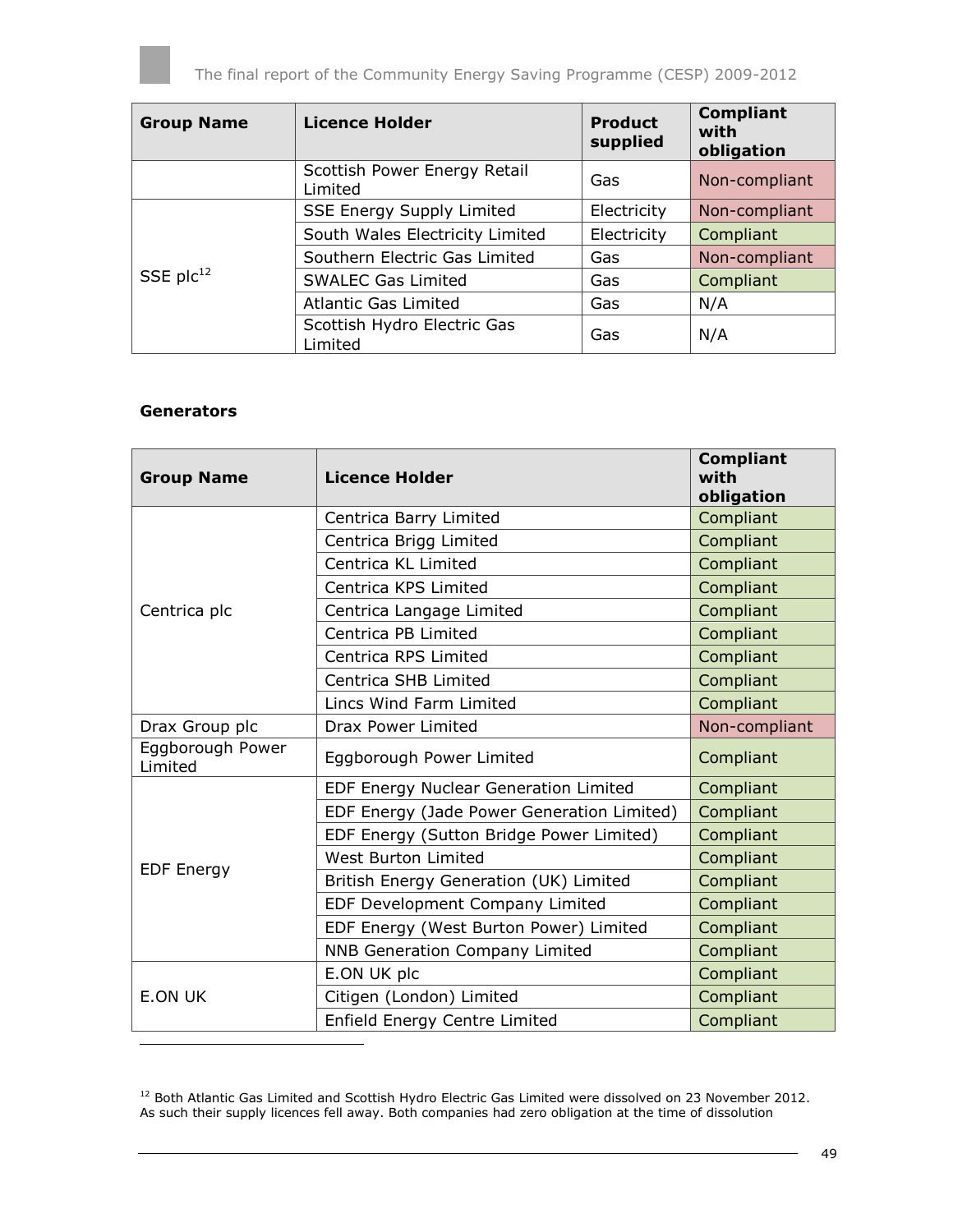| <b>Group Name</b>                 | <b>Licence Holder</b>                      | <b>Compliant</b><br>with<br>obligation |
|-----------------------------------|--------------------------------------------|----------------------------------------|
|                                   | <b>GDF Suez Teeside Limited</b>            | Compliant                              |
| GDF Suez SA <sup>13</sup>         | <b>GDF Suez Shotton Limited</b>            | Compliant                              |
|                                   | <b>GDF Suez Marketing Limited</b>          | Compliant                              |
|                                   | Rugeley Power Generation Limited           | Non-compliant                          |
|                                   | Indian Queens Power Limited                | Compliant                              |
|                                   | Saltend Cogeneration Company Limited       | Non-compliant                          |
| IPM (UK) Power                    | Deeside Power Limited                      | Non-compliant                          |
|                                   | First Hydro Company                        | Compliant                              |
|                                   | International Power plc                    | Compliant                              |
|                                   | IPM Energy Trading Limited                 | Compliant                              |
|                                   | Rocksavage Power Company Limited           | Non-compliant                          |
| Intergen Projects<br>(UK) Limited | Coryton Energy Company Limited             | Non-compliant                          |
|                                   | Spalding Energy Company Limited            | Non-compliant                          |
|                                   | RWE npower plc                             | Compliant                              |
|                                   | Npower Cogen Trading Limited               | Compliant                              |
| RWE npower plc                    | Gwynt Y Mor Offshore Wind Farm Limited     | Compliant                              |
|                                   | <b>NPower Direct Limited</b>               | Compliant                              |
|                                   | <b>SSE Generation Limited</b>              | Compliant                              |
|                                   | SSEPG (Operations) Limited                 | Non-compliant                          |
|                                   | <b>Medway Power Limited</b>                | Non-compliant                          |
|                                   | Keadby Generation Limited                  | Non-compliant                          |
|                                   | Fibre Power (Slough) Limited               | Compliant                              |
| SSE plc                           | Greater Gabbard Offshore Wind Farm Limited | Non-compliant                          |
|                                   | Uskmouth Power Company Limited             | Non-compliant                          |
|                                   | Keadby Developments Limited                | Compliant                              |
|                                   | Clyde Wind Farm (Scotland) Limited         | Non-compliant                          |
|                                   | Griffin Wind Farm Limited                  | Non-compliant                          |
|                                   | Galloper Wind Farm Limited                 | Compliant                              |
|                                   | ScottishPower Generation Limited           | Non-compliant                          |
| ScottishPower                     | ScottishPower (DCL) Limited                | Compliant                              |
| <b>Generation Limited</b>         | ScottishPower (SCPL) Limited               | Compliant                              |
|                                   | ScottishPower Renewables UK Limited        | Compliant                              |

ł

 $^{13}$  Following the completion of the acquisition of International Power by GDF SUEZ in June 2012, International Power has been rebranded as GDF SUEZ Energy International. Under the deal a number of GDF assets transferred into IPM. The above table shows the pre-merger composition of each group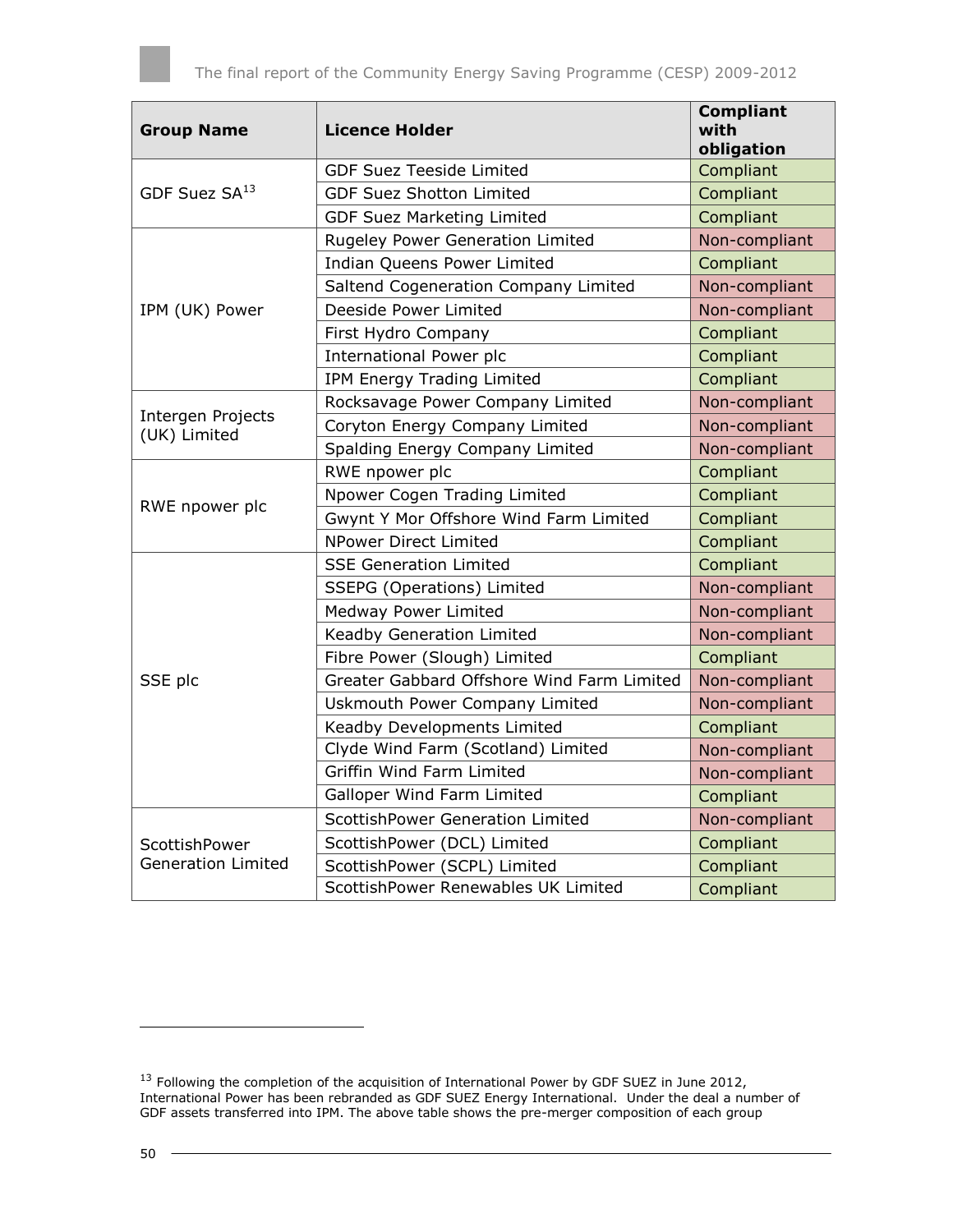# <span id="page-50-0"></span>Appendix 3 - Individual and whole house bonuses

| <b>Description of</b><br>qualifying action   | <b>Individual measure</b><br>adjustment | <b>Whole house bonus</b> |
|----------------------------------------------|-----------------------------------------|--------------------------|
| Cavity wall insulation                       | $-50%$                                  | $+10%$                   |
| Connection to a district                     |                                         |                          |
| heating scheme                               | 0%                                      | $+40%$                   |
| District heating meter for                   |                                         |                          |
| individual house billing                     | 0%                                      | $+10%$                   |
| Double glazing                               | 0%                                      | $+10%$                   |
| Draught proofing                             | 0%                                      | $+10%$                   |
| Flat-roof insulation                         | $0\%$                                   | $+10%$                   |
| Fuel switching                               | 0%                                      | $+40%$                   |
| Heat pump                                    | $+50%$                                  | $+50%$                   |
| Heating controls when<br>provided with a new |                                         |                          |
| heating system                               | $0\%$                                   | $+10%$                   |
| Loft insulation                              | $-50%$                                  | $+10%$                   |
| Replacement boiler                           | $+50%$                                  | $+40%$                   |
| Solid wall insulation                        |                                         |                          |
| (external)                                   | $+200%$                                 | $+50%$                   |
| Solid wall insulation                        |                                         |                          |
| (internal)                                   | $+200%$                                 | $+50%$                   |
| Under-floor insulation                       | $0\%$                                   | $+10%$                   |
| <b>Biomass boiler</b>                        | $+50%$                                  | $+40%$                   |
| Micro combined heat and                      |                                         |                          |
| power unit                                   | $+50%$                                  | $+10%$                   |
| Micro Hydro unit                             | 0%                                      | $+10%$                   |
| Micro Wind unit                              | $0\%$                                   | $+10%$                   |
| Mini-wind unit                               | 0%                                      | $+10%$                   |
| Photovoltaic panels                          | 0%                                      | $+10%$                   |
| Solar water heater                           | $+50%$                                  | $+10%$                   |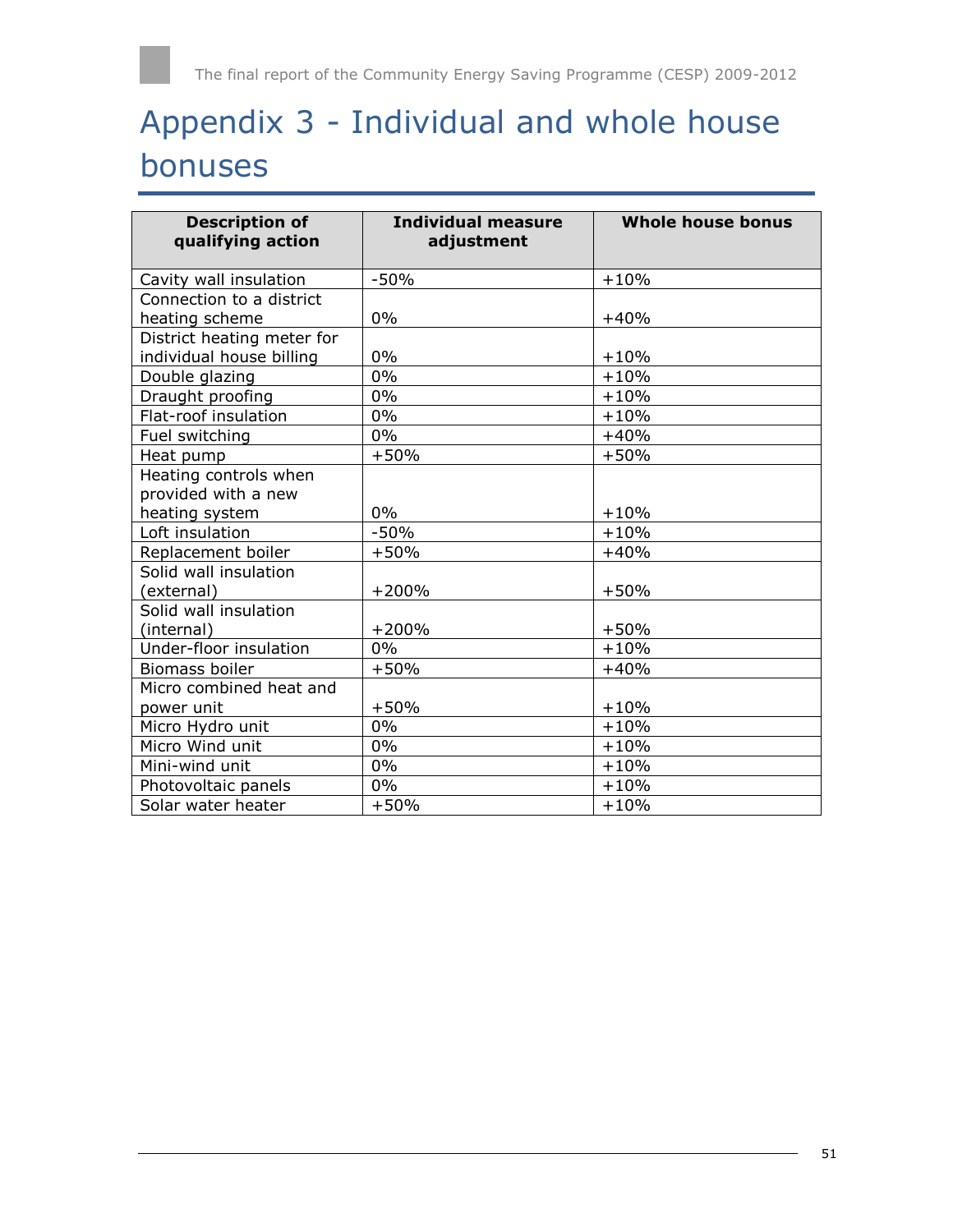# <span id="page-51-0"></span>Appendix 4 - Glossary

#### **A**

#### Adjusted CO<sub>2</sub> savings

Carbon dioxide reduction arising from qualifying actions as determined by applying the appropriate carbon coefficient values as set out in Schedule 3 of the Order and subsequently adjusted as described in articles 24 and 25 of the Order (adjustments and bonuses)

#### Achieved savings

Achieved carbon savings were calculated based on the CESP carbon saving score and lifetime of the measure. Achieved carbon savings were used to meet energy companies' obligations

#### **C**

#### **CERT**

Carbon Emissions Reduction Target (CERT) 2008- 2012

#### **CESP**

Community Energy Saving Programme (CESP) 2009 - 2012

#### **CHP**

Combined heat and power

#### CO<sub>2</sub>

Carbon dioxide

#### **D**

#### Data Zone

The equivalent in Scotland of a Lower Super Output Area in England and Wales

#### DECC

Department of Energy and Climate Change

#### De-duplication

A process carried out by energy companies to ensure that each measure that was professionally installed was only counted once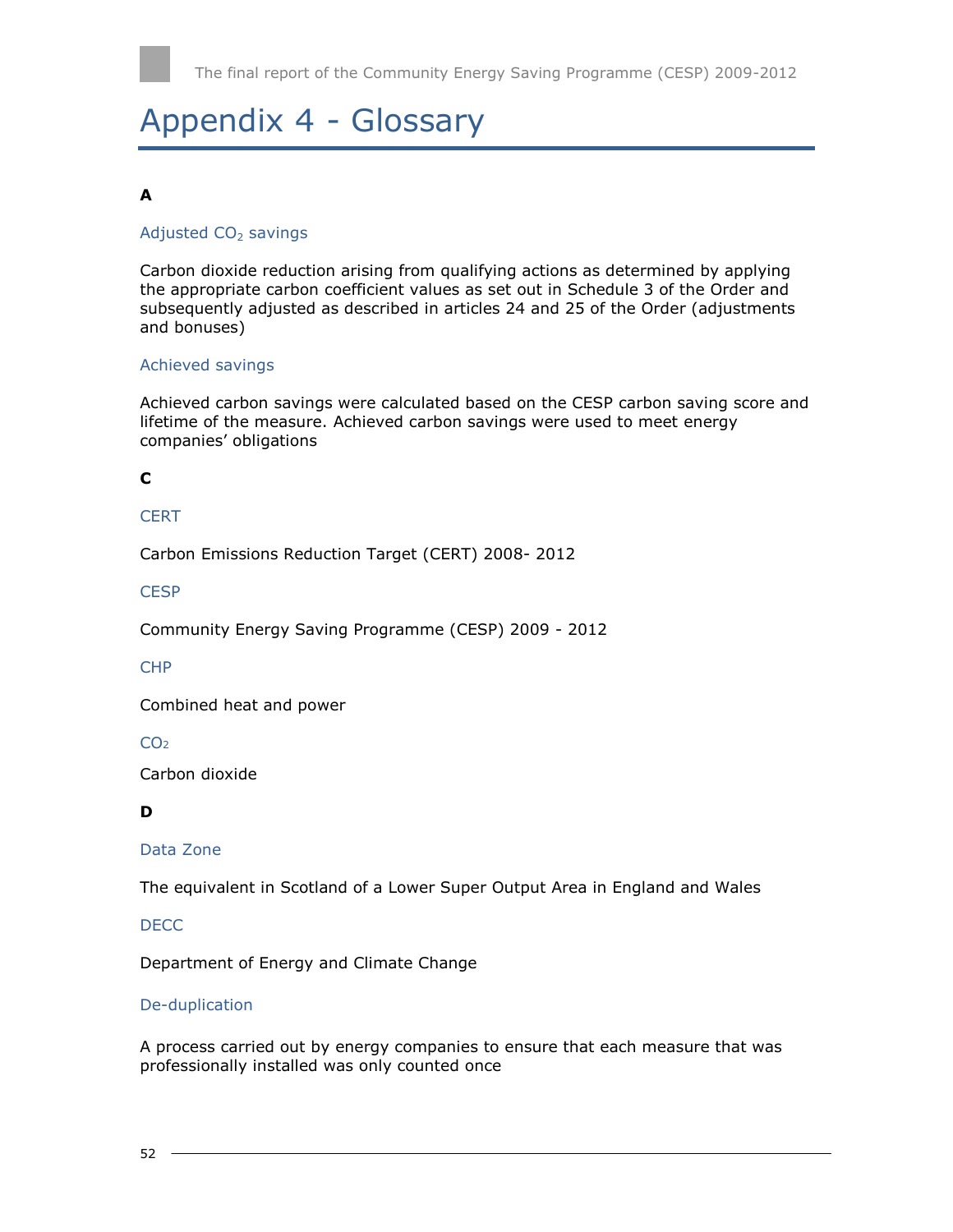

**E** 

#### ECO

The Energy Companies Obligation (January 2013 – March 2015), requires gas and electricity suppliers to achieve 20.9 Mt  $CO<sub>2</sub>$  of carbon savings towards a Carbon Emissions Reduction Obligation, 6.8 Mt  $CO<sub>2</sub>$  of carbon savings towards a Carbon Saving Community Obligation, and £4.2 billion of cost savings towards a Home Heating Cost Reduction Obligation

#### Energy company activity

Energy efficiency work undertaken by energy companies to meet the Communities Energy Saving Programme

#### Excess Actions

Measures delivered under CESP with carbon savings which may be considered excess to an obligation. These may be carried forward into ECO if certain requirements are met

#### **F**

#### Fuel switching

Fuel switching relates to the switching of carbon intensive primary heating fuel to a fuel with lower carbon content

#### **I**

IMD

Index of Multiple Deprivation

**K** 

K<sub>t</sub> CO<sub>2</sub>

Thousand tonnes of carbon dioxide

#### **L**

#### LSOA

Lower Super Output Area – a geographical unit developed following the 2001 census to facilitate the calculation of indices of deprivation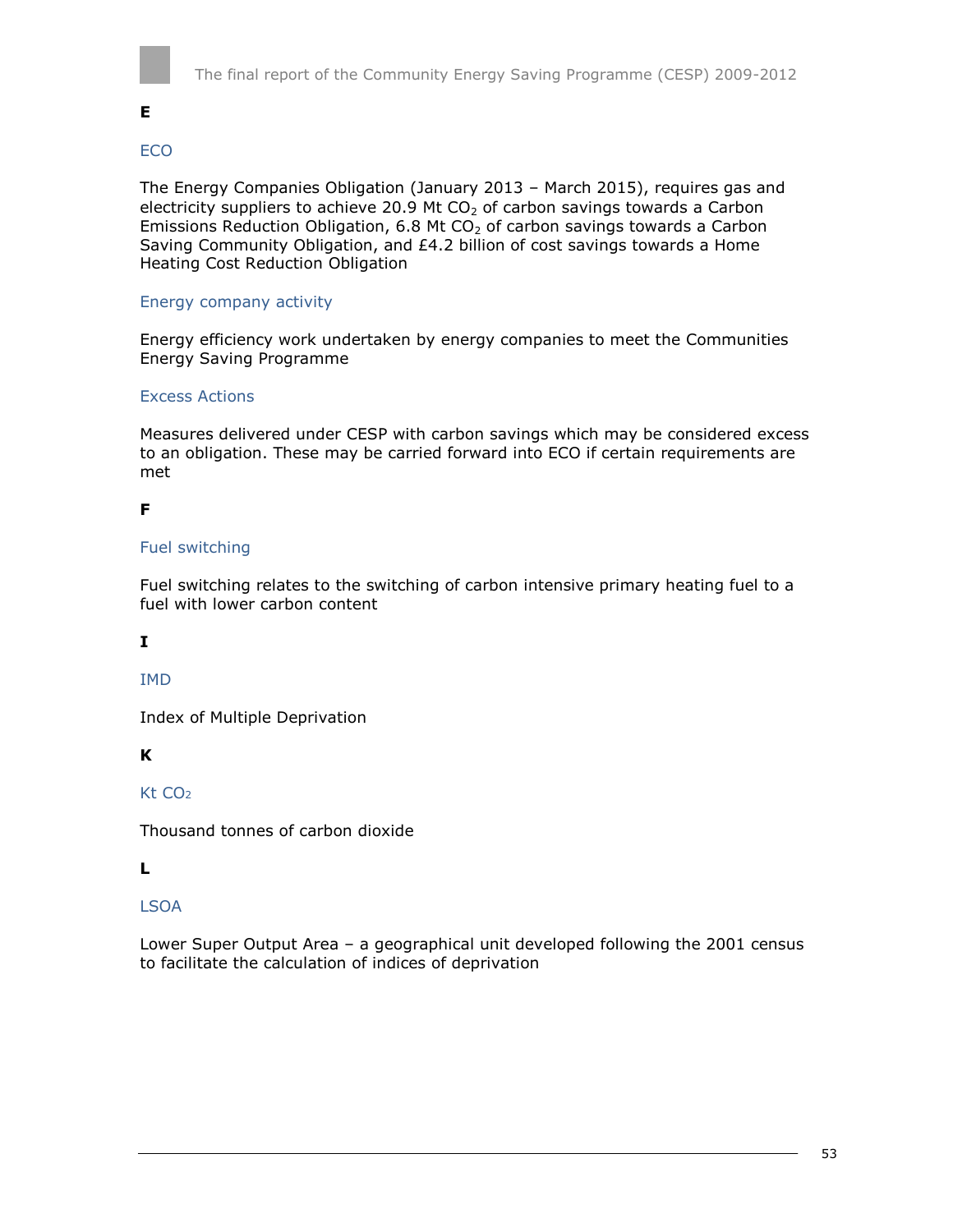

#### **M**

#### Microgeneration

Under the terms of CESP, microgeneration measures included small scale biomass boilers, wind turbines, heat pumps, solar photovoltaic, small hydro, solar water heating, large and small scale combined heat and power and other microgeneration

#### Mt CO<sub>2</sub>

Million tonnes of carbon dioxide

#### **O**

#### Order, The

The Electricity and Gas (Community Energy Saving Programme) Order 2009

#### **P**

PV

**Photovoltaics** 

#### **U**

U-value

The measure in  $W/m^2K$  of heat transmission through material

#### Unadjusted CO2 savings

Carbon dioxide reduction arising from qualifying actions as determined by applying the appropriate carbon coefficient values as set out in Schedule 3 of the Order but before any specific measures adjustments or bonuses have been applied

#### **V**

#### Vertically Integrated Energy Companies

<span id="page-53-0"></span>The energy companies that have obligated subsidiaries with both supply (gas or electricity) and generation licences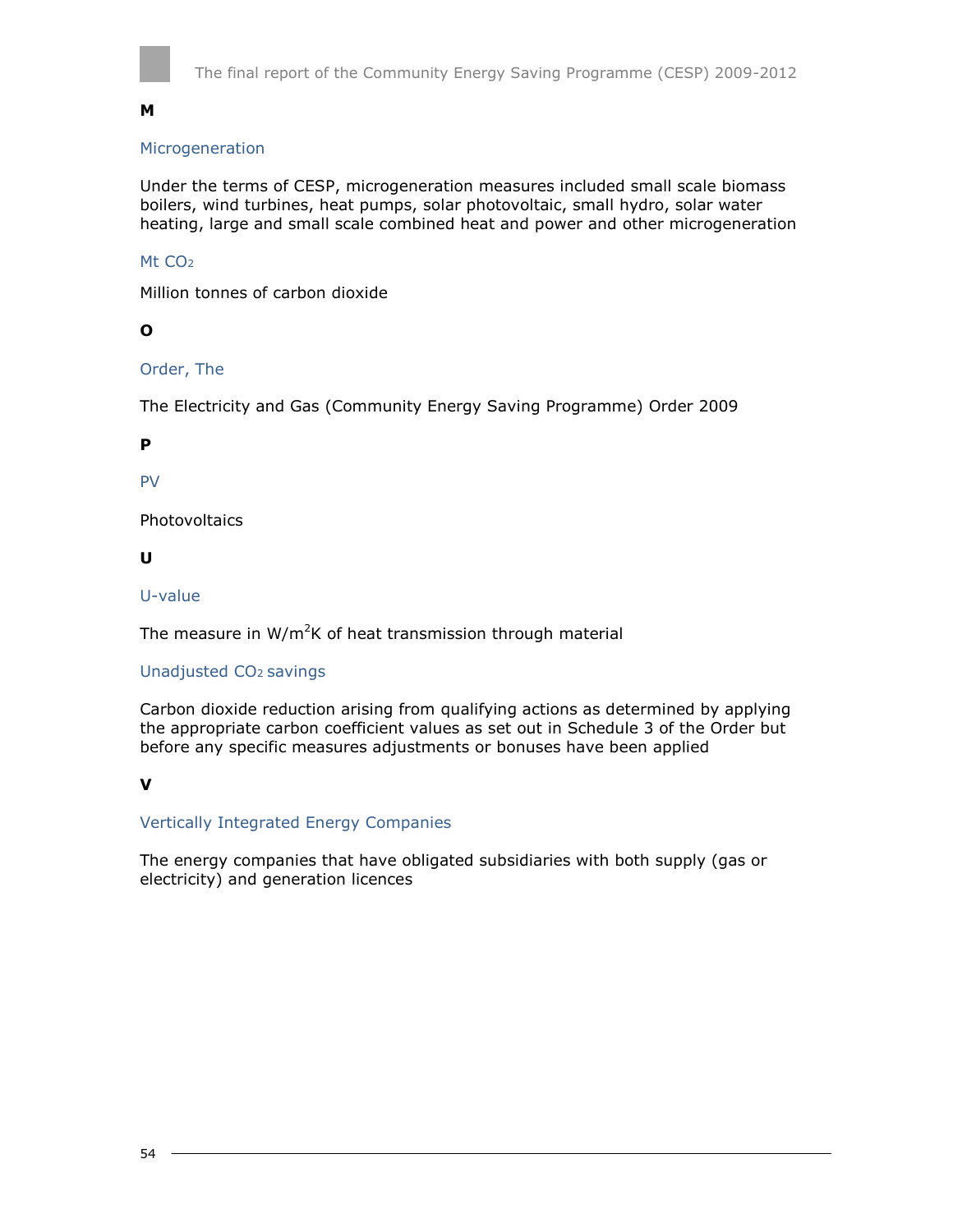# Appendix 5 – The Authority's powers and duties

- 1.1 Ofgem is the Office of Gas and Electricity Markets which supports the Gas and Electricity Markets Authority ('the Authority'), the regulator of the gas and electricity industries in Great Britain. This appendix summarises the primary powers and duties of the Authority. It is not comprehensive and is not a substitute to reference to the relevant legal instruments (including, but not limited to, those referred to below).
- 1.2 The Authority's powers and duties are largely provided for in statute (such as the Gas Act 1986, the Electricity Act 1989, the Utilities Act 2000, the Competition Act 1998, the Enterprise Act 2002, the Energy Acts of 2004, 2008 and 2010 and the Energy Bill 2012) as well as arising from directly effective European Community legislation.
- 1.3 References to the Gas Act and the Electricity Act in this appendix are to Part 1 of those Acts.<sup>14</sup> Duties and functions relating to gas are set out in the Gas Act and those relating to electricity are set out in the Electricity Act. This appendix must be read accordingly.<sup>15</sup>
- 1.4 The Authority's principal objective is to protect the interests of existing and future consumers in relation to gas conveyed through pipes and electricity conveyed by distribution or transmission systems. The interests of such consumers are their interests taken as a whole, including their interests in the reduction of greenhouse gases and in the security of the supply of gas and electricity to them.
- 1.5 The Authority is generally required to carry out its functions in the manner it considers is best calculated to further the principal objective, wherever appropriate by promoting effective competition between persons engaged in, or commercial activities connected with,
	- the shipping, transportation or supply of gas conveyed through pipes;
	- the generation, transmission, distribution or supply of electricity;
	- the provision or use of electricity interconnectors.
- 1.6 Before deciding to carry out its functions in a particular manner with a view to promoting competition, the Authority will have to consider the extent to which the interests of consumers would be protected by that manner of carrying out those functions and whether there is any other manner (whether or not it would promote competition) in which the Authority could carry out those functions which would better protect those interests.

l

<sup>&</sup>lt;sup>14</sup> Entitled "Gas Supply" and "Electricity Supply" respectively

 $15$  However, in exercising a function under the Electricity Act the Authority may have regard to the interests of consumers in relation to gas conveyed through pipes and vice versa in the case of it exercising a function under the Gas Act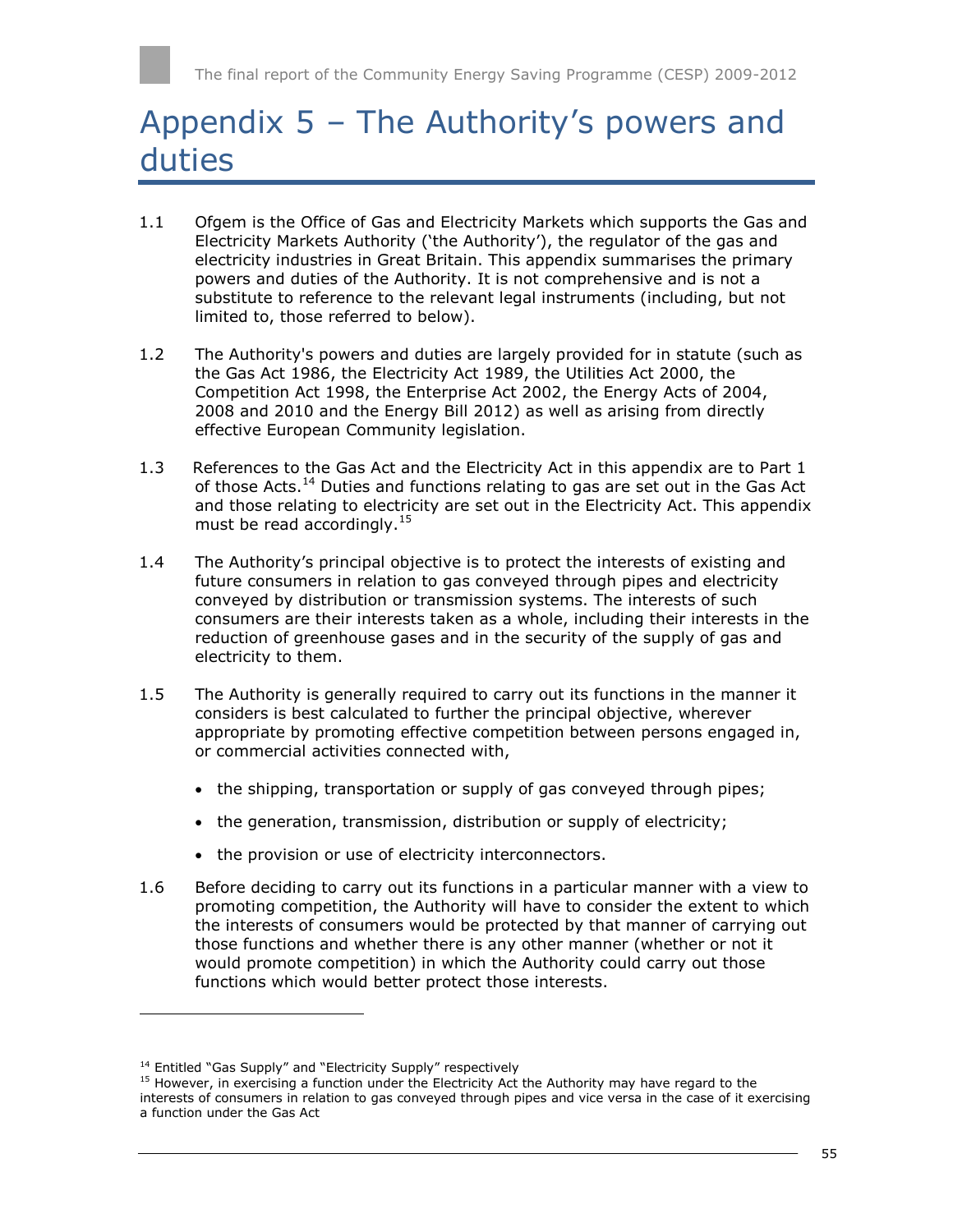

#### 1.7 In performing these duties, the Authority must have regard to:

- the need to secure that, so far as it is economical to meet them, all reasonable demands in Great Britain for gas conveyed through pipes are met;
- the need to secure that all reasonable demands for electricity are met;
- the need to secure that licence holders are able to finance the activities which are the subject of obligations on them<sup>16</sup>; and
- the need to contribute to the achievement of sustainable development.
- 1.8 In performing these duties, the Authority must have regard to the interests of individuals who are disabled or chronically sick, of pensionable age, with low incomes, or residing in rural areas. $17$
- 1.9 Subject to the above, the Authority is required to carry out the functions referred to in the manner which it considers is best calculated to:
	- promote efficiency and economy on the part of those licensed $^{18}$  under the relevant Act and the efficient use of gas conveyed through pipes and electricity conveyed by distribution systems or transmission systems;
	- protect the public from dangers arising from the conveyance of gas through pipes or the use of gas conveyed through pipes and from the generation, transmission, distribution or supply of electricity; and
	- secure a diverse and viable long-term energy supply,

and shall, in carrying out those functions, have regard to the effect on the environment.

- 1.10 In carrying out these functions the Authority must also have regard to:
	- the principles under which regulatory activities should be transparent, accountable, proportionate, consistent and targeted only at cases in which action is needed and any other principles that appear to it to represent the best regulatory practice; and
	- certain statutory guidance on social and environmental matters issued by the Secretary of State.
- 1.11 The Authority may, in carrying out a function under the Gas Act and the Electricity Act, have regard to any interests of consumers in relation to communications services and electronic communications apparatus or to water or sewerage services (within the meaning of the Water Industry Act 1991), which are affected by the carrying out of that function.

l

<sup>&</sup>lt;sup>16</sup> Under the Gas Act and the Utilities Act, in the case of Gas Act functions, or the Electricity Act, the Utilities Act and certain parts of the Energy Acts in the case of Electricity Act functions  $17$  The Authority may have regard to other descriptions of consumers

<sup>&</sup>lt;sup>18</sup> Or persons authorised by exemptions to carry on any activity